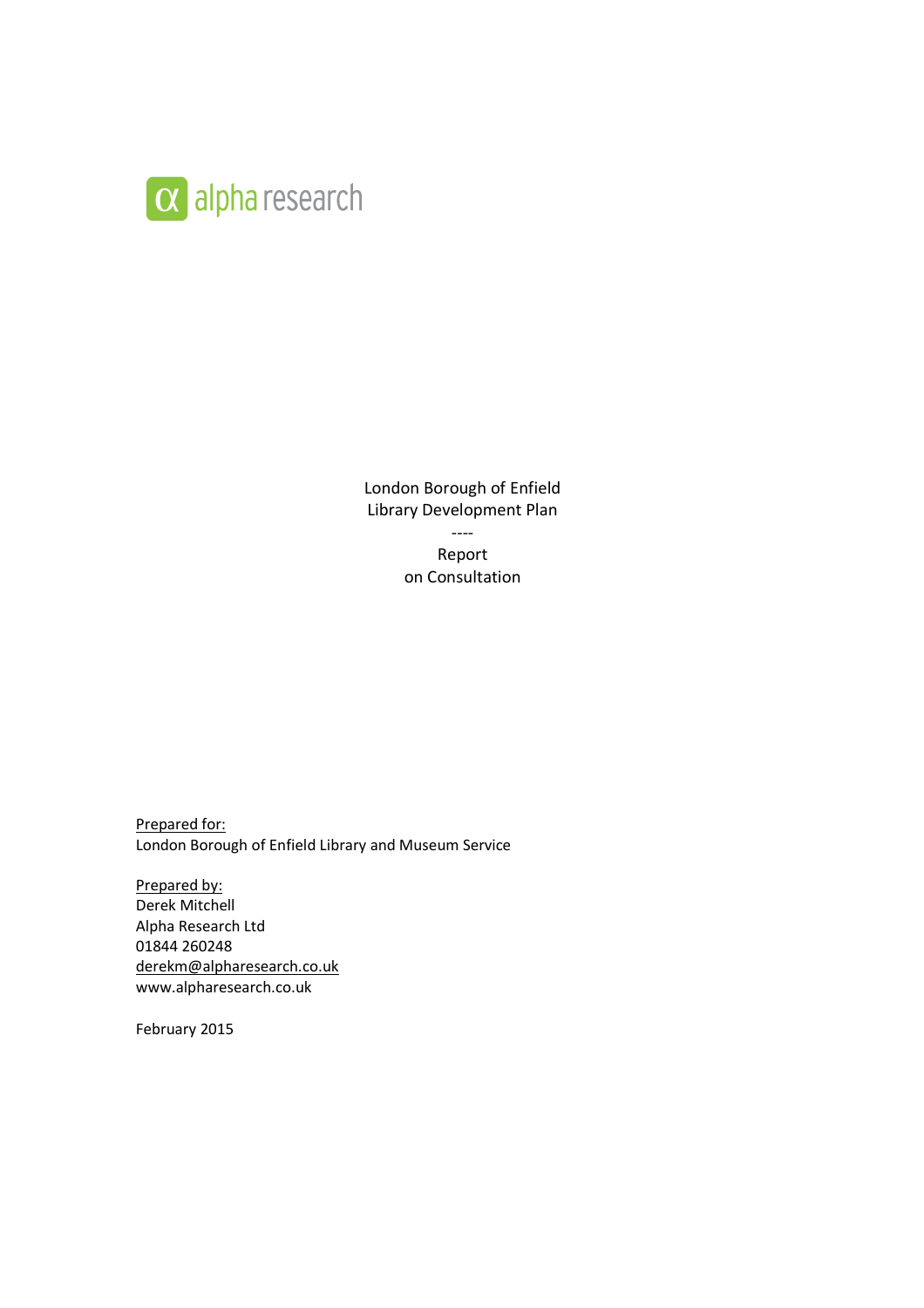# **Contents**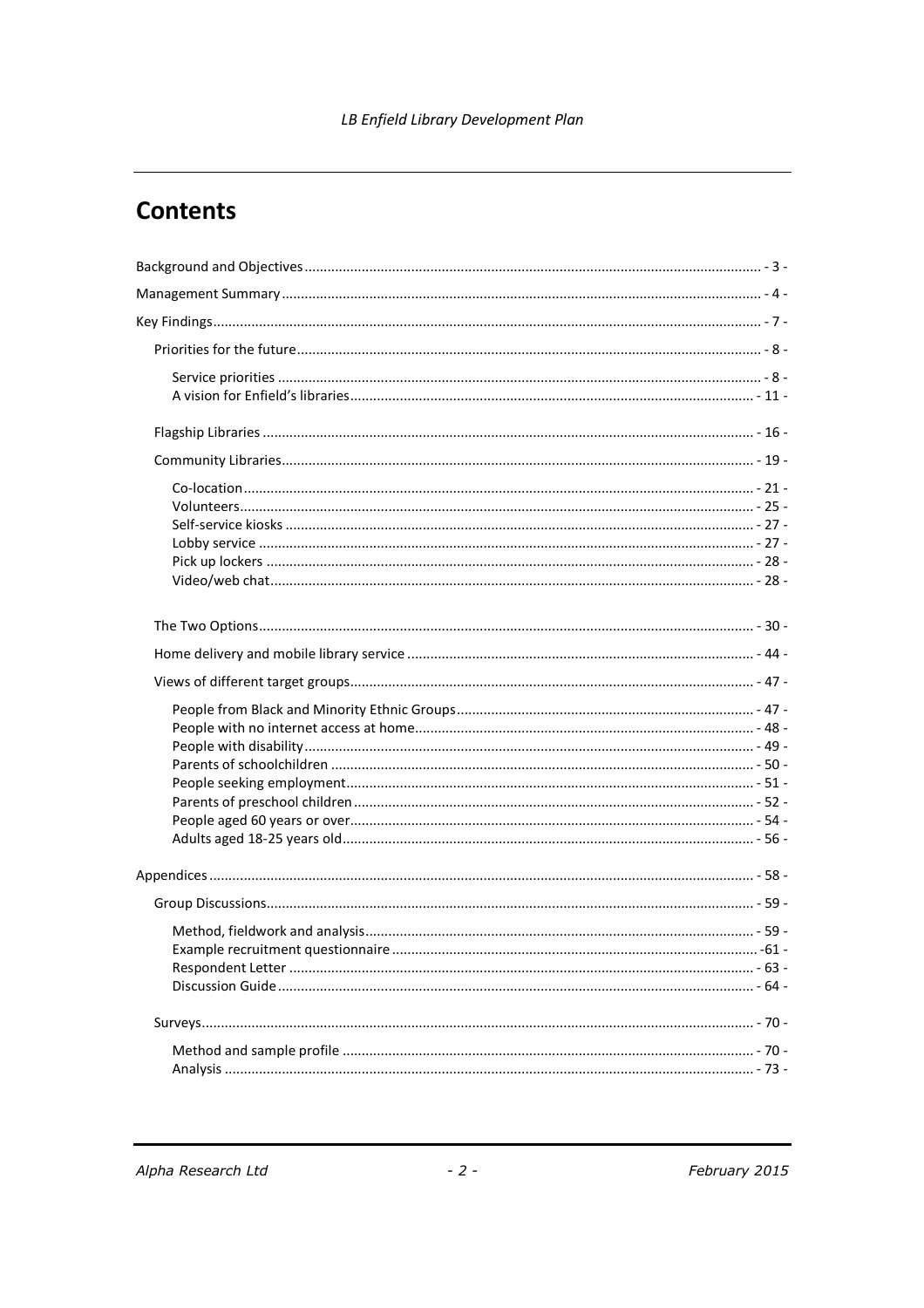# **Background and Objectives**

Enfield Council will need to make £80m in savings by 2018 across all services. Library services may be affected. In order to provide a modern and cost effective library service to meet the needs of the whole community, the Council has formulated a vision and proposals for the future, in the Library Development Plan.

A consultation has sought to gauge the opinion of borough residents regarding the Library Development Plan. Local residents and library users could respond to the consultation in a number of ways, by:

- Completing a paper questionnaire picked up from their library
- Completing the online questionnaire sited on the London Borough of Enfield website (hosted by Alpha Research)
- Being interviewed as they left a borough library
- Being interviewed in a local town centre as part of a representative sample of the general population of the borough
- Participating in a 1½ hour group discussion (stakeholders with specific needs only)

In total, between  $1<sup>st</sup>$  November 2014 and  $6<sup>th</sup>$  February 2015, 2084 residents completed the questionnaire either by themselves or with an interviewer, whilst 64 took part in eight group discussions. This paper reports on the full data set, following on from an interim report sent last month, which was based on the group discussions and on the first 1609 consultation responses.

Further details of the methods used and participants involved can be found in the appendices.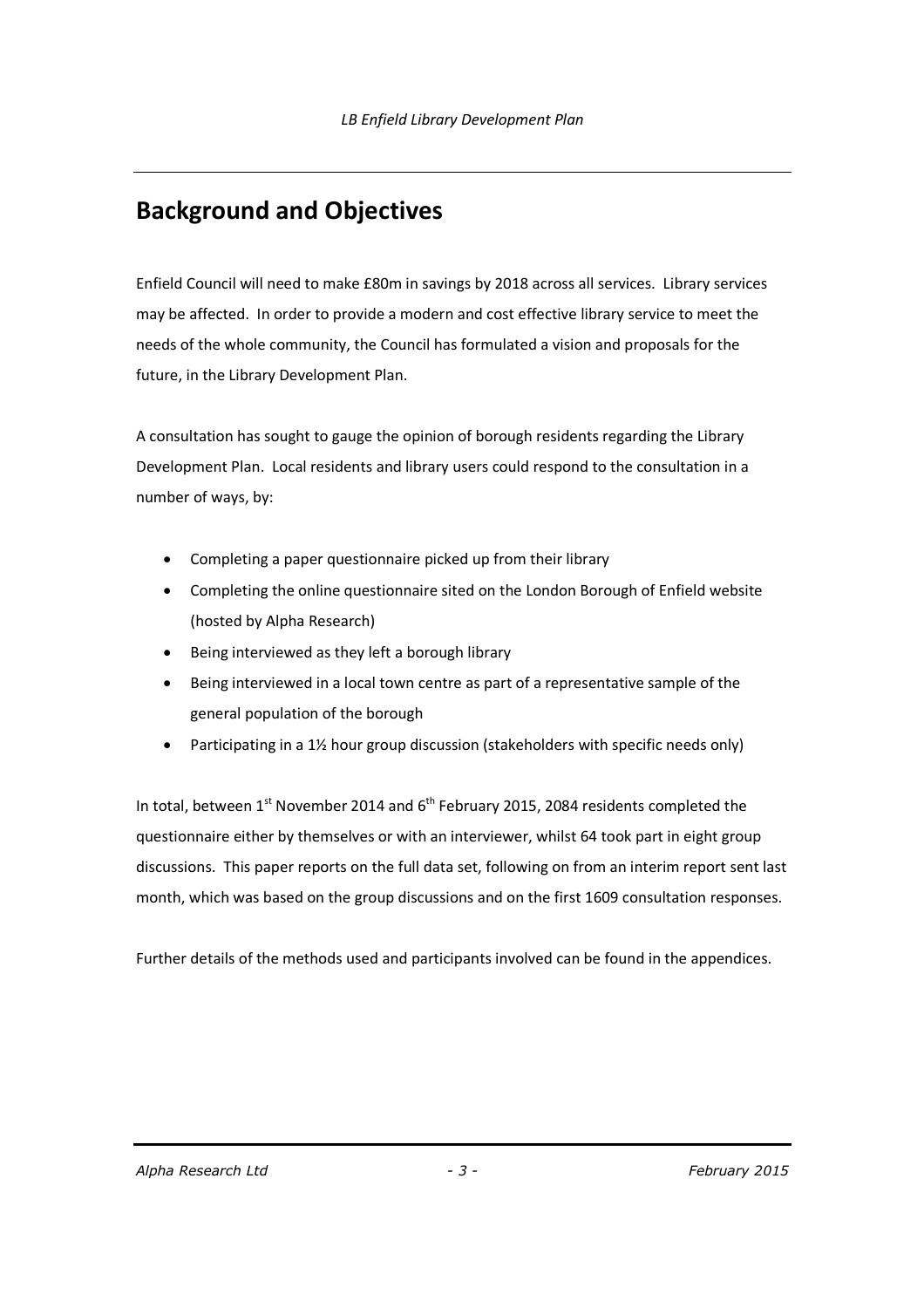## **Management Summary**

- The library service was consistently rated as an important or very important Council service.
	- o to counter any reductions in budget, residents would like to see more revenue generation in the first instance (e.g. refreshments, classes, room hire out of hours), but it was also evident that they are more open to the prospect of some library closures than they were in the 2011 Enfield libraries consultation
- The four roles for libraries outlined in the Library Development Plan ('A vision for Enfield's Libraries') are seen to be a close match with current priorities and are expected to be of continuing relevance.
	- o consultation participants put particular emphasis on ample study space; addressing digital and social exclusion; the availability of expert staff; and offering high quality services for young children
- The proposed 'flagship' libraries are very much welcome, with the caveat that they are not part-funded by reduced budgets for other libraries, and that staff and resources are of sufficient calibre to provide all the services to the required quality.
- Initial reaction to the description of 'community' libraries was rather mixed. There was some relief if this means that all the libraries could remain open, but there were worries about reduced space due to co-location, less access to staff and less ongoing investment which might ultimately lead to closures.
	- o amongst the group discussion participants, there was generally a preference for closing some of the libraries and retaining the remainder in their current form, rather than adopting the community library model for all but four of the libraries
- The *principle* of co-location was acceptable to most, as long as the right partner is found. However, major concerns were expressed that this could result in a reduction in physical stock for browsing, or desks at which to study, or space for classes such as Rhyme Time.
	- o it was anticipated that the partner organisation and its customers might compromise or disrupt the experience of the library user

*Alpha Research Ltd - 4 - February 2015*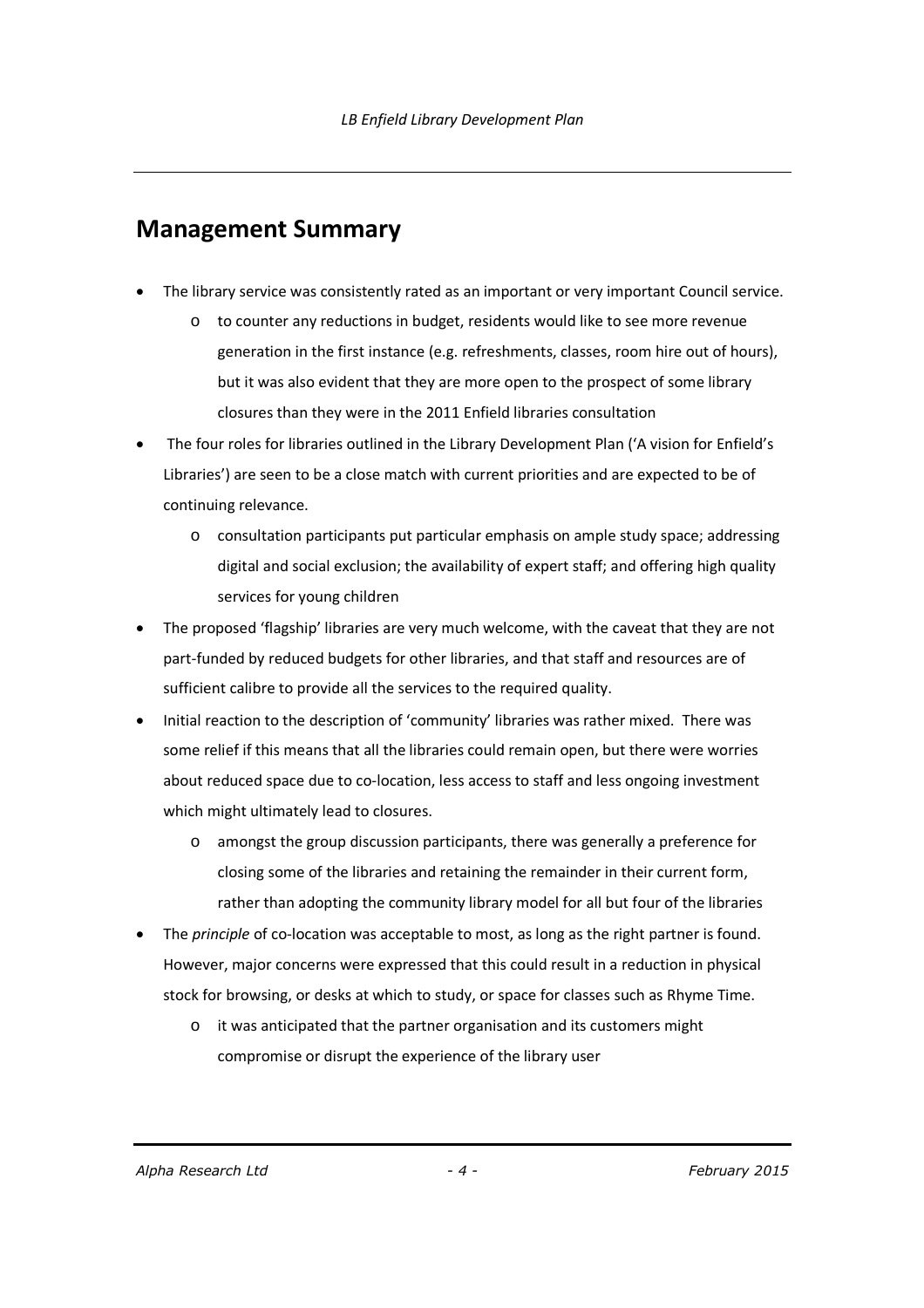- Greater opportunities for volunteering were also cautiously welcomed and there was acceptance of a move towards greater use of volunteers. However, many urged against over-reliance on volunteers and were very reticent about the sole use of volunteers to run community libraries.
	- o worries were expressed regarding the commitment, loyalty, knowledge and reliability of volunteers, compared to paid staff
	- $\circ$  it was thought that it would be prohibitively expensive to vet, recruit, train and manage a large pool of volunteers with expected high rates of attrition
	- o it was suspected that many who might volunteer in traditional branch libraries now would not want to volunteer as a custodian of a much more digitised community library
- Self service kiosks, lobby services, pick up lockers and webchat facilities were all seen as useful *complementary* digital services, but not as an adequate substitute for the current library experience of being able to browse, read or study in a supportive and friendly environment.
	- o webchat services would need to be managed carefully to ensure the privacy of users and not be disruptive to other library users
- Of the two options presented, Option 1 was generally preferred, with a higher rating on average given by all groups responding to the questionnaire, except users of Oakwood and Ponders End library, who would prefer that their libraries stay as they are (Option 2 only).
	- o amongst the group discussion participants, 18-24 year olds; parents and people seeking employment were in favour of Option 1, whilst people with disabilities, people from BME groups and those without access to the internet at home, were in favour of Option 2
		- older (60+ years) residents were split over which option they preferred
	- o seven-day opening (only available in Option 1, in the flagship libraries) was attractive to many
	- o many, however, indicated that they were very uneasy with the shift to community libraries proposed in both options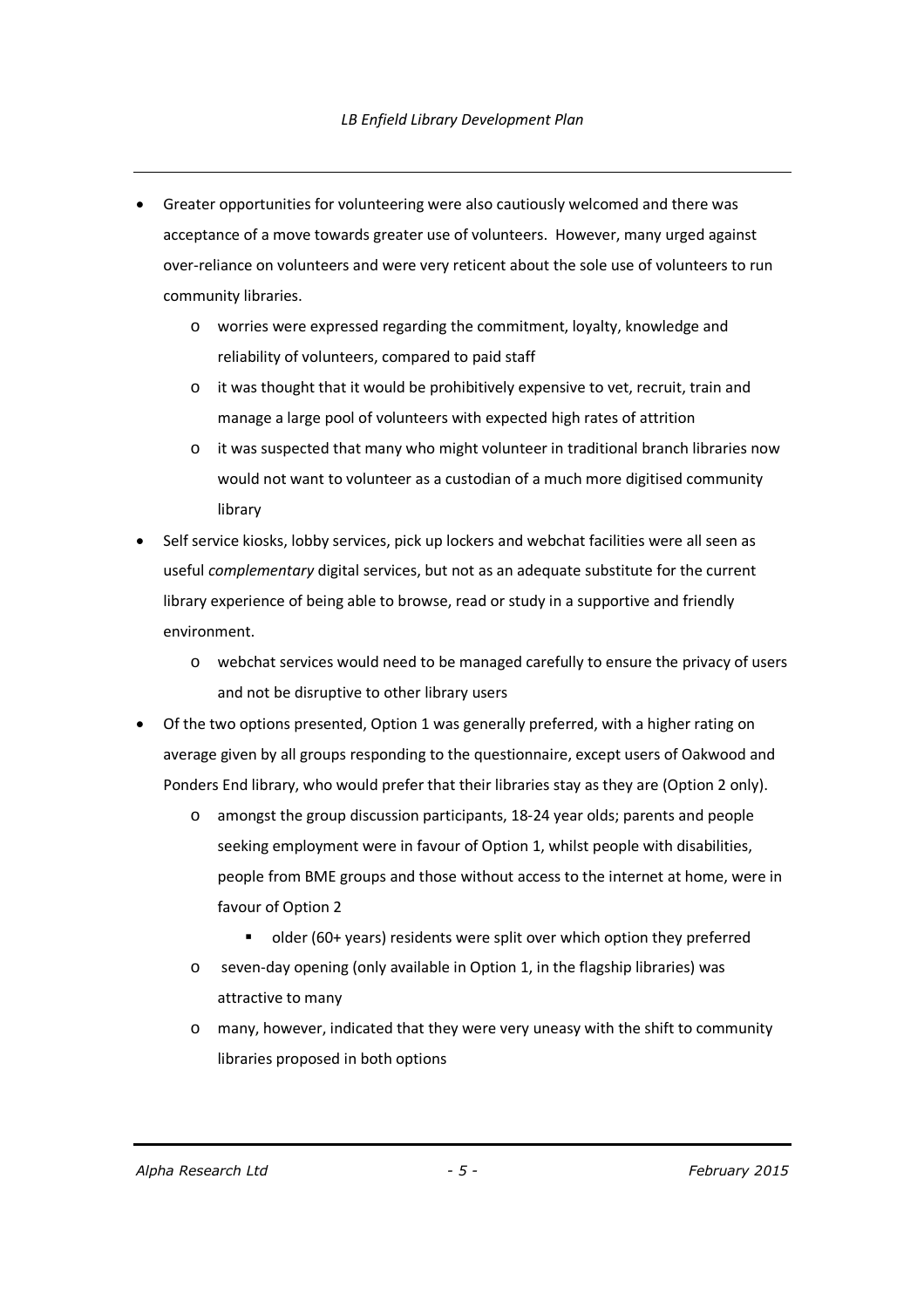- There was acceptance by a majority of the proposal for an extended home delivery service and discontinuation of the mobile library service.
	- o however, those with children were against the mobile library service being dropped
	- o others noted that those with less mobility who are currently served by the mobile library (such as council estate residents and schoolchildren) might lose some access to libraries
	- o the use of volunteers was again a concern, for the same reasons as before, with the suggestion that a higher turnover of staff would be more acutely felt by vulnerable residents in their homes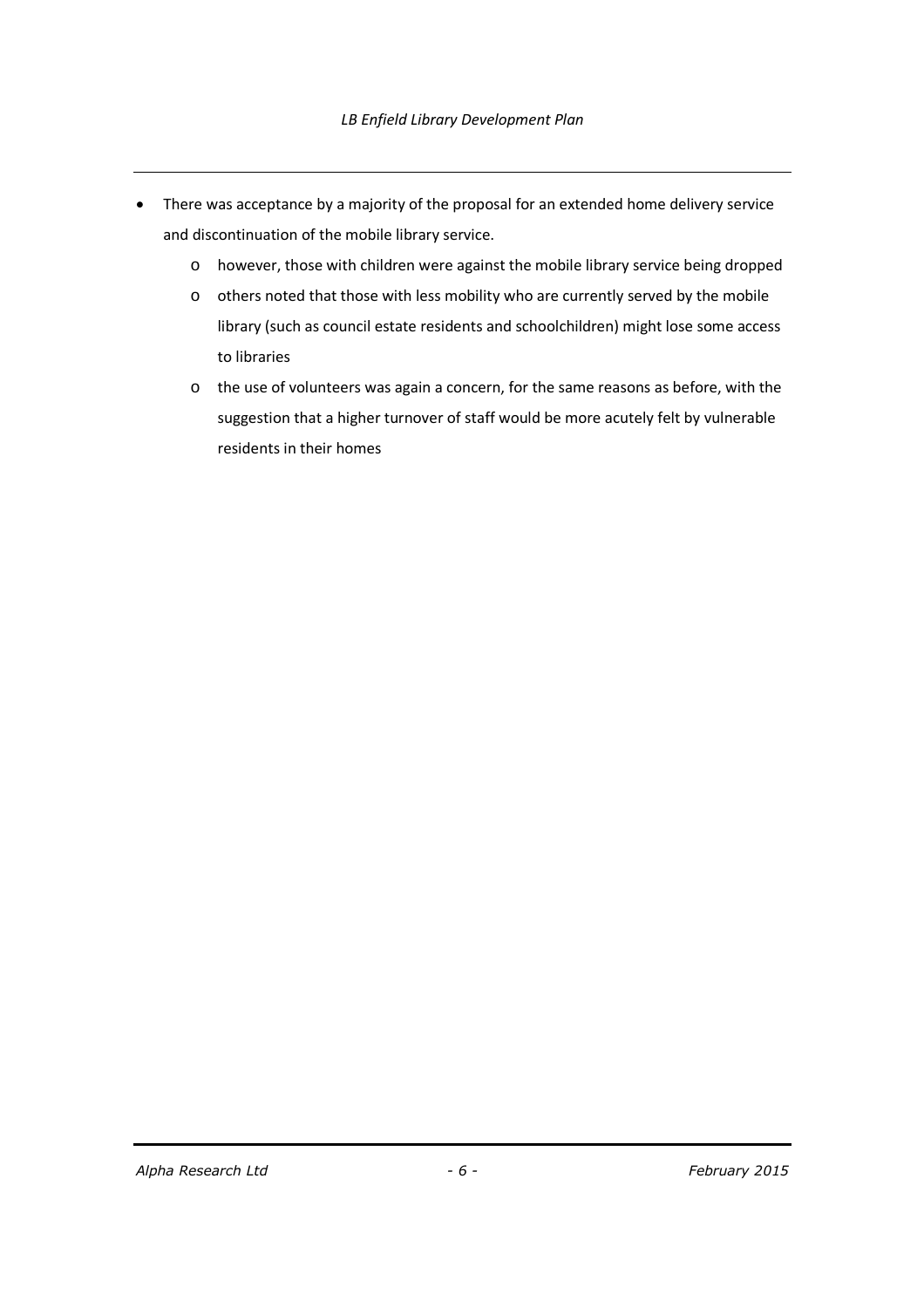## **Key Findings**

*Results for subgroups within the sample have been highlighted in the report where there was a clear degree of statistically significant difference (99%) between categories, as well as sufficient (25+) responses. In some instances, slightly less statistically significant differences have also been reported where it is of particular relevance. Findings referred to as 'significant' in the body of the report are statistically significant to at least the 95% level.*

*When subgroup findings are discussed, the protocol used is to show the ratio alongside the percentage for the smaller sample sizes (less than 100), whilst percentage only is shown for samples larger than this.*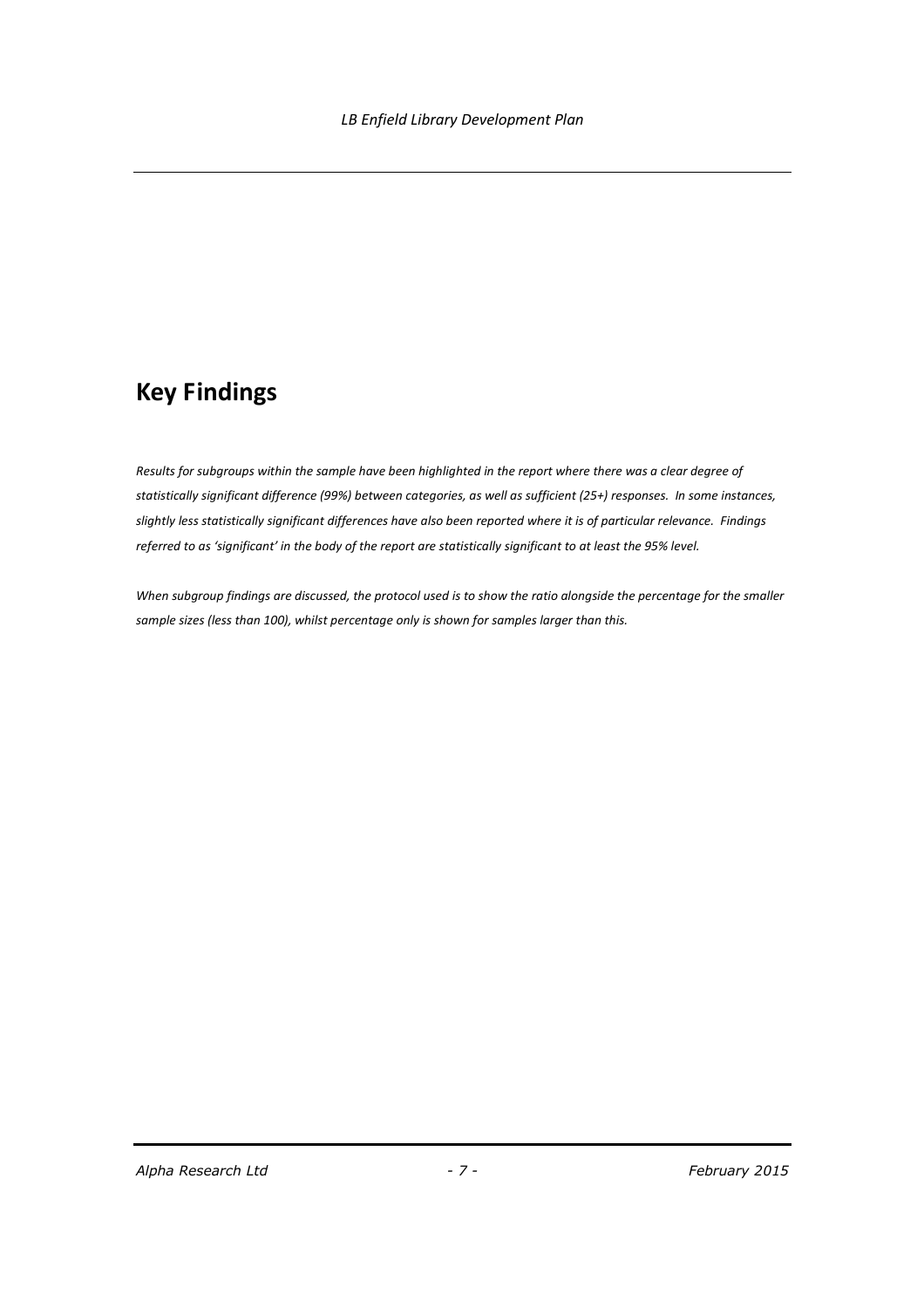## *Priorities for the future*

#### **Service priorities**

Respondents to the questionnaire were asked to rate out of ten how important library services are, in the context of all the services delivered by Enfield Council, where 1 meant *not important at all* and 10 meant *extremely important*.

Nearly four in ten (39%) gave the maximum mark (10/10) for the importance of libraries, and a further third (33%) rated them as either eight or nine out of ten in terms of importance.

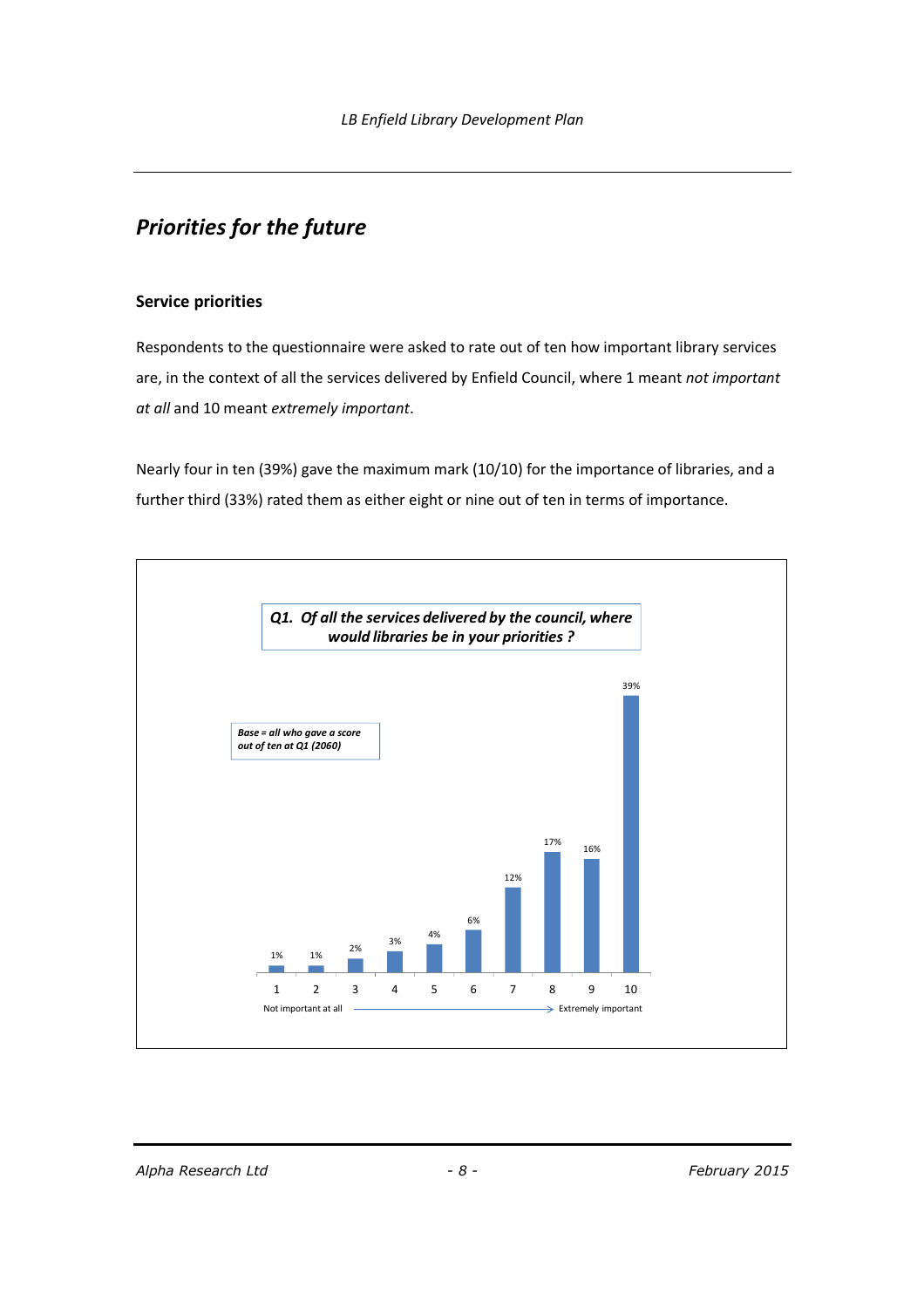The mean score was 8.24/10. This varied little depending on how the individual responded to the consultation, with the lowest, but still quite clear mandate, coming from the general population (7.89/10).

This pattern was consistent regardless of which library was most used by the respondent, with a mean 'importance' score ranging from 7.80 (those using Millfield House more than any other library) to 9.08 (those using Fore Street the most).

The most frequent users of the libraries (visiting at least weekly) were more likely to give a higher score (a mean of 8.78/10), but less frequent users were also most likely to regard libraries as an important priority (7.52).

Amongst the demographic groups, the only group that were significantly more likely to give a low importance rating (i.e. less than five out of ten) were 16-24 year olds, whose average score was 7.63 out of 10. Those living outside the borough or around Oakwood were the only other demographic groups where at least 1 in 10 gave a lower (less than five out of ten) importance score, although on average these groups were still rating libraries as important.

|                                             | Base | % giving a score | % giving a score | Mean  |
|---------------------------------------------|------|------------------|------------------|-------|
|                                             |      |                  |                  |       |
|                                             |      | of 1-4/10        | of 8-10/10       | score |
| Those aged 16-24 years                      | 200  | 12%              | 57%              | 7.63  |
| Residents in N14 (c.Oakwood)                | 165  | 10%              | 72%              | 7.96  |
| Residents living outside of Enfield borough | 83   | 10%              | 72%              | 8.12  |

*TABLE. Demographic groups where at least 10% gave a rating of less than five for the importance of libraries*

Residents around Edmonton Green (in N9 or N18) and Palmers Green (N13) were significantly more likely (83%) to rate libraries as highly (eight or more out of ten) important.

Amongst the group discussion participants, libraries were seen to be integral to the health of the local community, for example by facilitating study for children, increasing the skills of the local workforce, or providing community support or advice where needed.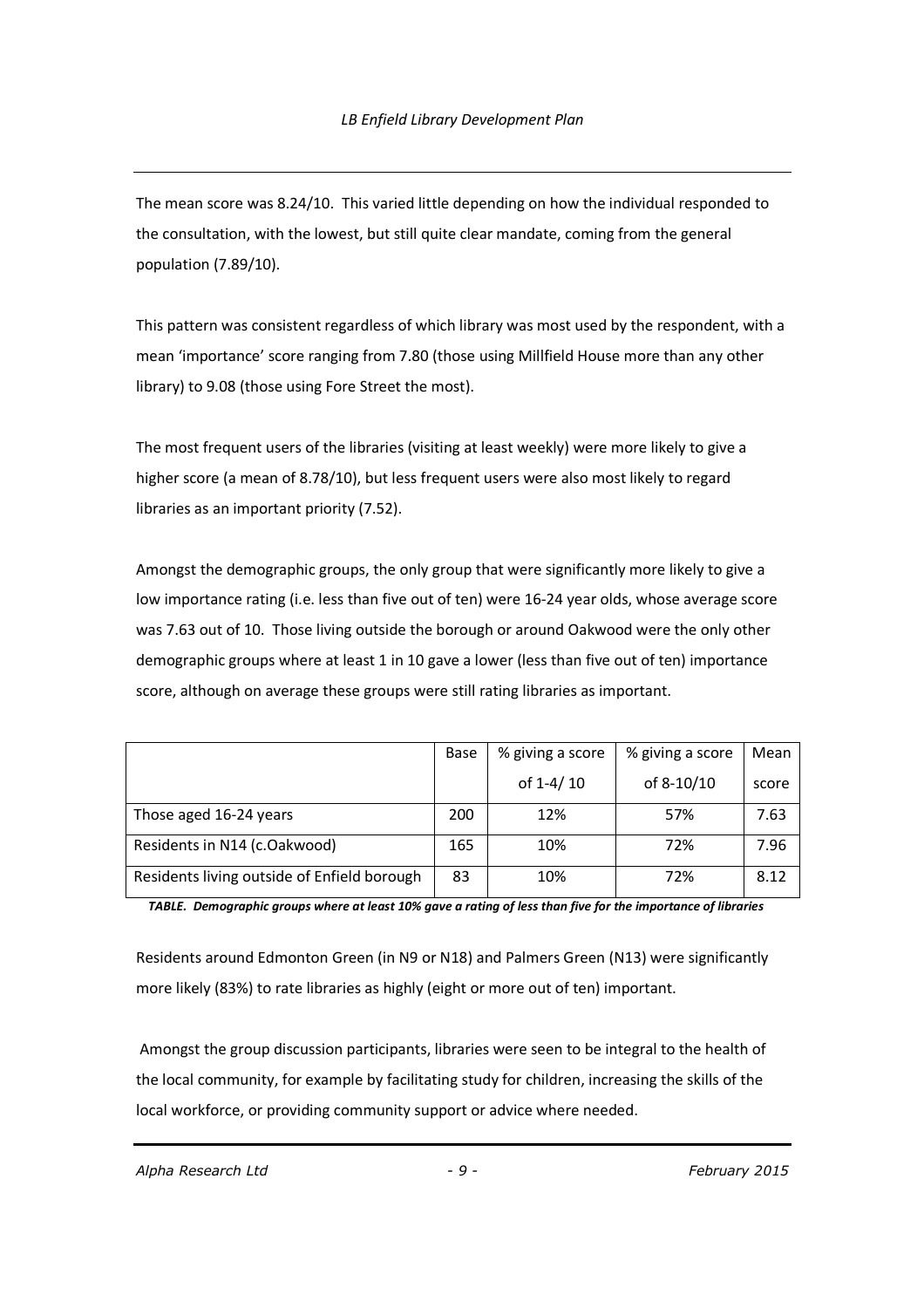They discussed how savings could be made if required. The most popular suggestion was to generate more income, in order to minimise any reduction of service. Ideas included greater provision of refreshments; more classes and group activities within and outside library hours (e.g. yoga, antenatal, computer classes); sponsorship by local businesses; or renting small spaces for entrepreneurs to use. One or two spontaneously suggested sharing facilities with other likeminded organisations – an idea put forward by the Council in the proposals presented to them later on.

It was hoped that these moves would attract more people to the library who would then progress to using the services. It was stressed that the provision of a welcoming environment with helpful and knowledgeable staff would need to underpin this.

Many felt that closures were an inevitable consequence of continuing budget reductions. There was a resigned acceptance of this amongst about half of those participating in the discussions.

*I would be against closures if we were in a different time. But unfortunately, we live in a time when we just can't afford to keep doing things the way we used to. Parent of preschoolchild(ren)*

*I can't believe there's 17 - I can only think of four or five - why do we need more than any other London borough? Parent of schoolchild(ren)*

When asked to specify, group discussion participants were most likely to suggest closing the smallest libraries, or the ones with lowest footfall, whilst maintaining a good geographic spread as much as possible.

*It is better to have a few bigger better ones than lots of small ones close together. Spreading money between 17 is tricky - have 10 at most, with the best computers and everything. Unemployed person*

*Shut the little libraries…like the banks...this seems likely to happen*

*60+ year old*

*Alpha Research Ltd - 10 - February 2015*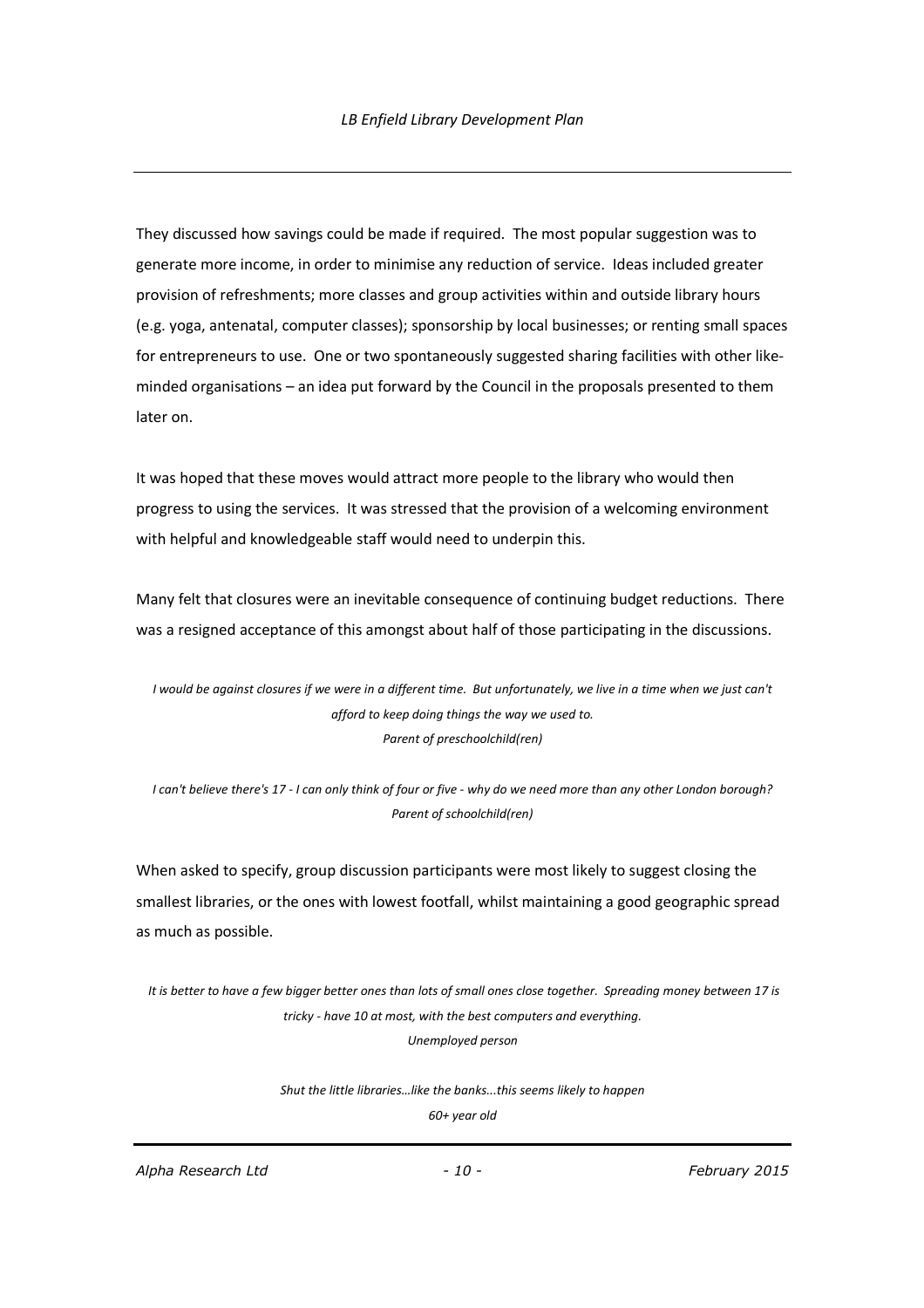However, some were keen that all the local libraries remain. For example, those who have mobility issues, or cannot afford public transport, were keen to retain as many as possible:

*I'm very against any closures. Libraries get people educated, get them literate, and have the facilities so that they can get work.*

*Unemployed person*

Reducing physical stock was also suggested, perhaps with books only in some of the libraries, and/or countered by greater availability of tablet computers for reading books, and more online access to information as needed. Rare and expensive titles were expected to still be stocked. CDs and DVDs were seen by some to be becoming obsolete and perhaps less of a priority.

However, a clear note of caution was struck, with some advocating investment in *more* books as well as high specification computers:

> *Don't forget the library is for those who can't afford or use computers or books Parent of schoolchild(ren)*

#### **A vision for Enfield's libraries**

Enfield council has identified four main aims for its library service for the future:

 Supporting learning and skills through a range of learning and literacy resources with space for quiet study for teenagers and adults and a fun and creative space for young children to improve their readiness for school

*Alpha Research Ltd - 11 - February 2015*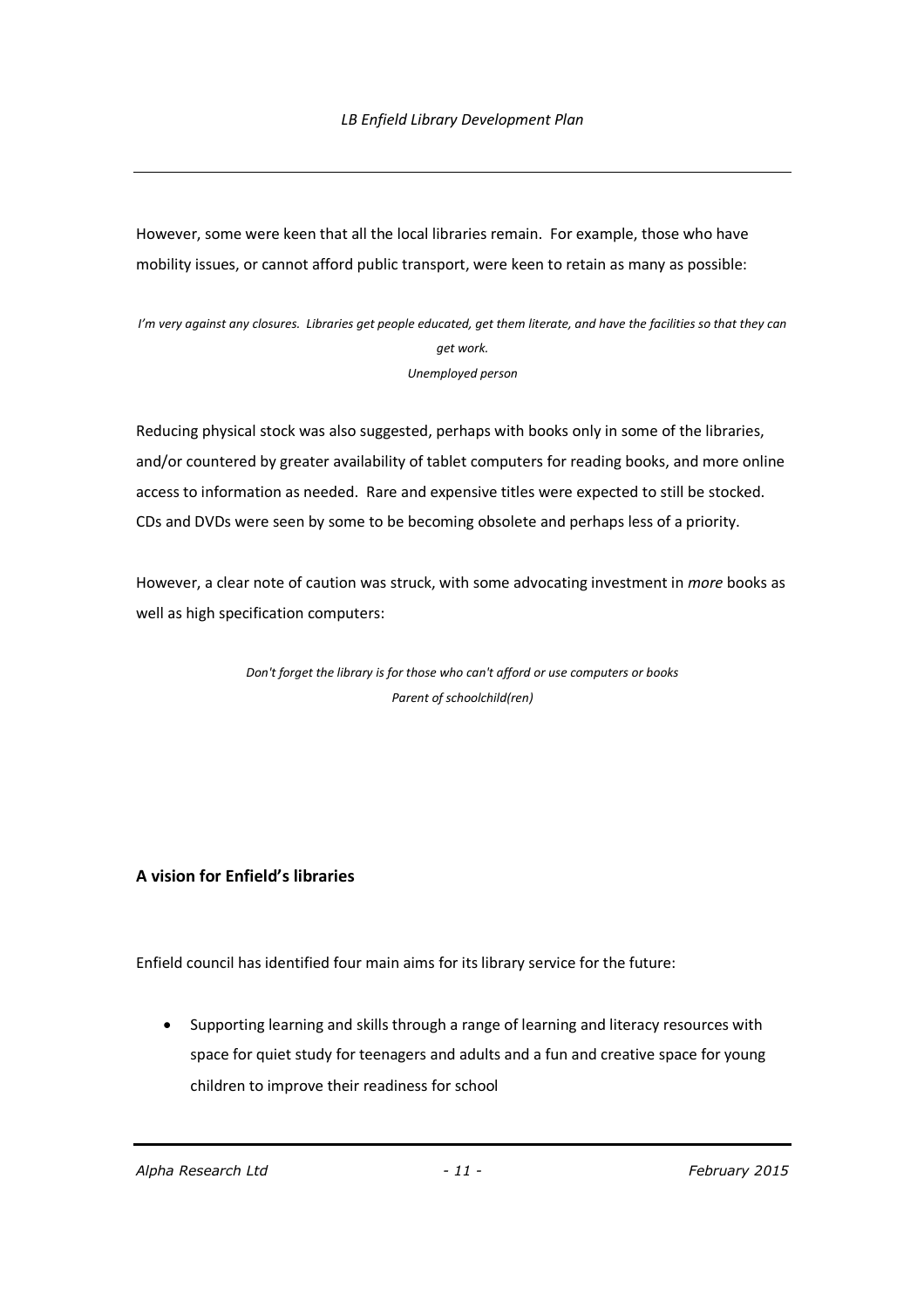- Addressing digital exclusion so that all people can benefit from going online with improved and expanded IT facilities including assistive technology and support for people who want to learn digital skills
- Outreach to build strong communities and address social exclusion with community use of facilities, reaching out to communities and people in greatest need and increased use of volunteers who will receive a programme of training and support
- A co-ordinating centre for accessing information, advice and services for a range of organisations including the Council, with support for online forms, self-service kiosks, general advice and appointments and shared facilities with other services

Those who completed the questionnaire by themselves were asked to read through the vision for libraries and state whether they agreed or disagreed with it. [This question was not asked of those being interviewed.]



*Alpha Research Ltd - 12 - February 2015*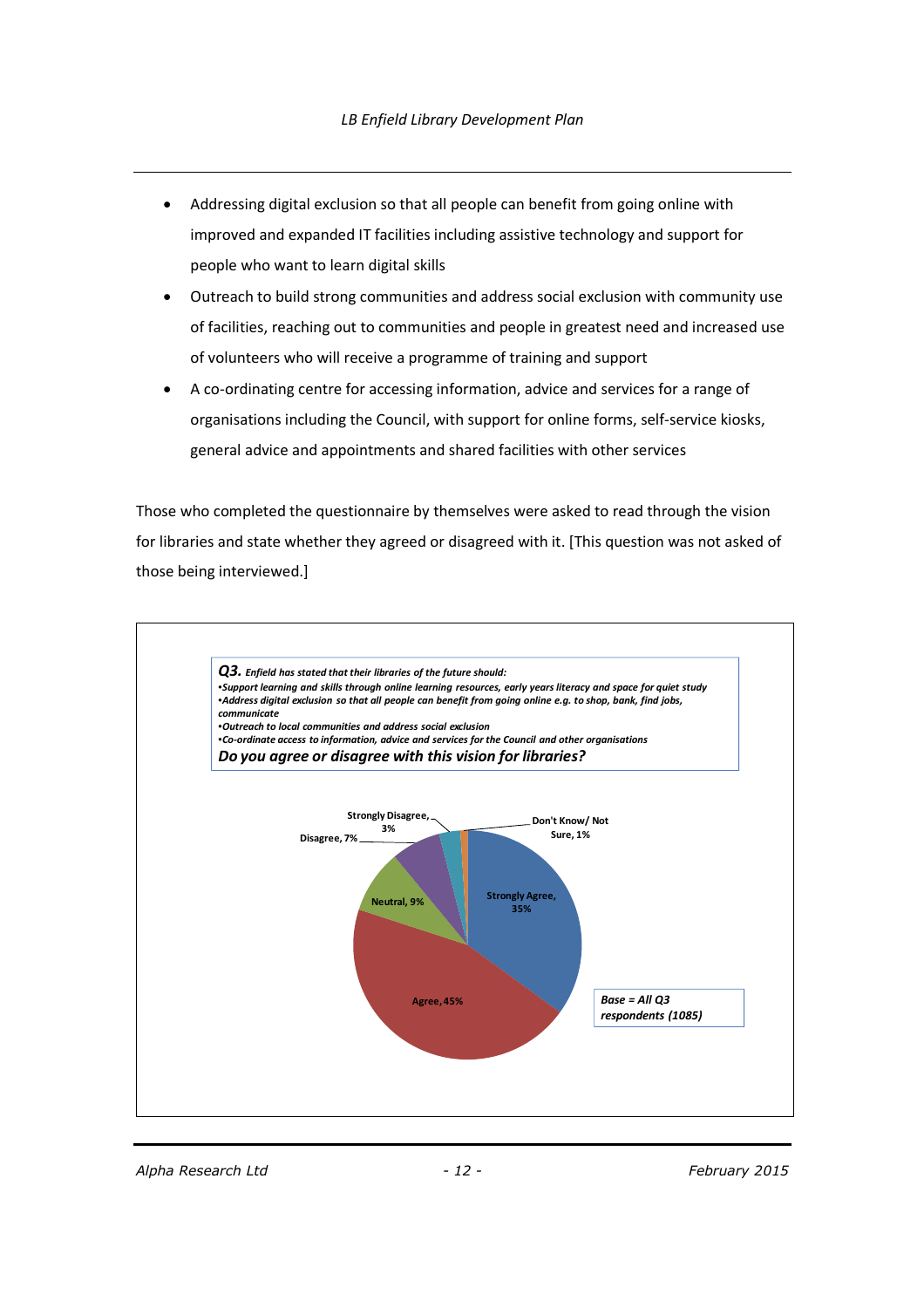A clear majority were in agreement with these aims (80%), with about 1 in 9 in disagreement or not sure (11%). Those who mentioned that they used the mobile library (N.B. a small sample of 26 people) were generally in favour but significantly more likely than users of other libraries to state that they were *not* happy with this vision (27%, 7/26). No other demographic groups were significantly more likely to disagree with this vision.

These objectives were also largely noncontentious for the participants in the group discussions, being perceived as a close match with current priorities and expected to be of continuing relevance.

With regard to first of the four aims, the importance of 'space for quiet study' was stressed, particularly by students and by parents of students and school children. A library was identified as the only place for many students to go outside of school hours where they could work effectively, either quietly by themselves or in partnership with others. However, it was noted that quiet and space were sometimes at a premium, especially at the larger libraries such as Enfield Town and Edmonton Green.

*You can't really not work [in libraries], as you can't use your phone and can't get so distracted like you can at home Under 25 year old*

*It also means they work together and interact which is very important for their development too Parent of schoolchild(ren)*

Support for early years' literacy, for example through Rhyme Time, was keenly voiced. Such classes were often oversubscribed and more would be welcome. It was hoped that the format could be extended to include music or arts and crafts opportunities for young children, or help them with their transition to school.

The second aim – to address digital exclusion – was also seen to be a core library offering for the foreseeable future. The increasing requirement to complete applications and administration

*Alpha Research Ltd - 13 - February 2015*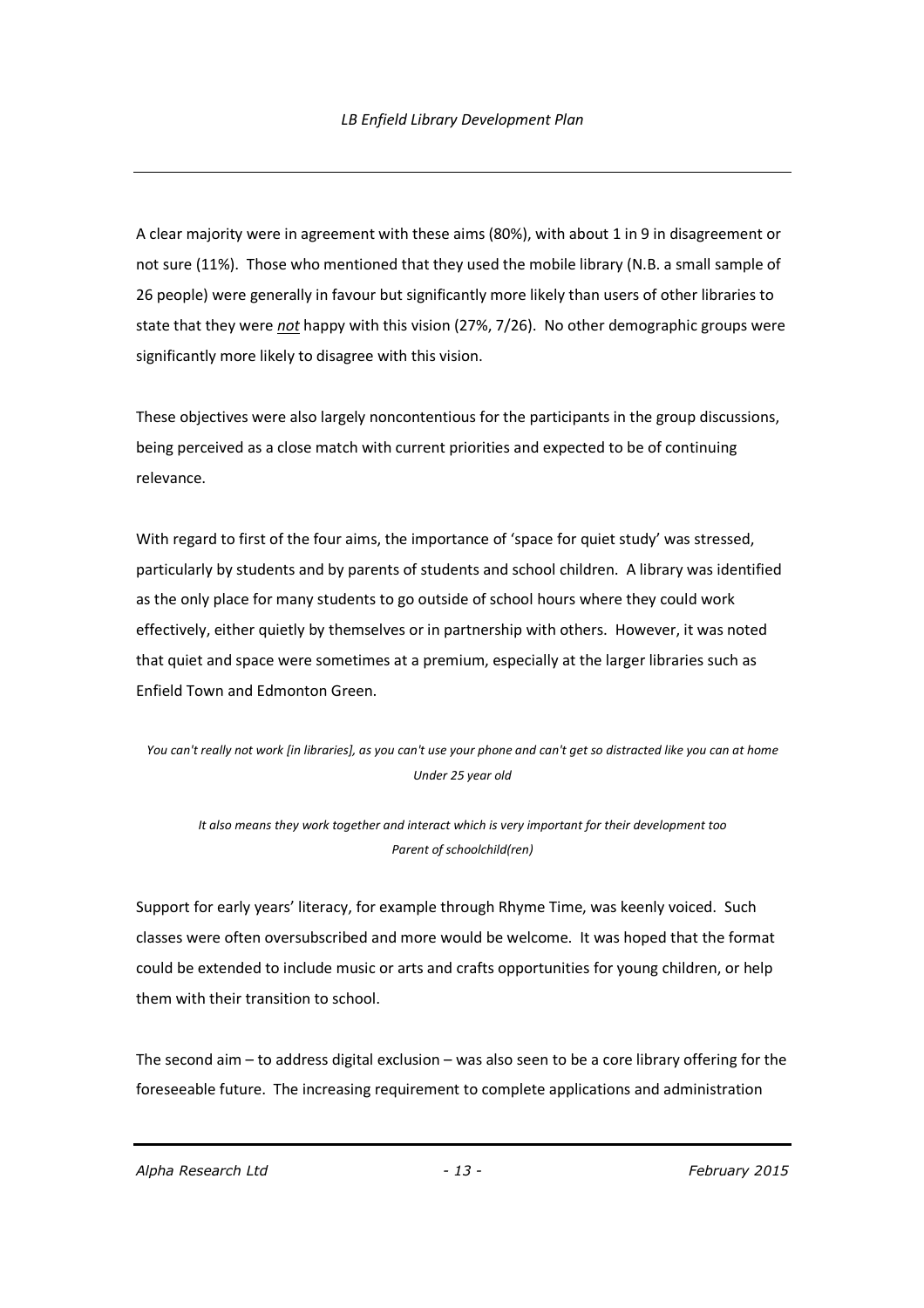online has heightened the importance of computer literacy, especially as some government forms or applications (e.g. travel passes) can no longer be done any other way.

It was recognised that some people may have had little exposure to computers to date and would need support to learn the basics. Libraries were seen as a logical source for advice and support. Assistance to use social media and communication tools was also welcomed, facilitated by cutting edge technology and learning tools.

#### *Who else can you ask for help if you're not computer literate, if you haven't got kids? Adult aged 60+ years*

Providing more opportunities for community involvement with the aim of reducing social exclusion (the third aim) was also welcomed. There were calls for more classes, events, activities and support groups to address this, perhaps making much greater use of the library facilities outside of their current opening hours.

#### *How about a gaming competition? Bring in your own console…it would bring in young people and you could charge £5 entry for everyone. 18-24 year old*

More chances to volunteer was cautiously welcomed by some too, as a way to boost experience and bolster a CV. However, others cautioned against overreliance on volunteers.

*Volunteering is really good if you're out of work, out of college and can't find work, to get some experience Person seeking employment*

Acting as an advice and information access point (the fourth aim) was seen to be an appropriate extension of libraries' function, albeit perhaps less fundamental than the other three aims. Libraries were seen to be uniquely positioned to provide nonpartisan advice in a supportive, unintimidating environment.

*Alpha Research Ltd - 14 - February 2015*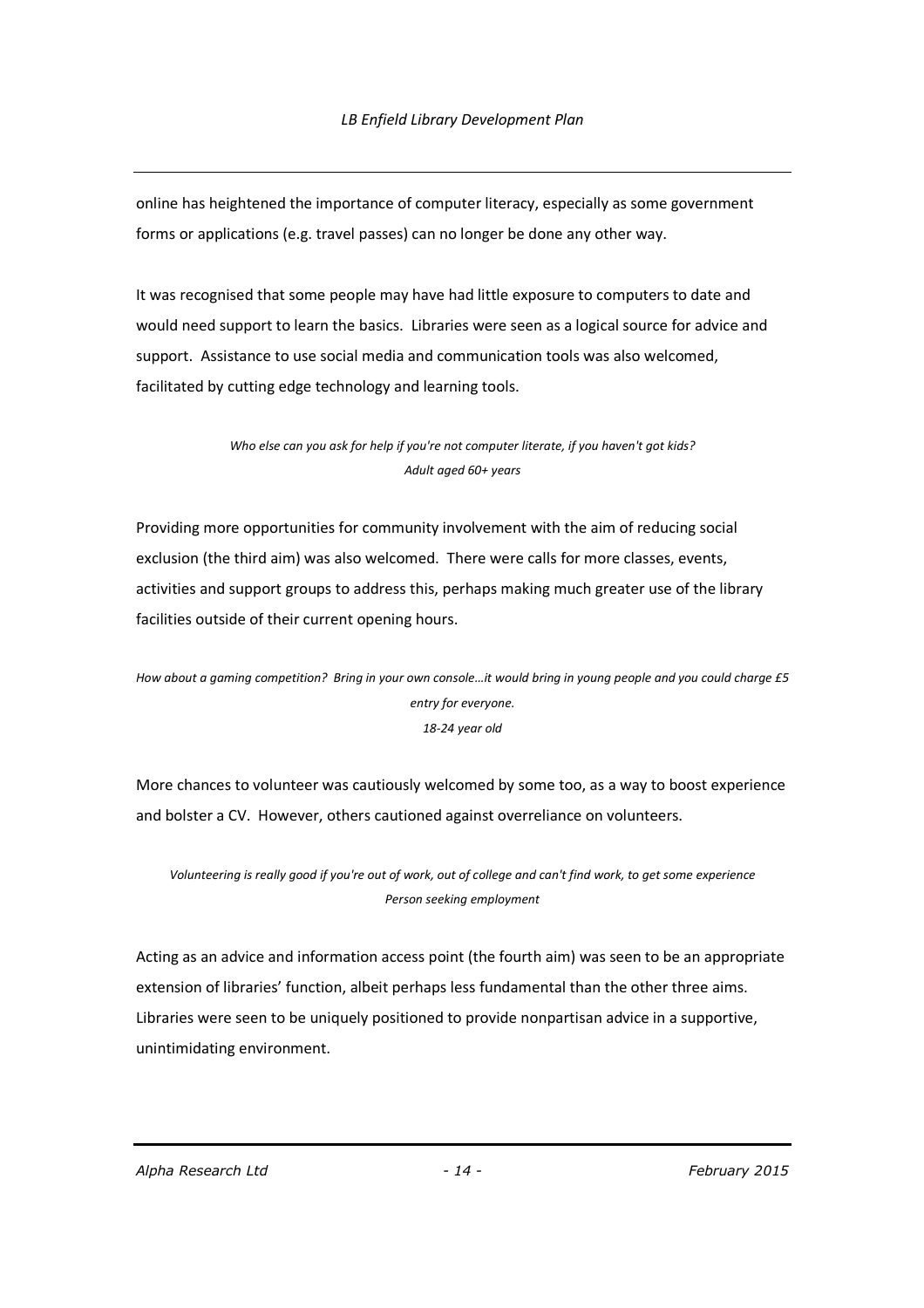*One stop shops have shut, good to have that back in libraries - very useful to have access to the council. Adult aged 60+ years*

The need to be able to access trained staff was vociferously argued, for example to help visually impaired people complete online forms.

However, participants were a little unclear what the parameters of this support would be. They queried what sort of 'other organisations' or information would be accessible via, or sited with, a library, and whether this could be to the detriment of more core library services. It was suggested that some non-profit organisations which act to improve a person's work, financial or personal life would be suitable, such as Citizens Advice, but others such as JobCentres could have a negative impact on the ambience of the library.

*It could get a bit confusing - wouldn't know where to go for what then…..the Council has customer services, what's the point of a library doing this - leave all this it at the Civic Centre Parent of pre-school child(ren)*

*Be careful not to lose the spirit of the library. Libraries are trying to be all singing and dancing, maybe spreading themselves thin, better to keep to a few things that they do well. Don't want people coming and discussing their council tax loudly in the library. It gets a bit blurred here. Parent of schoolchild(ren)*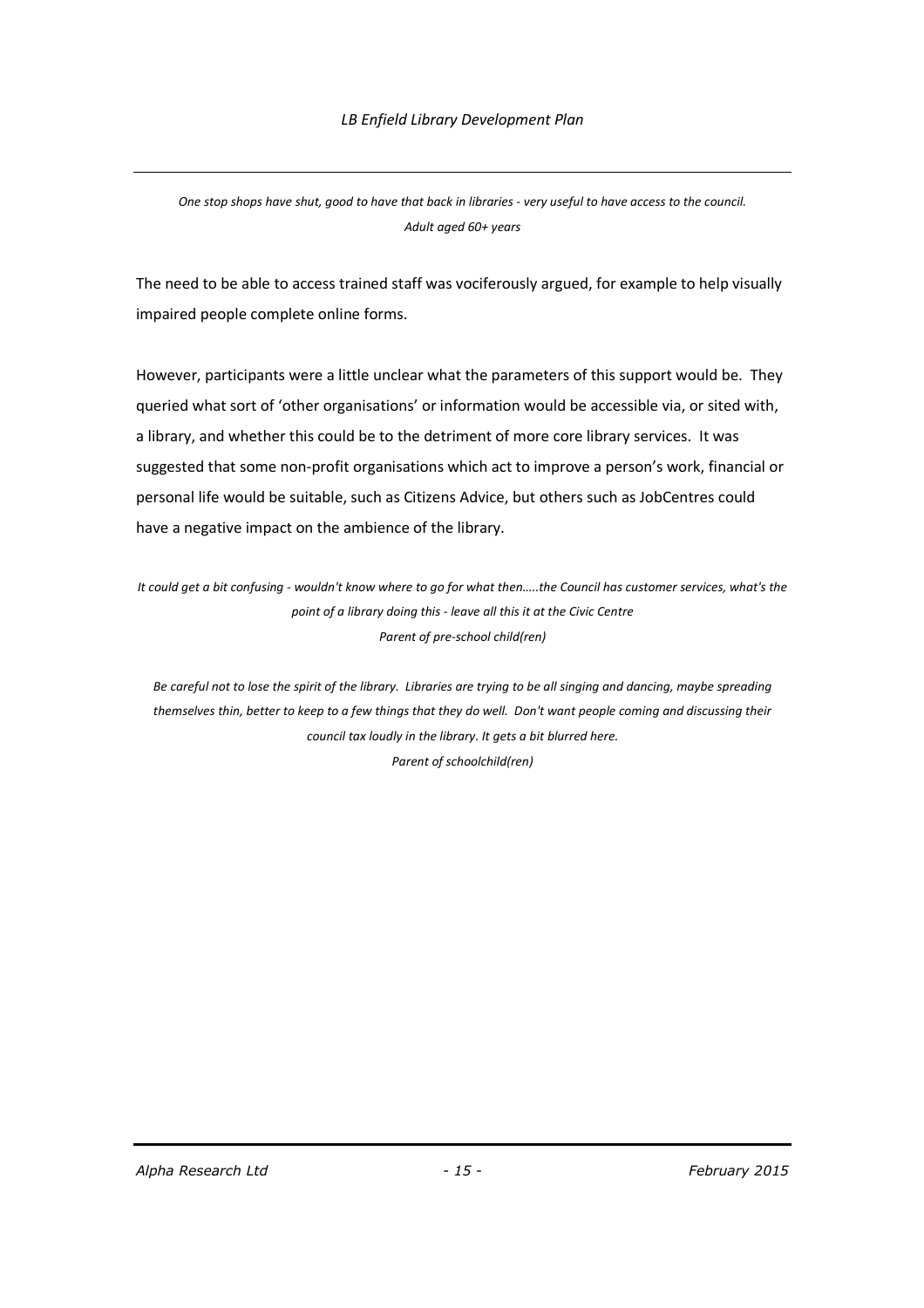## *Flagship Libraries*

The Library Development Plan proposes that Enfield Town, Edmonton Green, Palmers Green and Ordnance Road libraries will become 'flagship libraries'. These are described by Enfield Council as offering the full range of services, as follows:

- A comprehensive range of standard library resources and activities alongside digital hubs that will offer a far greater number of self-service kiosks and PCs and greater capacity wifi
- Homework clubs and quiet zones for online and traditional learning activities
- Trained staff able to provide advice and support including self-scanning of evidence with video and web chat functionality to talk to officers directly and access video interpreting services
- Joining up with voluntary sector and partner organisations to support employment advice and job clubs and facilities for appointment only advice sessions to provide advice and guidance to vulnerable customers
- Training areas to support those requiring more intensive support around personal budgeting or digital access
- Business innovation advice to support the self-employed and new starters with access to business online resources
- Community space
- Children's library services linked to children's centres to ensure support for families and early years learning
- Significant investment has already been made in Enfield Town, Palmers Green and Ordnance Road libraries.
- Edmonton Green Library will see significant investment and be expanded to two floors with a full community access services and a large digital access suite on the ground floor and quieter space for learning upstairs.
- Each is ideally located for transport links and the four reflect the four key areas of the borough

*Alpha Research Ltd - 16 - February 2015*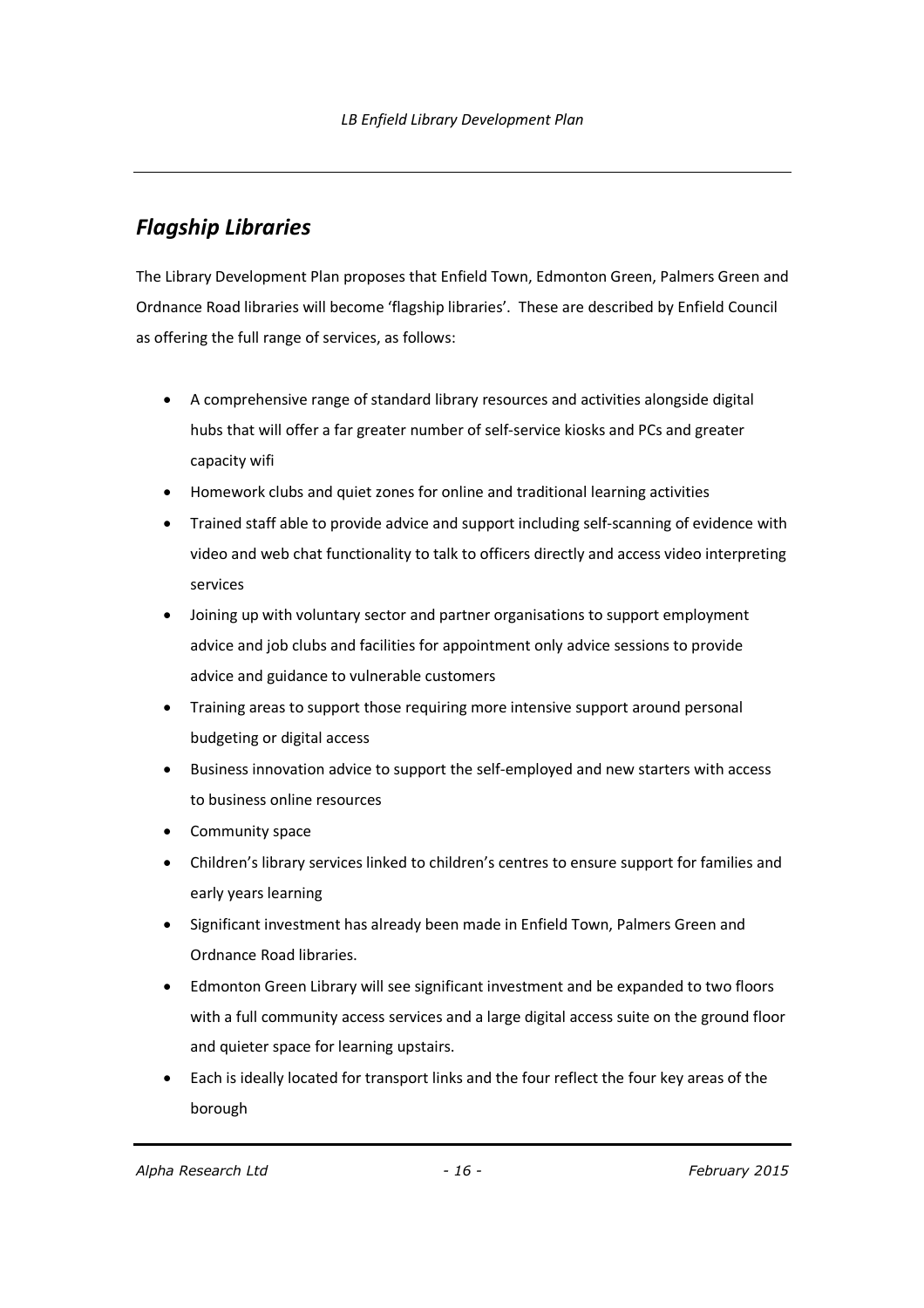Group discussion participants only were given the opportunity to comment on these proposals for four flagship libraries. They were generally positive about the greater range of services on offer and liked the transparency that all four would offer the same, full list of services:

*What I like about this is everything in the description is saying 'come to me'. Rather than just borrow a book, these things give you lots of other good reasons to come to the library Person from an ethnic group other than White British*

*The appeal of libraries is less now because of the internet and Kindles etc, but it is important to sustain them as a venue for study space and for other/ new things other than books etc. Don't waste money on trying to keep the others open in the old, traditional form, as this is less and less needed.*

*16-24 year old*

The four sites were recognised as providing a good geographical spread across the main population areas in the borough, as well as accessible by major bus routes.

It was noted that there would need to be sufficient resource allocated to provide sufficient, qualified staff and the requisite technology, materials and support. It would also be key to publicise fully what is on offer, for example in local papers; with council tax notifications; in children's centres; schools; via community groups; as well as directly to existing and lapsed users.

Help with personal budgeting and provision as a council access point were specifically identified as positive initiatives, although 'business innovation advice' was seen by some as more the role of the local JobCentre. However, the libraries were expected to provide a more informal and supportive environment for such services.

Webchat facilities would need to be managed discretely, to respect the privacy of users and to not compromise the experience of other library users.

*Alpha Research Ltd - 17 - February 2015*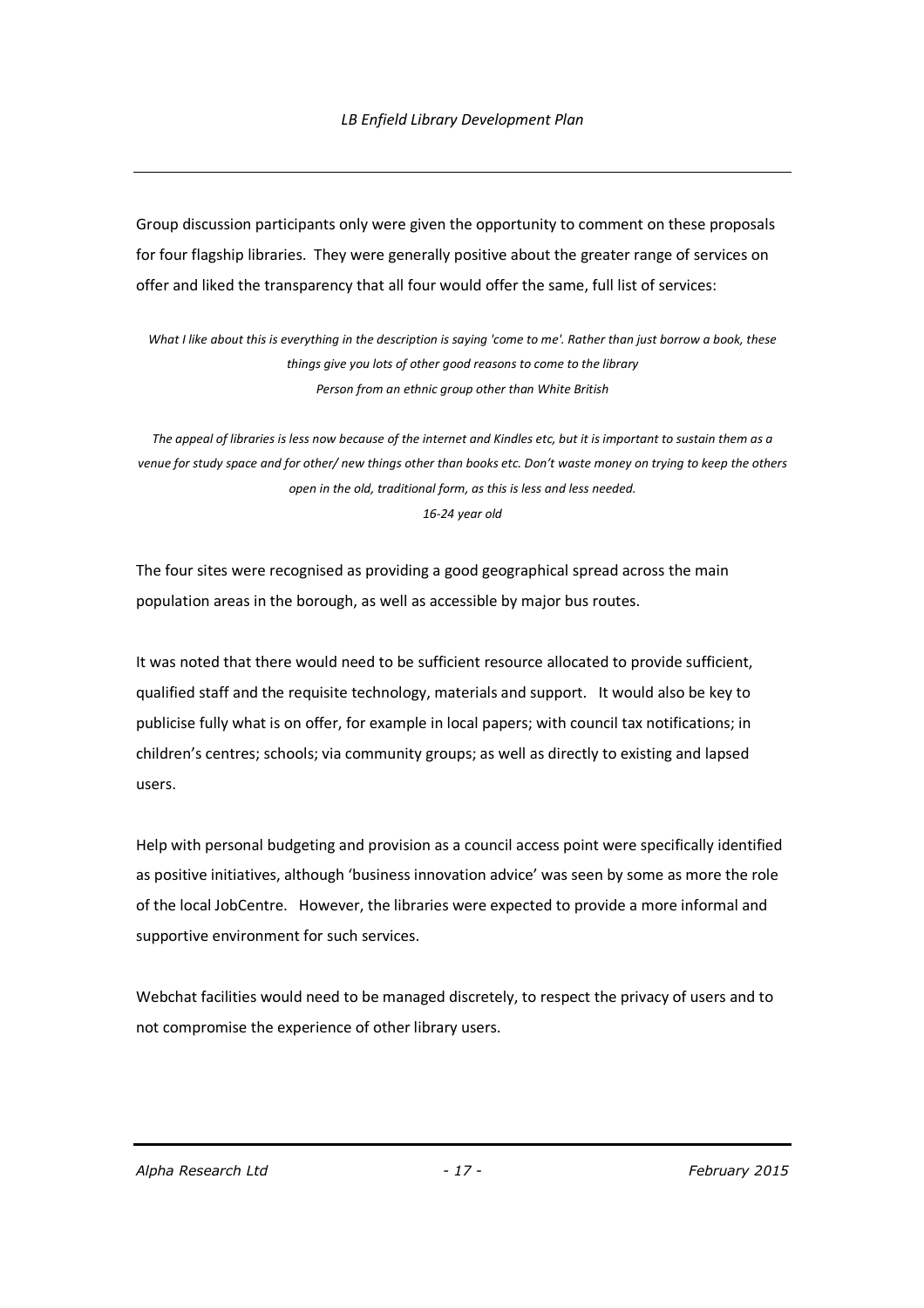If the flagships are accessible for nearly all users, then there might be some acceptance of a reduced service at the other libraries.

*People would swallow 'you're going to lose your local library' much better if they are told that they are going to get one of these 'super libraries' not that much further away. Parent of preschool child(ren)*

However, this was a minority view. More expressed a concern that there was too much emphasis on new and innovative services at the expense of the core library offering of lending services, space to study, and computer access. The most significant worry was that the development and maintenance of flagship library services would reduce funds available for smaller libraries and effectively marginalise them, ultimately making it more palatable to close them in the future.

*It looks like the thin end of the wedge - if you provide everything in the main hubs, have all these extra services that previously were not provided in libraries. Experience suggests that if they are chucking cash at this then they will be taking it away from the other libraries. My fear is that old people will not be able to access or walk to a nearby library any more, get books out, or young mums with kids. They are trying to change what a library is here, not necessarily for the good. If it becomes a job centre, would old people and young mums with kids want to go there any more if that happens? 60+ year old*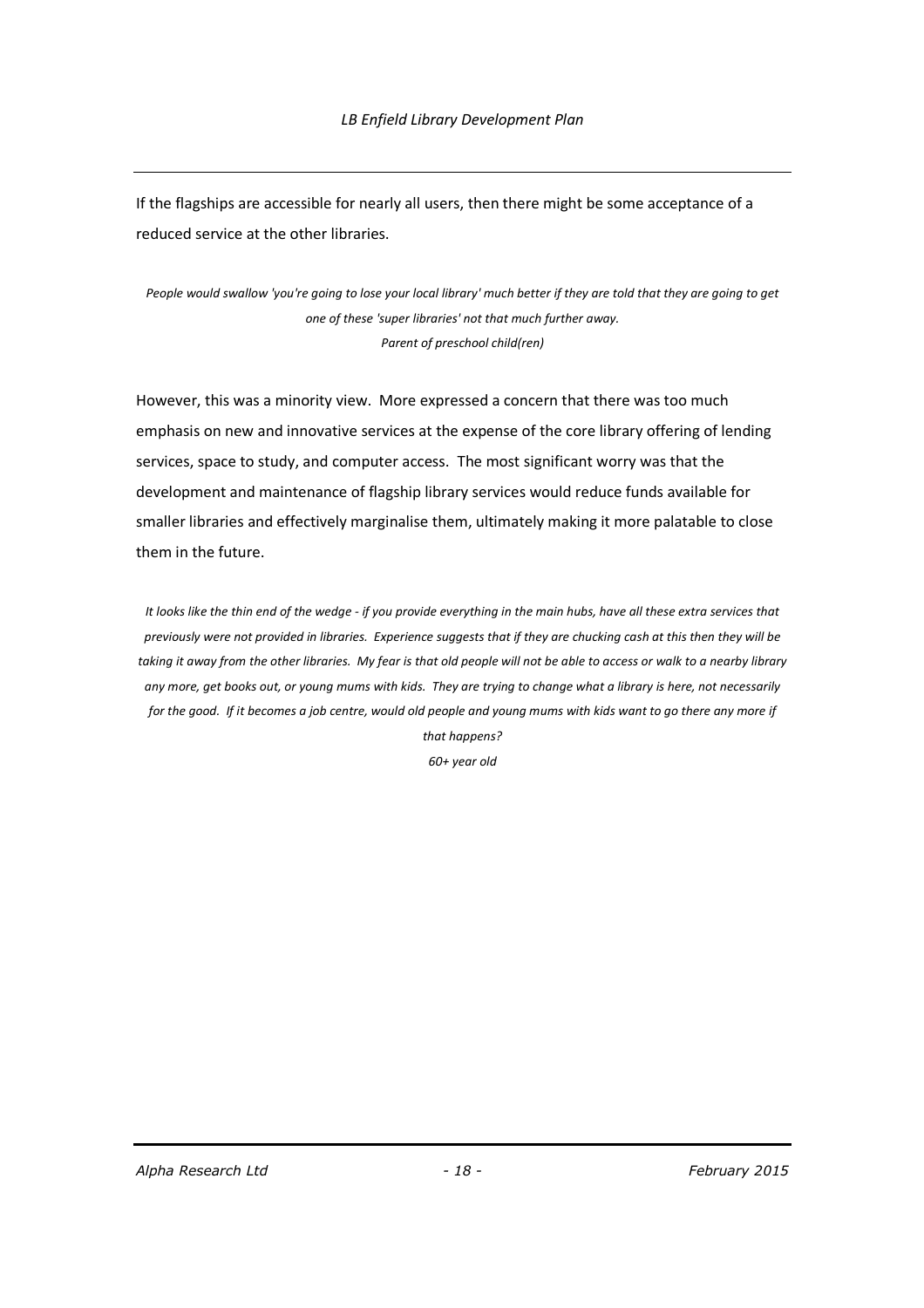### *Community Libraries*

Enfield Council proposes that most or all of the other libraries would become 'community libraries', where the library buildings are shared with other organisations 'which have a clear business case and a purpose and ethos that is sympathetic to the core library vision and the Council's aims of fairness for all, growth and sustainability and strong communities.'

In the consultation document, the Council described these 'community libraries' as offering:

- An increase in community space for voluntary and community groups
- Address digital exclusion in communities through public access wifi and video/web chat
- Kiosks for ordering, returning, renewing and downloading library materials plus other council online services and payments
- Possibly increased opening hours due to the co-located partner service being able to staff it longer or a lobby service with secure access via a library card
- Pick up lockers for ordered items
- They would be supported by the host service and/or volunteers
- Access to other services through shared facilities

The first reaction in the group discussions to this description of community libraries was rather mixed. There was some relief that most or all of the borough libraries would stay open in some form and access to other services and perhaps longer hours carried some appeal. However, a more common perception was that it represented a first step towards closure, and/or the service might suffer through quite a radical change to a predominantly digital offering, a reduction in available space through co-location, less ongoing investment and less access to paid, trained staff.

*I don't want to see the level of service reduced….they are a very important focus of the community - keep them going Person without internet access at home*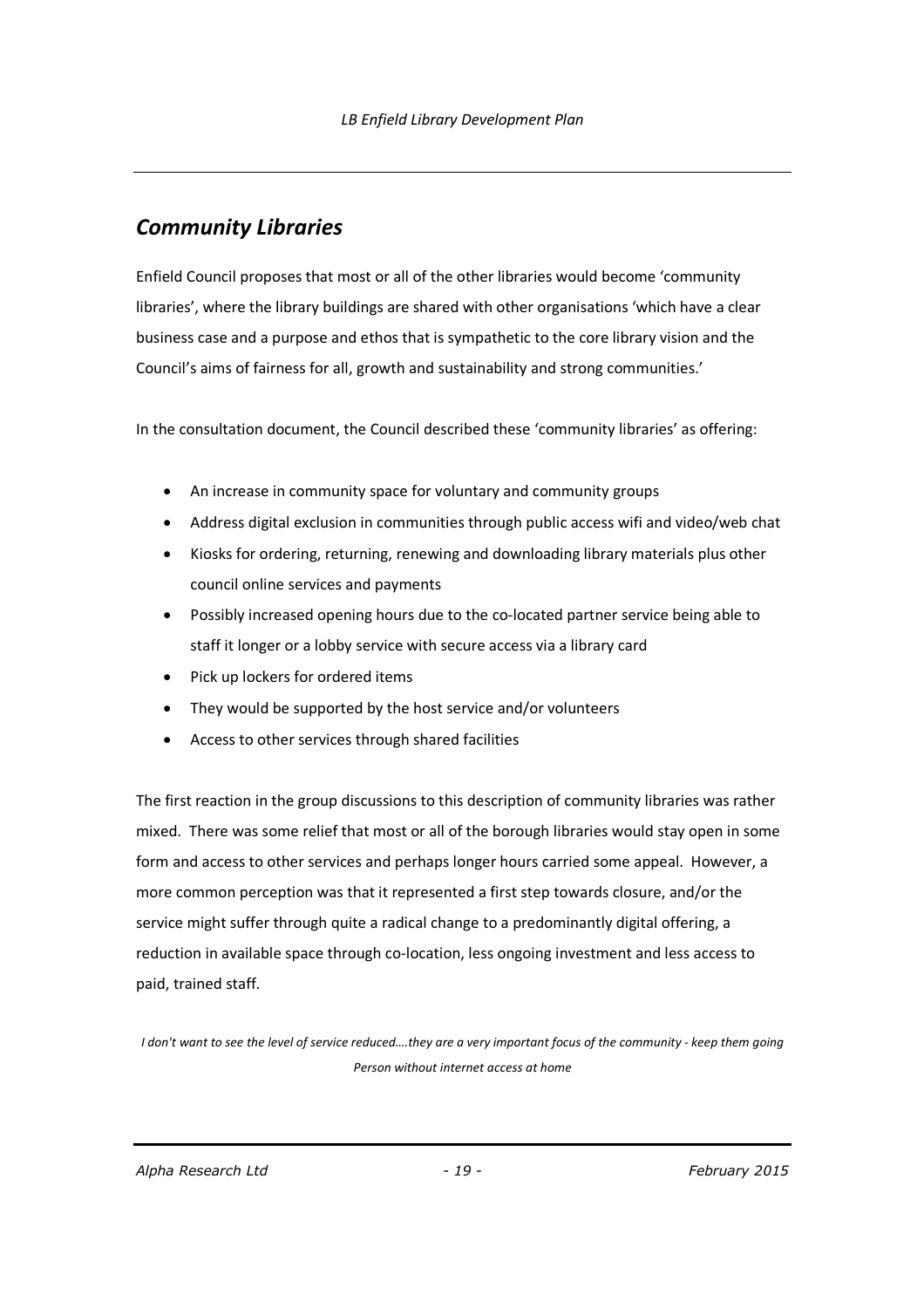*LB Enfield Library Development Plan*

*It just wouldn't be a library then would it? Person seeking employment*

*In what way is this a 'community' library, if there's just computers and virtually no staff? Person without internet access at home*

*It's closure by stealth. 'We'll run it down, so people stop using it and then they will not be bothered when it shuts' Person from ethnic group other than White British (BME ethnic groups)*

*Better to close some of the smaller ones so that you don't have to reduce the others quite so much Parent of schoolchild(ren)*

A few respondents accepted that they might need to travel to flagship libraries more often if the other libraries did not have so much available:

*There'd be somewhere you can go, which might be a couple of miles away, that has everything you could want, but if you just want to pop in on the spur of the moment and see what's on offer or order something for later without having to travel far, then the community libraries plug that gap. Person without internet access at home*

However, a greater number said that they would not travel further to a flagship library if the library they currently use no longer provides what they use it for. Older and disabled residents, and those who are not entitled to free travel on public transport, were most likely to say this.

It was recommended that the idea could be trialed at one or two libraries before being rolled out to all. It would need to be accompanied by transparent and far-reaching publicity. It may be that the community library model would need to be flexible to account for particular local needs too:

*Have localised, tailored services for each area, so that certain needs of certain areas are met e.g. more computers in poorer areas, no click and collect services there either. 18-24 year old*

*Alpha Research Ltd - 20 - February 2015*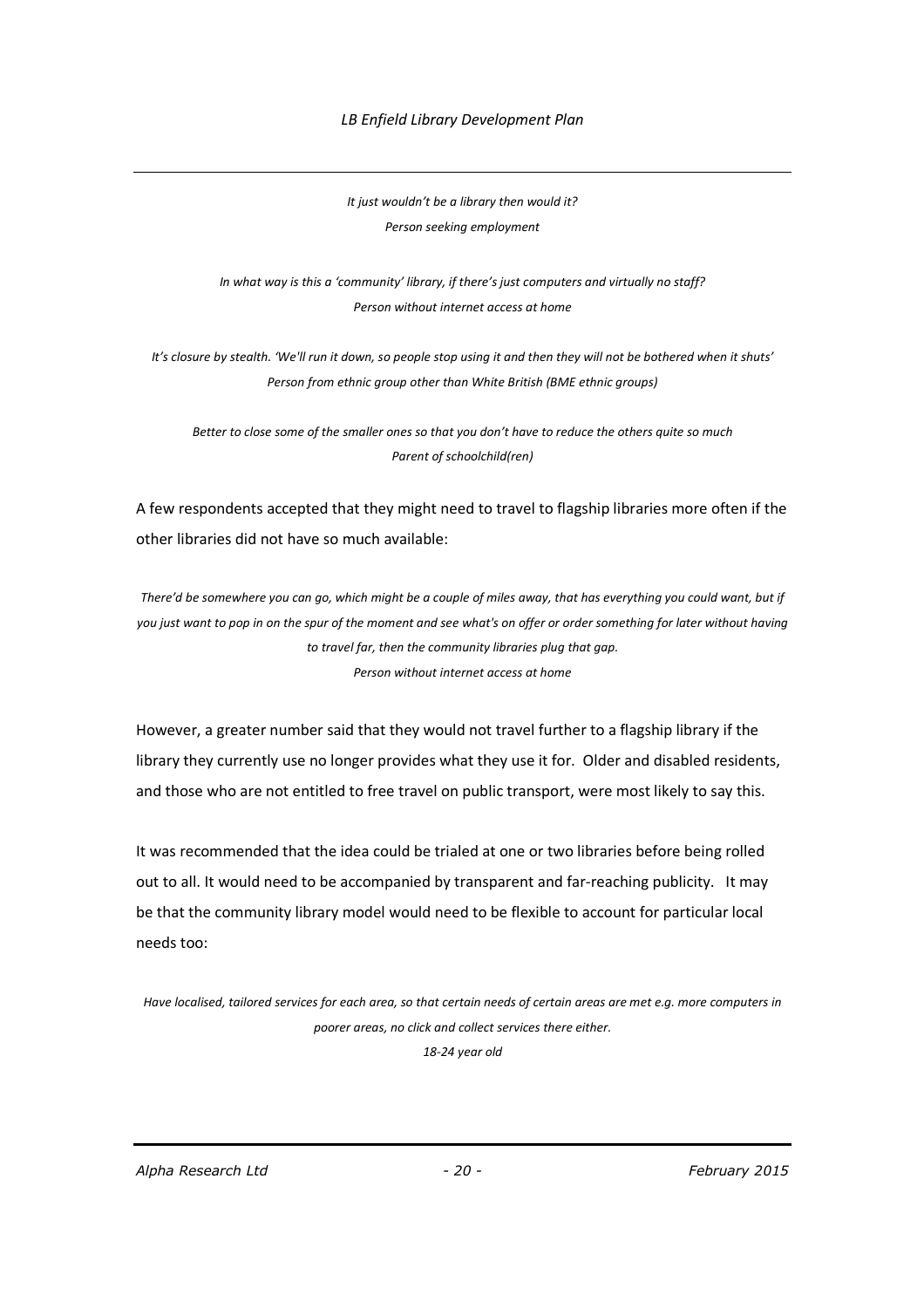In all groups there were some participants who would prefer a few library closures if it could mean that the remaining libraries continued to operate as they do now.

*Close a few and keep the rest as is, at least they know it would work, this proposal is all ifs buts and maybes. 60+ year old*

Opinion was sought in greater detail on some of the key elements of the 'community library' idea, namely co-location; the greater reliance on volunteers; the use of kiosks; a lobby and pickup lockers.

#### **Co-location**

Those who completed the questionnaire were asked directly what they thought of libraries colocating with a suitable partner. More than three in five in the survey (62%) agreed with this in principle, although the group discussion participants were, upon reflection, much less sure that it would be a good idea, as they perceived that the amount of physical stock and study space available would be compromised.

There was a small but significant difference between the representative sample of the Enfield general population interviewed on street and the other participants in the consultation. The general population was significantly more likely to agree with the idea of co-location (68%) than those who either self-completed the questionnaire or were interviewed upon leaving a borough library (61%).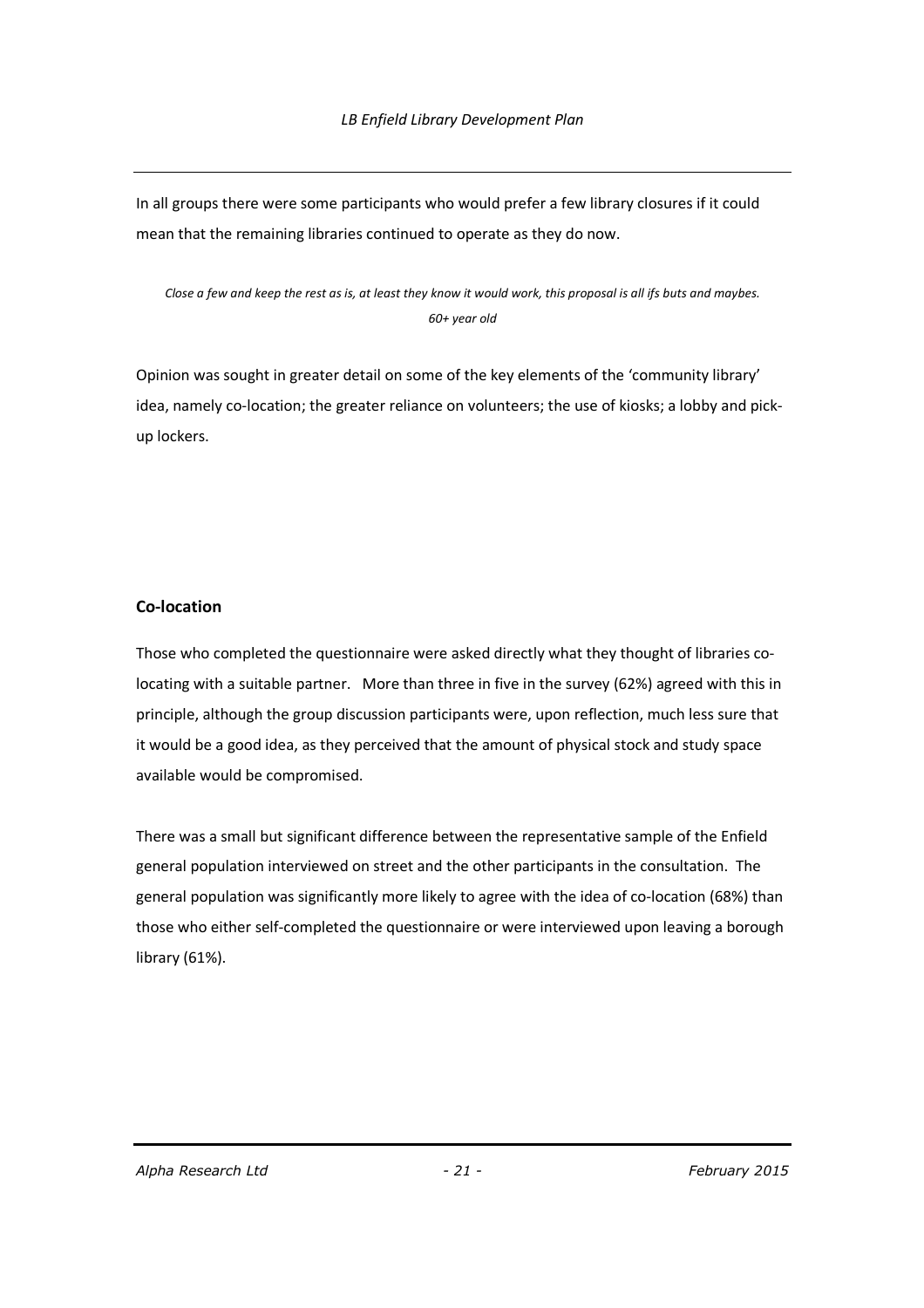#### *Q2. Where possible the Council will seek to share current library buildings with other community services or voluntary groups, with an aim of providing a welcoming and secure community environment.*



Those who preferred Option 2 (where Oakwood and Ponders End are retained in their current form) were significantly more likely to *disagree* with co-location (23%) than those who preferred Option 1 (13%).

Respondents who mainly used Bowes Road (33%, 9/27) or Enfield Highway (27%, 23/84) were also significantly more likely than users of other libraries to disagree with co-location, albeit with a majority still in agreement.

The only significant *demographic* difference here was that those living outside the borough were significantly less in support of co-location (54%, 45/83) than borough residents (65%).

*Alpha Research Ltd - 22 - February 2015*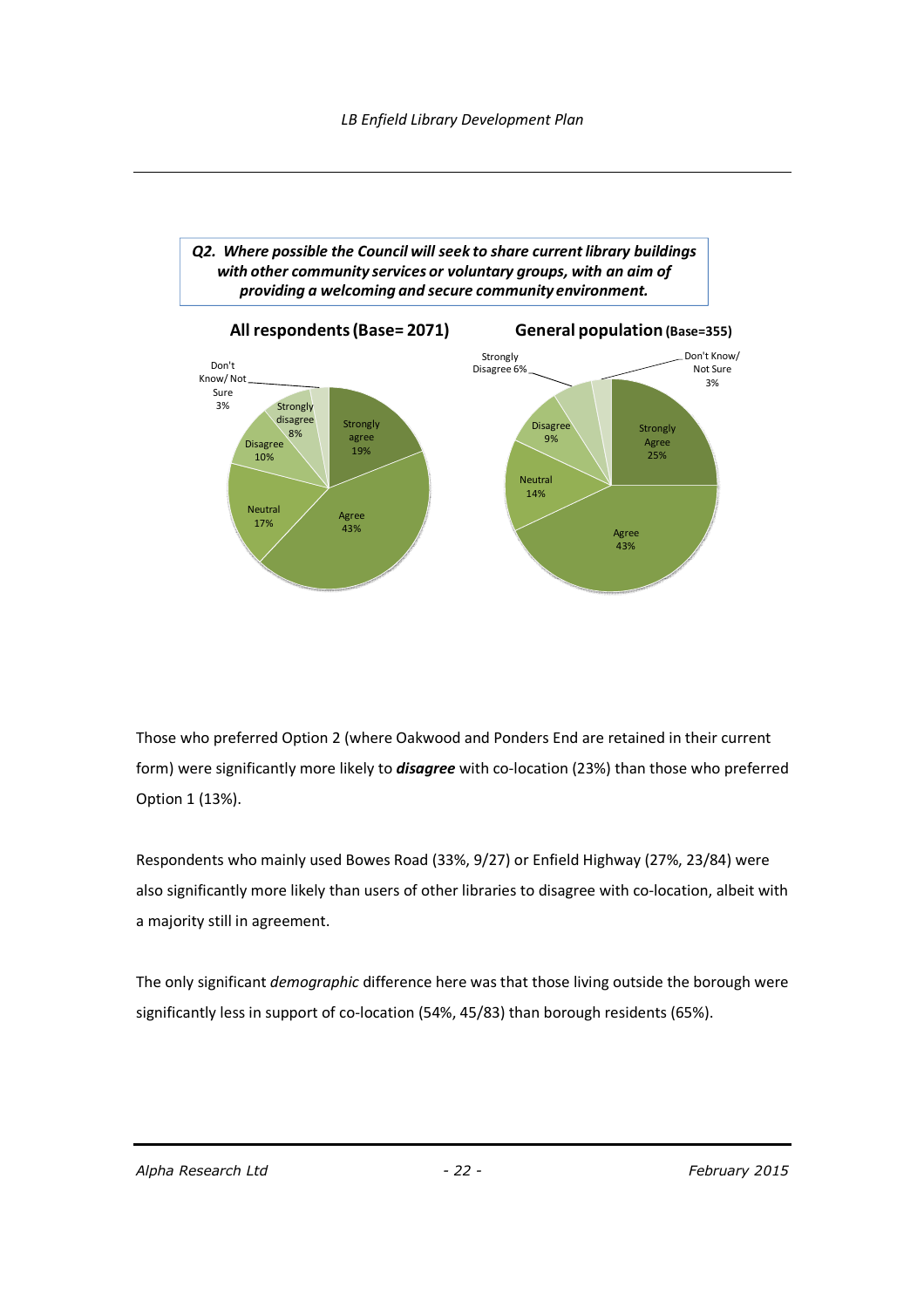In the group discussions, the idea of a library working alongside a similar organisation was supported in principle, and it was expected that the partners and libraries might have a symbiotic relationship, through increasing awareness and usage of each other's services.

However, many inferred that there would be a significant reduction in physical library space as a result. Those who were studying, or were parents of those who were, were particularly concerned. Space was seen as at a premium in the borough at the moment, especially in the larger four 'flagship' libraries, and co-location was perceived to have potential to exacerbate the situation. It could also not be envisaged how the smallest libraries could combine their facility with another organisation.

#### *Study space - if there's none I wouldn't bother going 18-24 year old*

Accompanying this, it was expected that there would be much less facility to keep or browse books or other items, or to sit and read newspapers or journals, both popular activities that many held in high regard. It was suggested that the space could be maximised if the partner organisation operated at different times to the library, or by dedicating one or two libraries to study space, or if schools and colleges could remain open outside their normal hours to offer some areas for study.

#### *I'd like to see the area for children, who are just learning about books and everything, maintained Person with disability*

It was stressed that the partner would not only need to be one whose principles and aims were similar to a library's, but also would not disrupt or compromise the experience of libraries for the library user. For example, training centres, Citizens Advice bureaux, post offices, cafés, council services, health centres and careers advice were all acceptable partners, but JobCentres were consistently mentioned as inappropriate.

*Alpha Research Ltd - 23 - February 2015*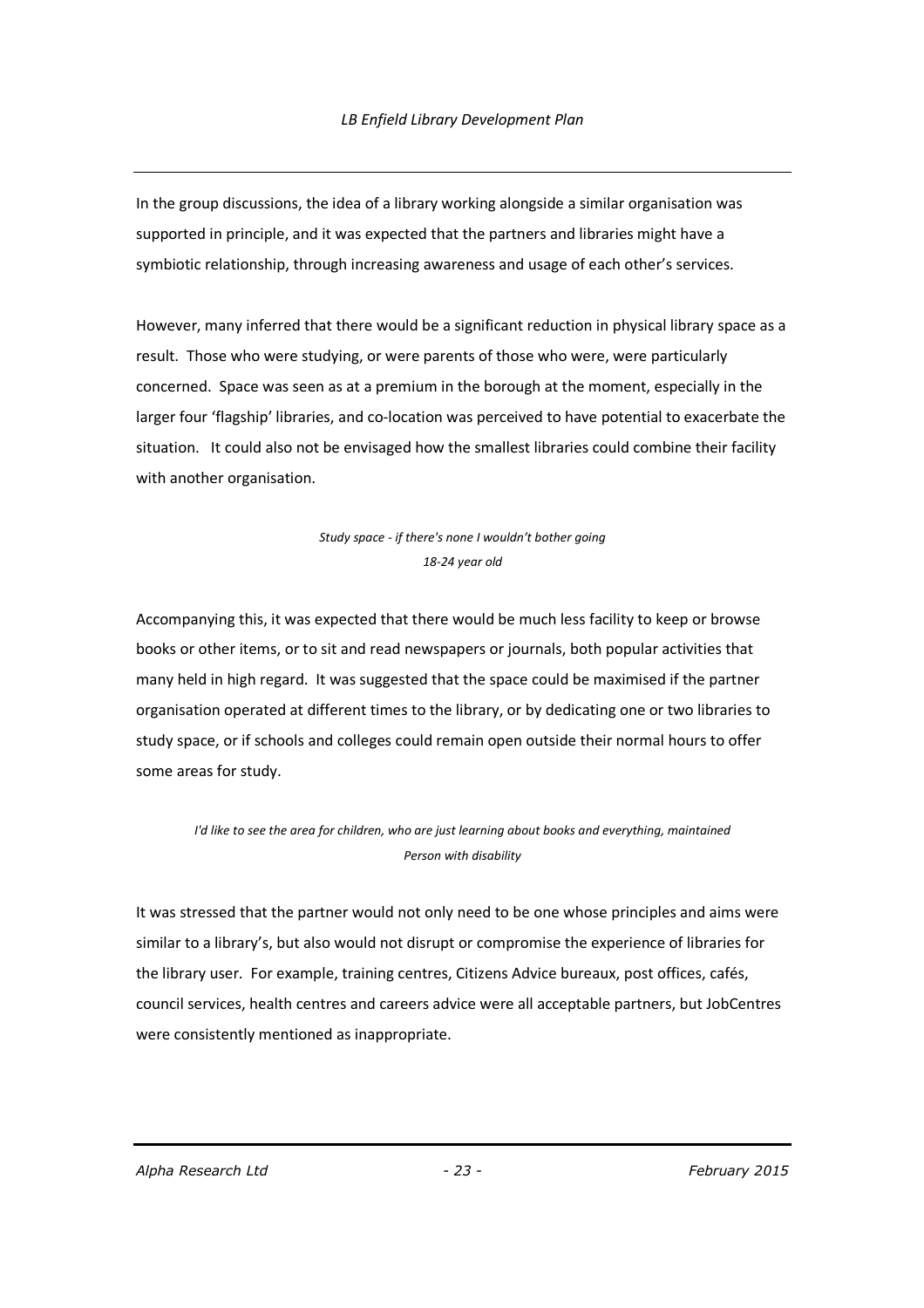To be successful, it was observed that the community libraries would need to look inviting and modern, and be accompanied by a dedicated publicity drive.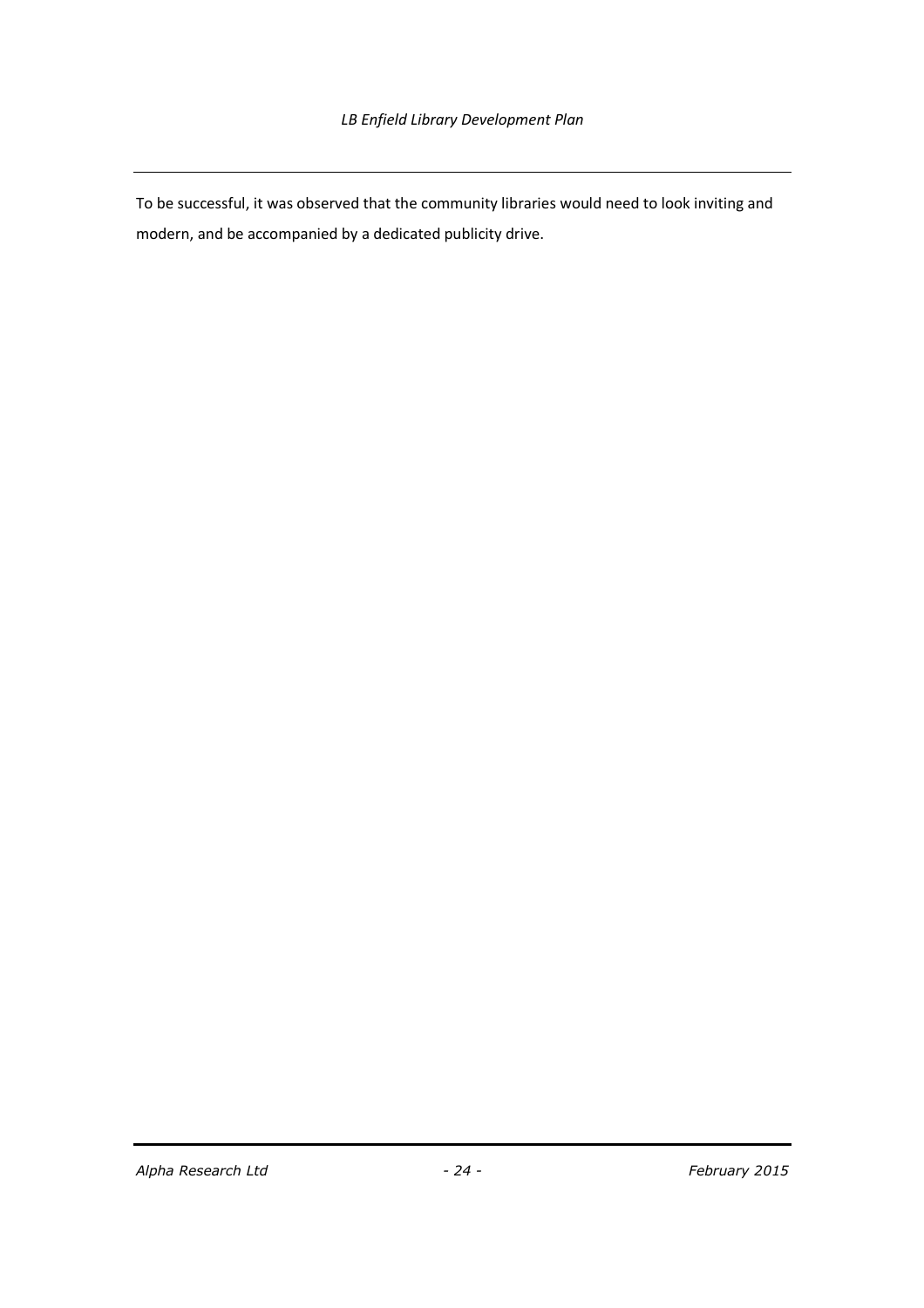#### **Volunteers**

It is proposed that the community libraries would be staffed by volunteers, supported by Enfield Library service. It is possible that there would be no paid staff working on-site.

The questionnaire did not include any direct questions about volunteers. A few group discussion participants welcomed greater opportunities for volunteering, but most were very concerned about a move away from paid staff and what they saw as an overreliance on a volunteer workforce. The increased use of volunteers was acceptable, but respondents were very keen that there remain some paid staff to take overall responsibility for each library, even if this is a roving 'area manager' with two or three libraries to manage.

*It's good to increase [volunteering] opportunities, as long as they have enough training to be able to run these facilities 18-24 year old*

*It would not be a 'library' anymore because you expect professional, knowledgeable staff' Person from BME group*

*It's harder to manage & very expensive to select, vet and train up loads and loads of volunteers on an ongoing basis – it's a false economy Person from BME group*

*I'd like to see fully trained people doing the rounds, keeping the rest's knowledge and training up to date. Person with disability*

*They're taking advantage of people..it's disgusting...you need one person who is prepared to run a team, look after everyone, take responsibility for the building, and they should be paid Parent of preschoolchild(ren)*

There was a concern that volunteers would not be able to match trained, paid staff in terms of their expert knowledge, commitment, reliability and loyalty. It was suggested that many volunteers would only want to work for a few hours per week, or for just a few weeks or months

*Alpha Research Ltd - 25 - February 2015*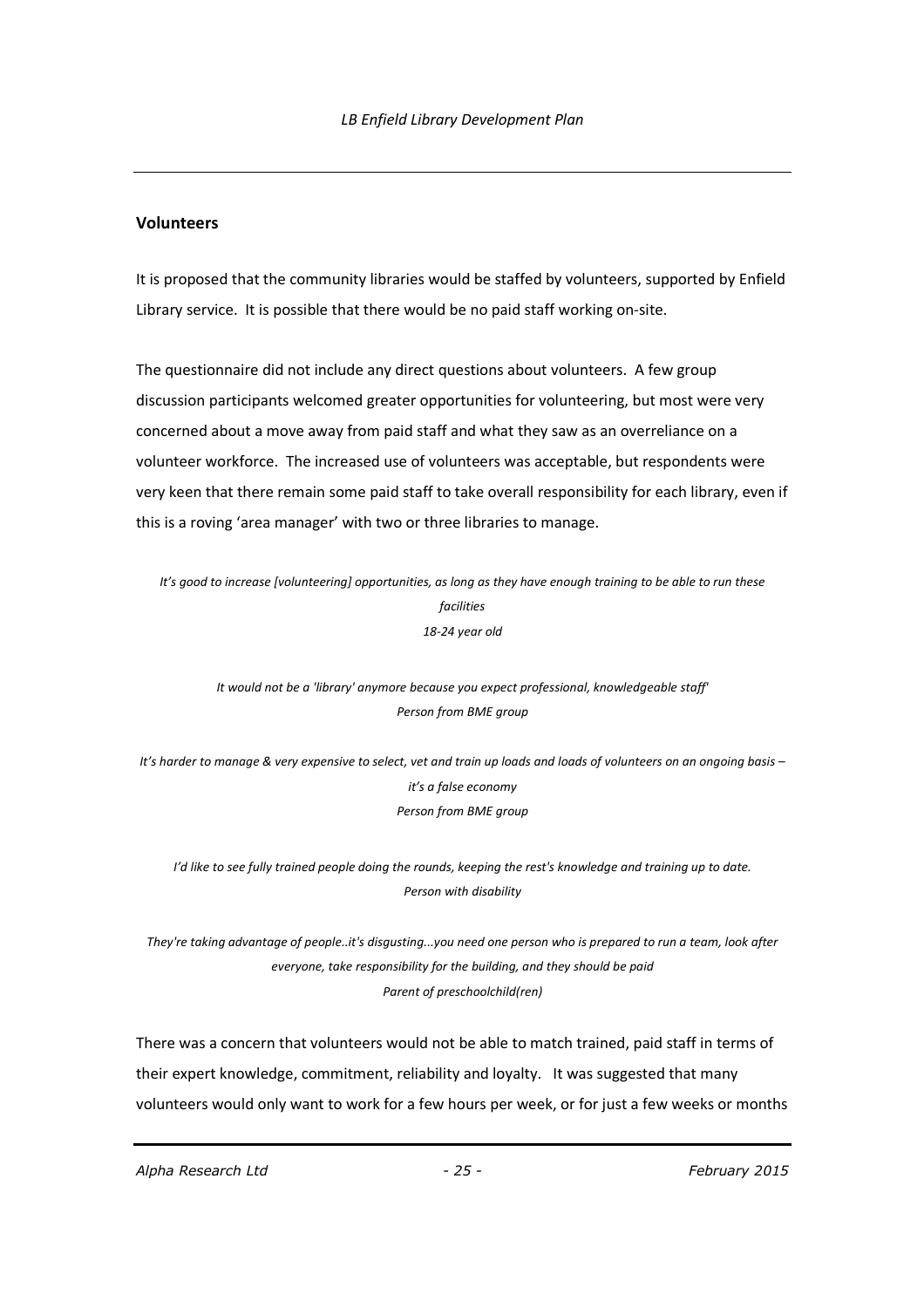before moving on, so a very large pool of volunteers would be required, resulting in a costly rolling recruitment and training programme.

> *If you [as a volunteer] don't feel like going in, then you won't. Person with disability*

*My experience is that volunteers start off well but then it tails off quickly as they lose interest, particularly if you ask them to do more and more Parent of school child(ren)*

*But what if you have a specialist query - want to talk to someone face to face rather than pick up a phone? 18-24 year old*

*If it's all volunteers then when a computer breaks they are more likely to think 'it's not my problem' and not inform head office or try to fix it Person from BME group*

It was understood that training would be provided, but it was suggested that this should perhaps be in the form of apprenticeships, leading to some paid work upon completion of a training programme.

*It would be ok as a training exercise where you get a paid job at the end of it. Imagine if someone is looking for an actual paid job – this is just giving with one hand and taking away with the other Person seeking employment*

It was also thought unlikely that many of those who would be keen to volunteer to help people browse or study in the existing libraries would be so keen to spend their time supervising selfservice kiosks or lockers in community libraries.

*Who's going to want to volunteer when there's no books there, it's like the most boring thing ever…You'd be more like a security guard than a librarian. Parent of preschoolchild(ren)*

*Alpha Research Ltd - 26 - February 2015*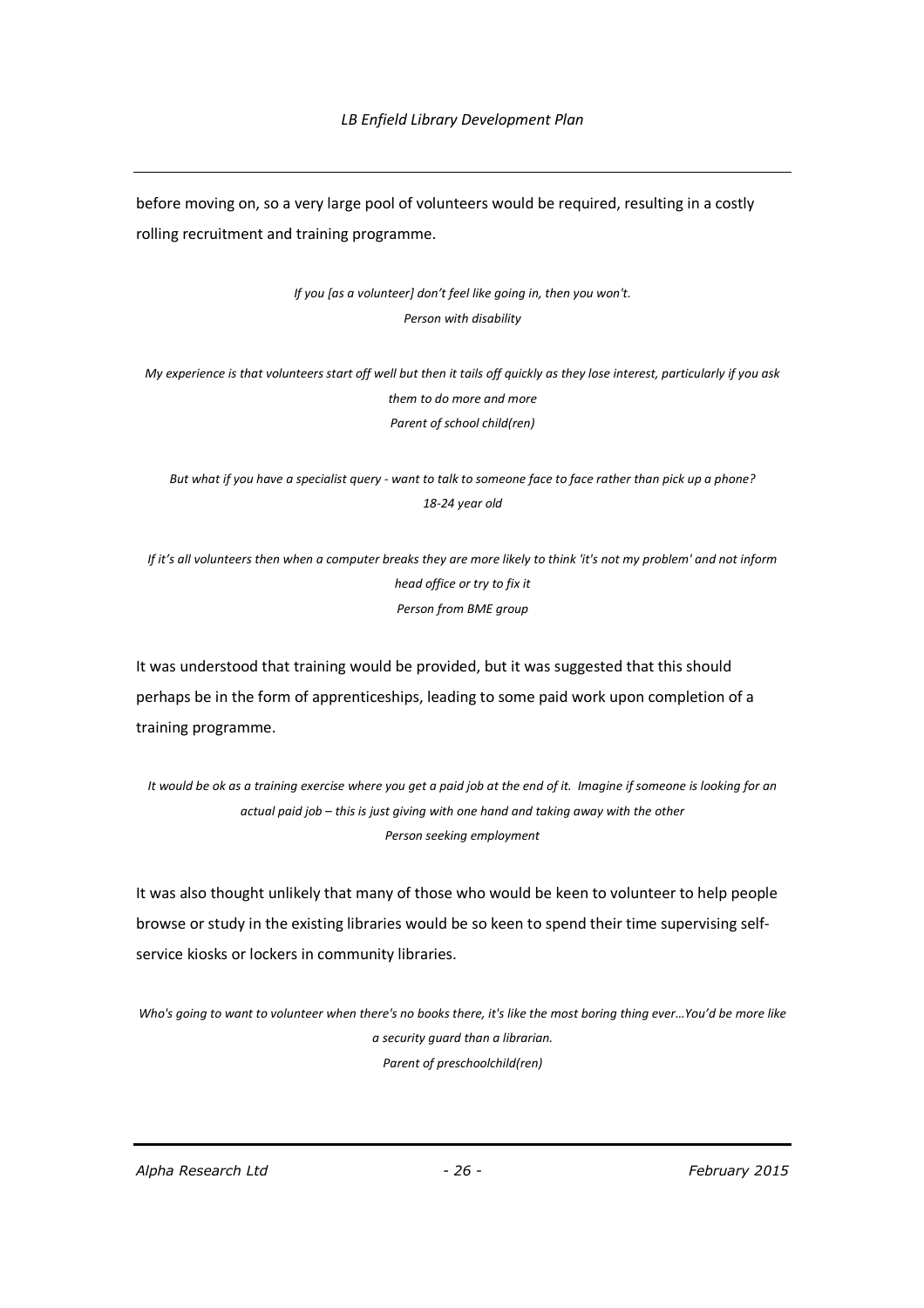#### **Self-service kiosks**

The proposals for community libraries include 'kiosks for ordering, returning, renewing and downloading library materials plus other council online services and payments.' The questionnaire did not ask specifically about such kiosks, but there was some consideration given to these in the group discussions.

The idea was greeted positively as a convenient way to quickly access library services, although most regarded it as a useful addition rather than a suitable replacement for browsing of physical stock.

*It would not be a day out for the kids then… kids need to see books, to appreciate what they are and enjoy them Parent of schoolchild(ren)*

> *It takes away from the 'community' part if there's no people involved Person with no internet access at home*

Young people were not convinced that it would encourage them to use the smaller libraries.

*I wouldn't use old fashioned looking libraries even if they have kiosks etc - they just do not appeal. 18-24 year old*

There was also a concern that there would be significant set up and maintenance costs for selfservice kiosks.

#### **Lobby service**

Group discussion participants were also happy to see the inclusion of an out of hours lobby service for collecting items using a library card. They were keen if it meant that a 'click and collect' type service could operate, whereby books or other items could be ordered at home or in the self-service kiosk and then picked up from a lobby outside of hours.

*Alpha Research Ltd - 27 - February 2015*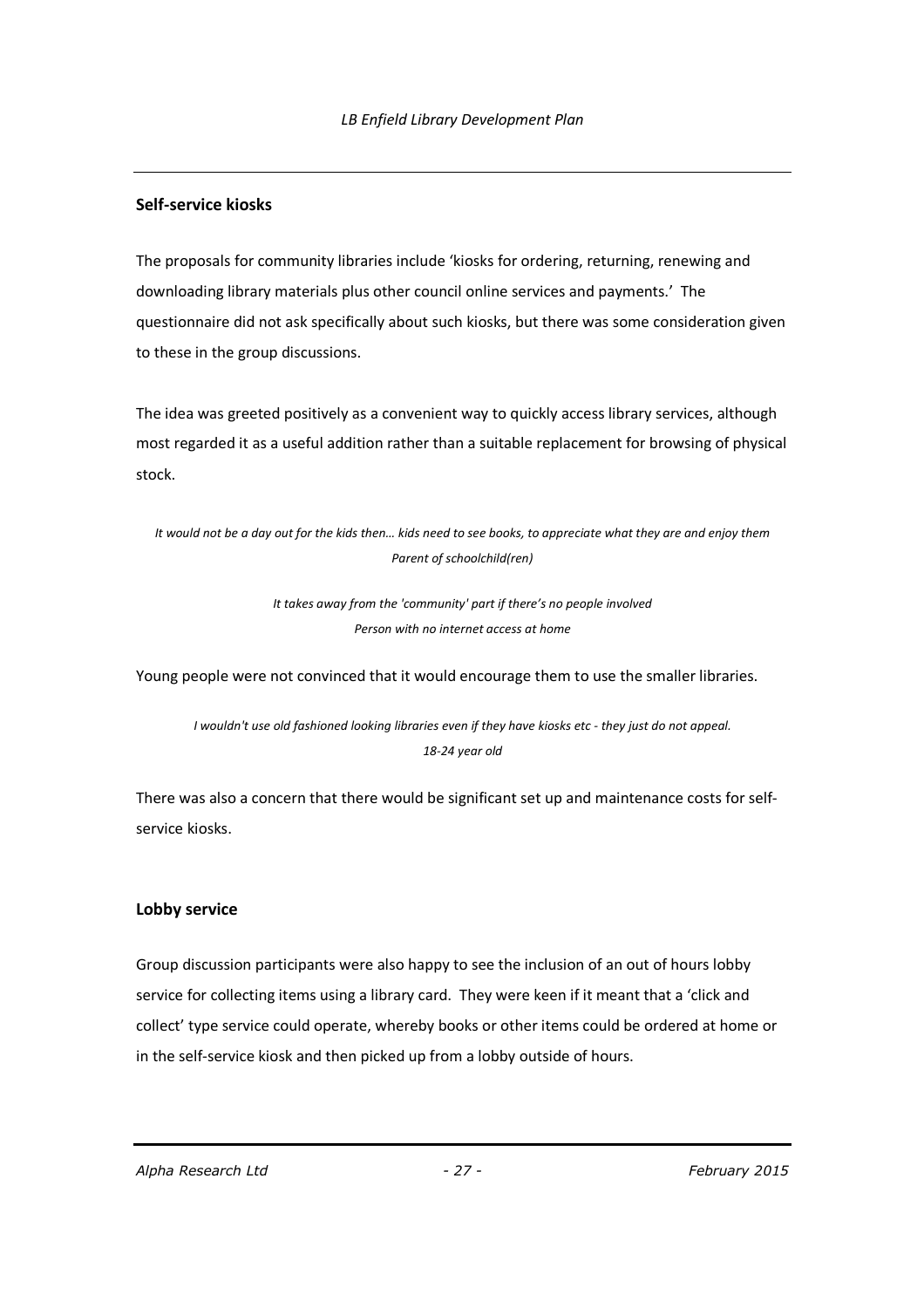However, the lack of human contact was seen to depersonalize the service and be at odds with being a part of local community life:

*Everything here is about the community, embracing the community and helping everyone out but this is the exact opposite - you don't even see anyone let alone get any assistance Person from BME group*

*Remember that libraries should be a resource not just of information but also a resource of support and advice as well Person without internet access at home*

There was also a concern that the lobby space could be abused (for example by rough sleepers or drug users) if all that's needed for access is a free library card.

#### **Pick up lockers**

It was thought that these would be expensive to set up and maintain, but might lead to 'smarter' stock control if stock is ordered in only as needed.

There were, however, some security concerns with pick up lockers if they were minimally supervised.

Few people could see themselves using library lockers, especially those who currently rarely use the lending services. However, students thought it could be useful to pick up a text book out of hours for an essay that they need to write.

#### **Video/web chat**

Further clarity was desired over what this might entail. For example, would it be limited to calls to other council departments, or community organisations, or would the user be able to contact anyone via the webchat facility?

*Alpha Research Ltd - 28 - February 2015*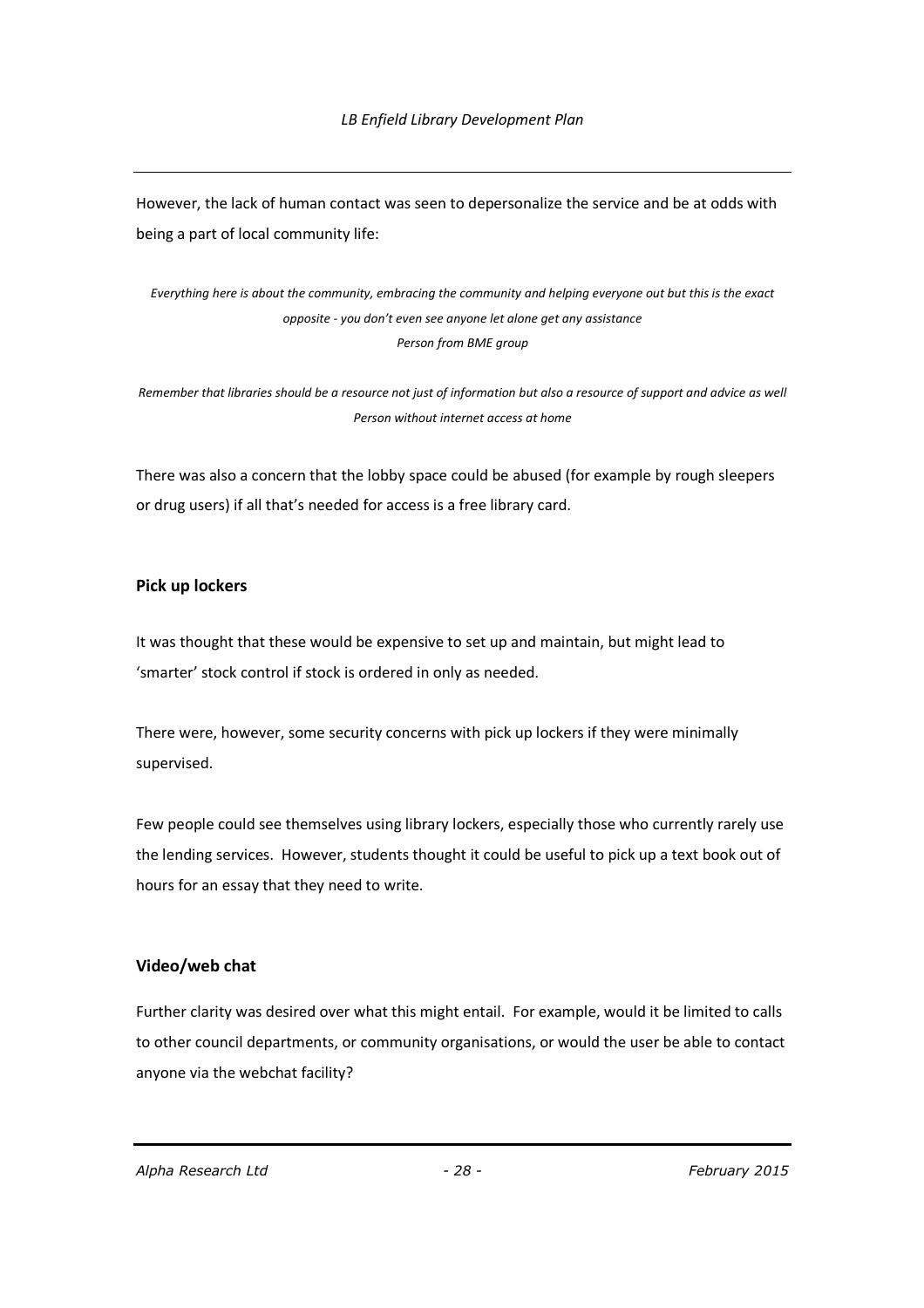*I'm not sure what this means – [webchat] with librarians, with friends, with council officials? Even if limited to officials, it would be abused Parent of schoolchild(ren)*

This was seen as a useful service that would need to be carefully managed. It would be helpful to be able to speak over video to council staff for example, and some would prefer this to using the telephone.

However, the privacy of the user would need to be respected, especially if personal or financial issues were to be discussed. Similarly, the experience of other library users would need to not be compromised by conversations occurring in the library.

Like much of the technological innovation being considered, this was seen as inferior to inperson contact and access to physical stock.

*By all means diversify, share the spaces, have kiosks, but don't lose what is special about libraries. Books, information, children having fun while learning Parent of schoolchild(ren)*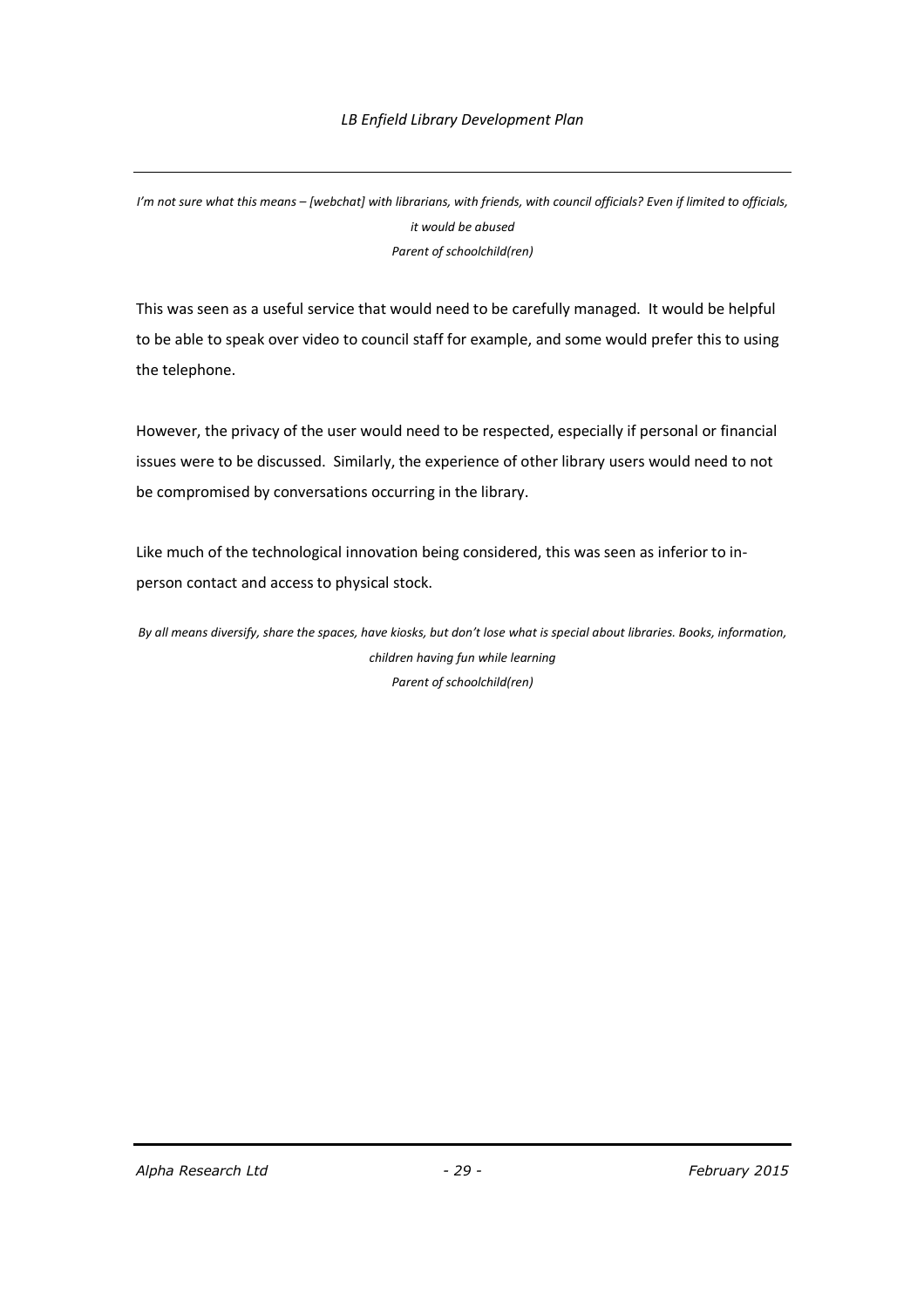### *The Two Options*

#### **Preferred Option**

In this consultation, Enfield Library service presented two options for a mix of flagship and community libraries. Both proposed four libraries (Edmonton Green, Enfield Town, Ordnance Road and Palmers Green) as flagship libraries.

In the first alternative (**Option 1**), these four flagship libraries would be open seven days a week and the other 13 libraries would all work to the 'community library' model described above. In **Option 2**, the four flagship libraries would be open six days per week (with the precise hours consistent across all four libraries); 11 of the remaining 13 libraries would operate as 'community libraries' and the other two (Oakwood and Ponders End) would remain as branch libraries in their current form, but to operate this would require more volunteers than Option 1.



*Alpha Research Ltd - 30 - February 2015*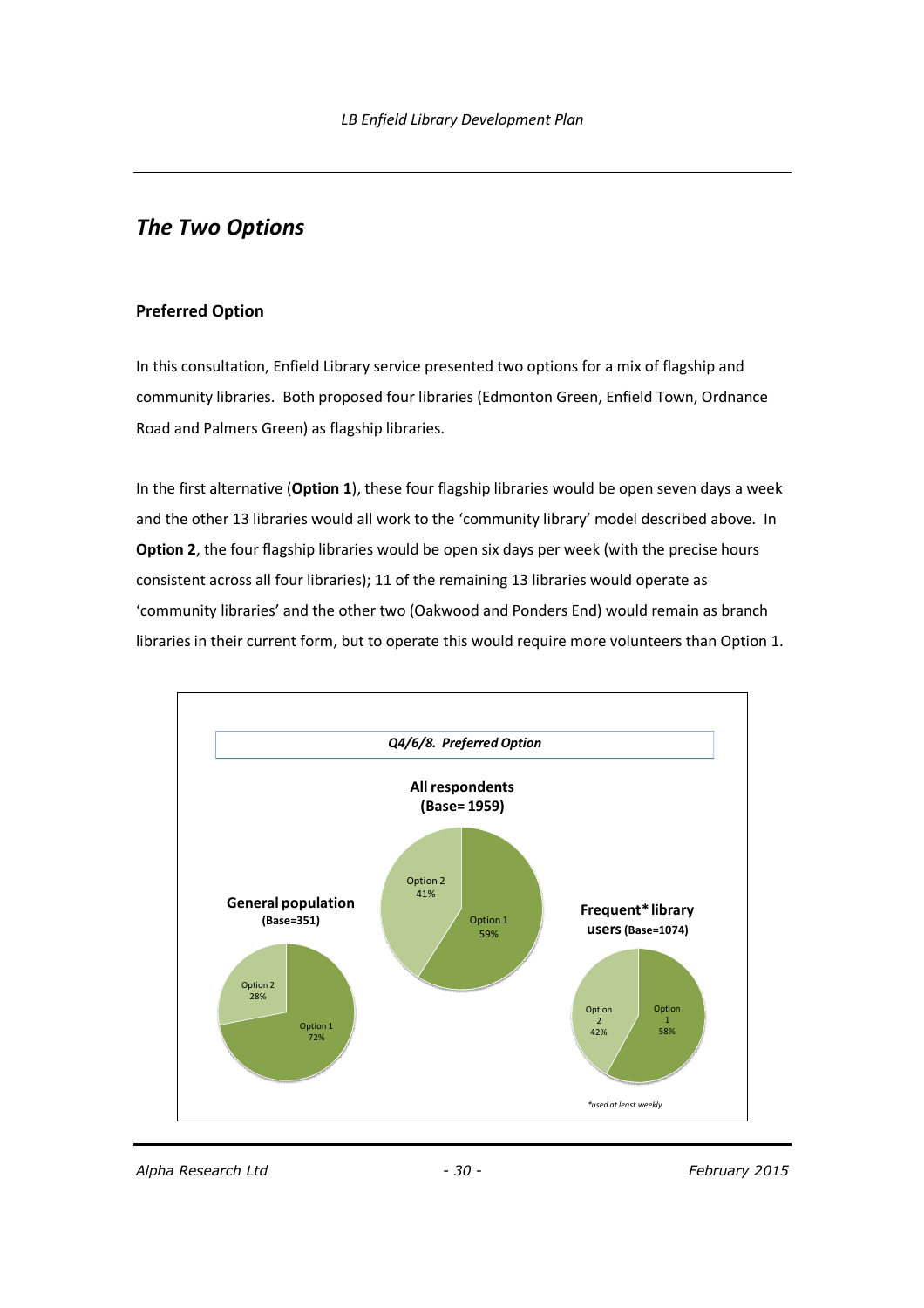The majority of respondents indicated their preferred option by giving one option a higher score than the other. Those who gave the same score for Option 1 and Option 2 were asked to choose which of the two options they favoured. By combining this data, a preference was established for nearly all (94%) of the respondents.

The chart above indicates that Option 1 was slightly preferable. This was true of not only the sample as a whole, but also the general population sample and amongst the most frequent users of libraries.

There was, however, a slight tendency for those who self-completed the questionnaire online to prefer Option 2 (55%, compared to 45% for Option 1). This was the opposite result from those who self-completed the survey on paper (55% of whom preferred Option 1). Taking all those who self-completed the questionnaire together, no preference was in evidence (50% preferred Option 1, 50% preferred Option 2).

Users of Oakwood, Ponders End and Millfield House libraries were also more likely to favour Option 2, whilst users of four other libraries were clearly split in their preference:

|                 | Prefer Option 1 | Prefer Option 2 |
|-----------------|-----------------|-----------------|
| Oakwood         | 26%             | 74%             |
| Ponders End     | 31%             | 71%             |
| Millfield House | 38% (5/13)      | 62% (8/13)      |
| Bowes Road      | 48% (13/27)     | 52% (14/27)     |
| Enfield Highway | 49% (40/82)     | 51% (42/82)     |
| Ridge Avenue    | 49%             | 51%             |
| Southgate       | 50%             | 50%             |

*TABLE. Libraries where users\* preferred Option 2 to Option 1, or showed no clear preference [\*Use this library most often]*

Oakwood and Ponders End users clearly would prefer that their library remains in its current form, as proposed in Option 2 only. Indeed, N14 residents (the Oakwood area) taken as a whole (i.e. including non-users and infrequent users of Oakwood library) were in favour of Option 2 (57%).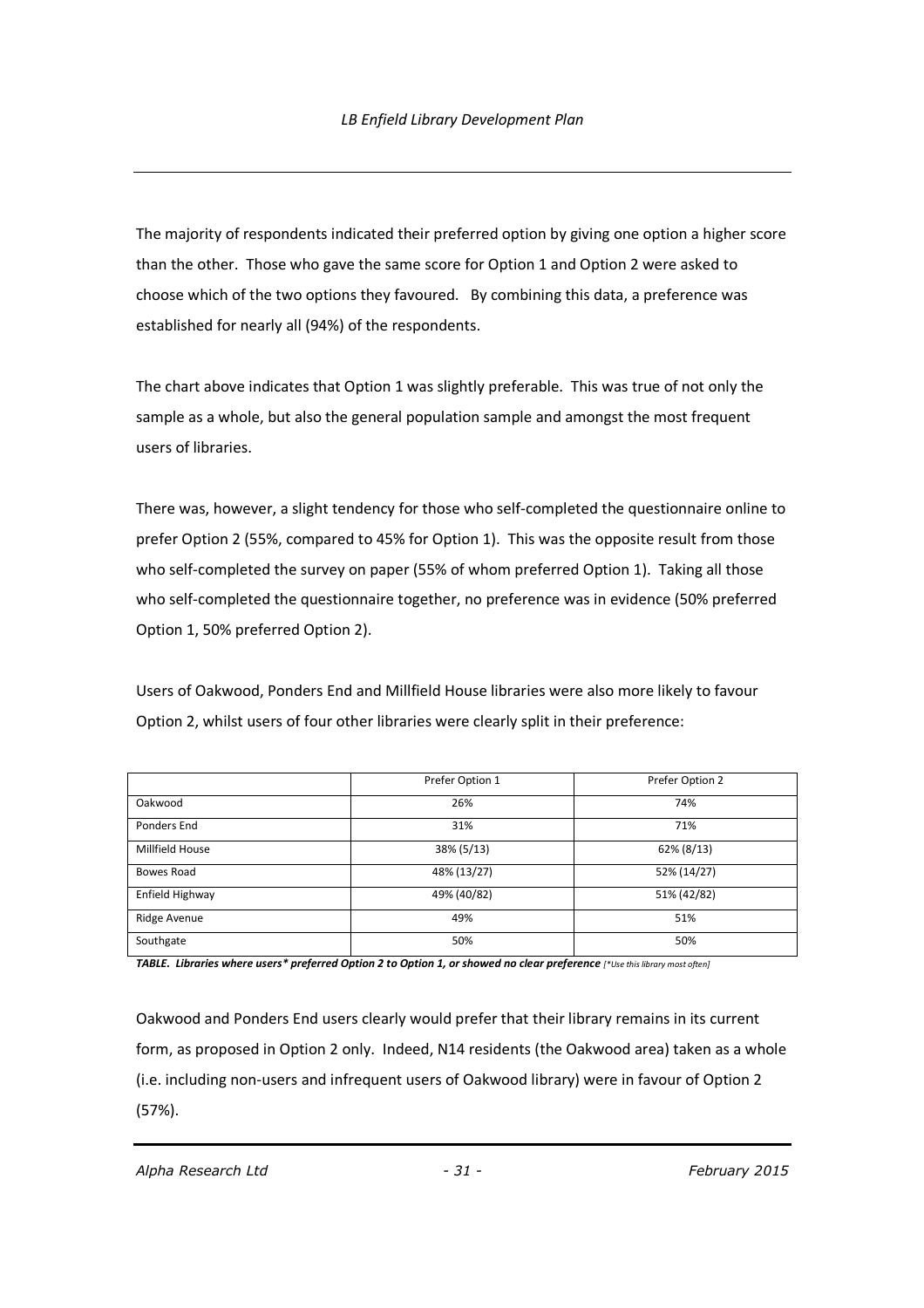Otherwise, there were no other groups that were significantly more likely to favour Option 2.

There was a positive correlation between ratings of Option 1 and ratings of Option 2 i.e. those who supported one option often supported the other option as well, and those who did not support one option often did not rate the other highly either.

- those who gave Option 1 a high score (more than 7/10) were much more likely to also give Option 2 a high score (47%) than a low score (17%)
- those who gave Option 1 a low score were much more likely to give Option 2 a low score (53%) than a high score (24%)

The appeal of the two options was measured and is shown in the charts below. Respondents rated between a score of 1 (*very much against this proposal*) and 10 (*very much in favour of this proposal).*

Again, the charts indicate that Option 1 was slightly more favoured than Option 2. Option 1 was more likely than Option 2 to elicit a high rating (8 or more out of 10) and a score around the mid-point (5-7 out of ten) was more likely for Option 2 than Option 1.

The mean score out of ten (for all respondents) for **Option 1 was 6.69** and for **Option 2 was 6.18**. Amongst the general population, the distinction was greater, with means of 7.65 and 6.47 respectively.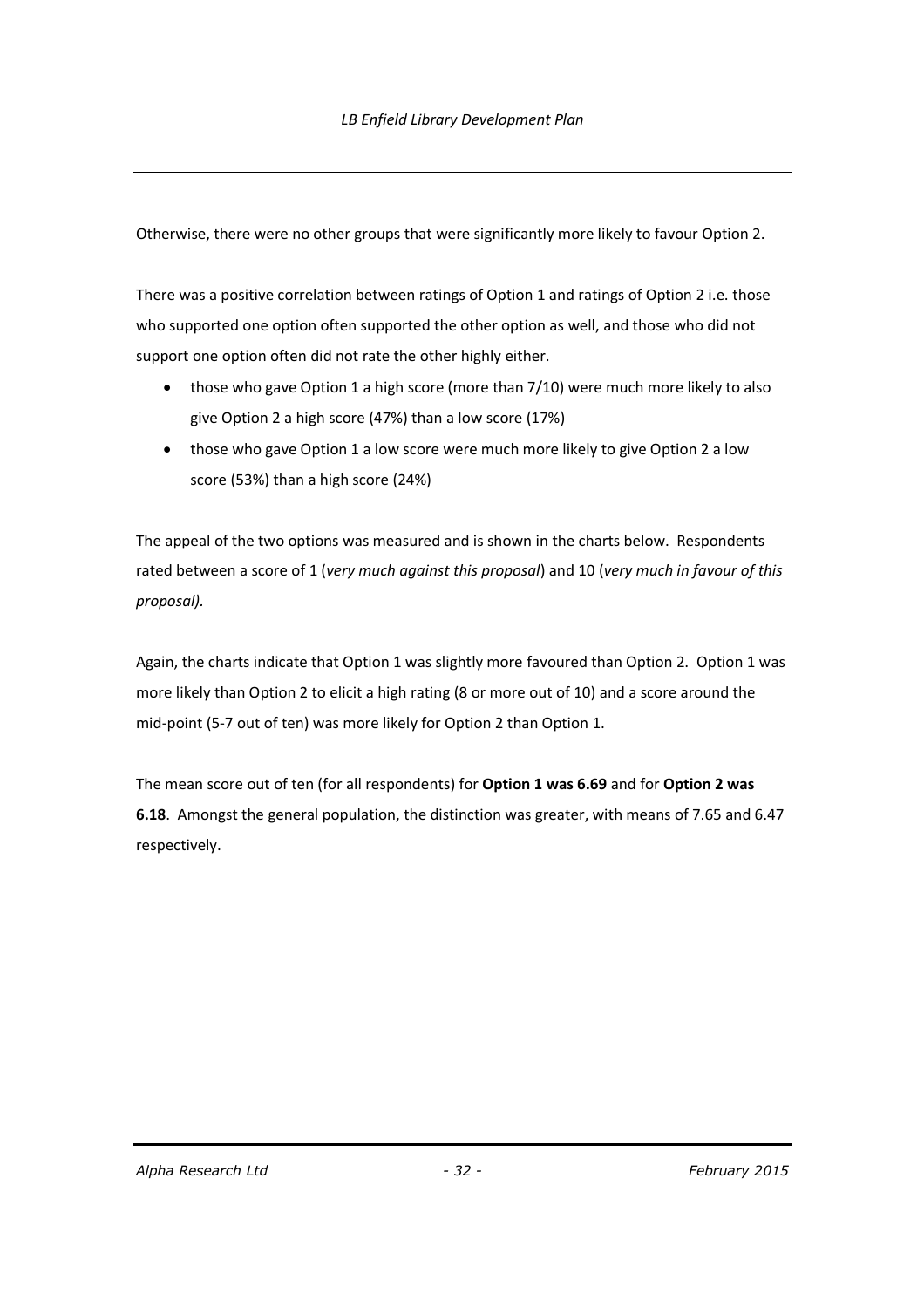#### *LB Enfield Library Development Plan*

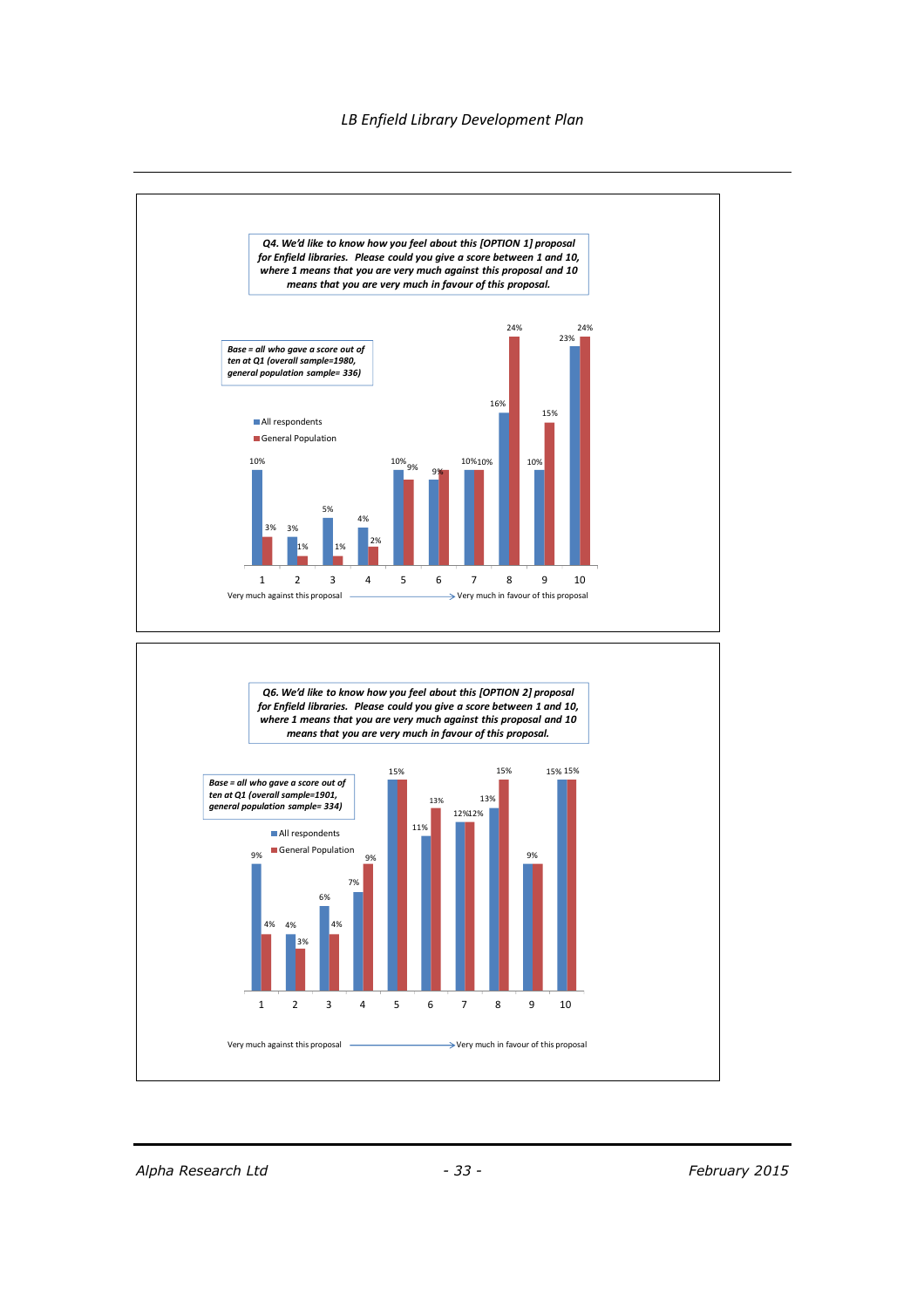Looking specifically at **Option 1**, it was evident that the general population were more positive than other respondents. Three in five of the general population sample (60%) gave Option 1 an appeal rating of eight or more out of ten, compared to 44% of the other participants in the consultation.

There were a number of subgroup differences of opinion of Option 1, summarised in the table below.

| <b>Groups significantly more in</b> | Groups significantly less in favour |
|-------------------------------------|-------------------------------------|
| favour on average of Option 1       | on average of Option 1              |
| <b>General Population</b>           | Library users                       |
| Flagship library users              | Mobile library, Ridge Avenue,       |
|                                     | Winchmore Hill, Southgate Circus    |
|                                     | and Bowes Road users                |
| Users of computers in libraries     | Users of DVDs/CDs; newspapers;      |
|                                     | events and activities               |
| Borough residents                   | Out of borough residents            |
| Residents living east of the A10 or | Oakwood and Cockfosters residents   |
| in Palmers Green                    |                                     |
| Black/Black British ethnic group    | White/ White British ethnic group   |
| 25-44 year olds                     |                                     |

 Those who mainly used one of the proposed flagship libraries were significantly more likely than users of other libraries to be very much in favour of Option 1, with a mean score of 7.24 out of ten (63% of Edmonton Green, 52% of Enfield Town, 57% (51/90) of Ordnance Road and 50% of Palmers Green users gave a rating of 8 or more out of 10 for Option 1). This may be because Option 1 proposes seven-day opening of the flagship libraries, as opposed to Option 2 which proposes six-day opening.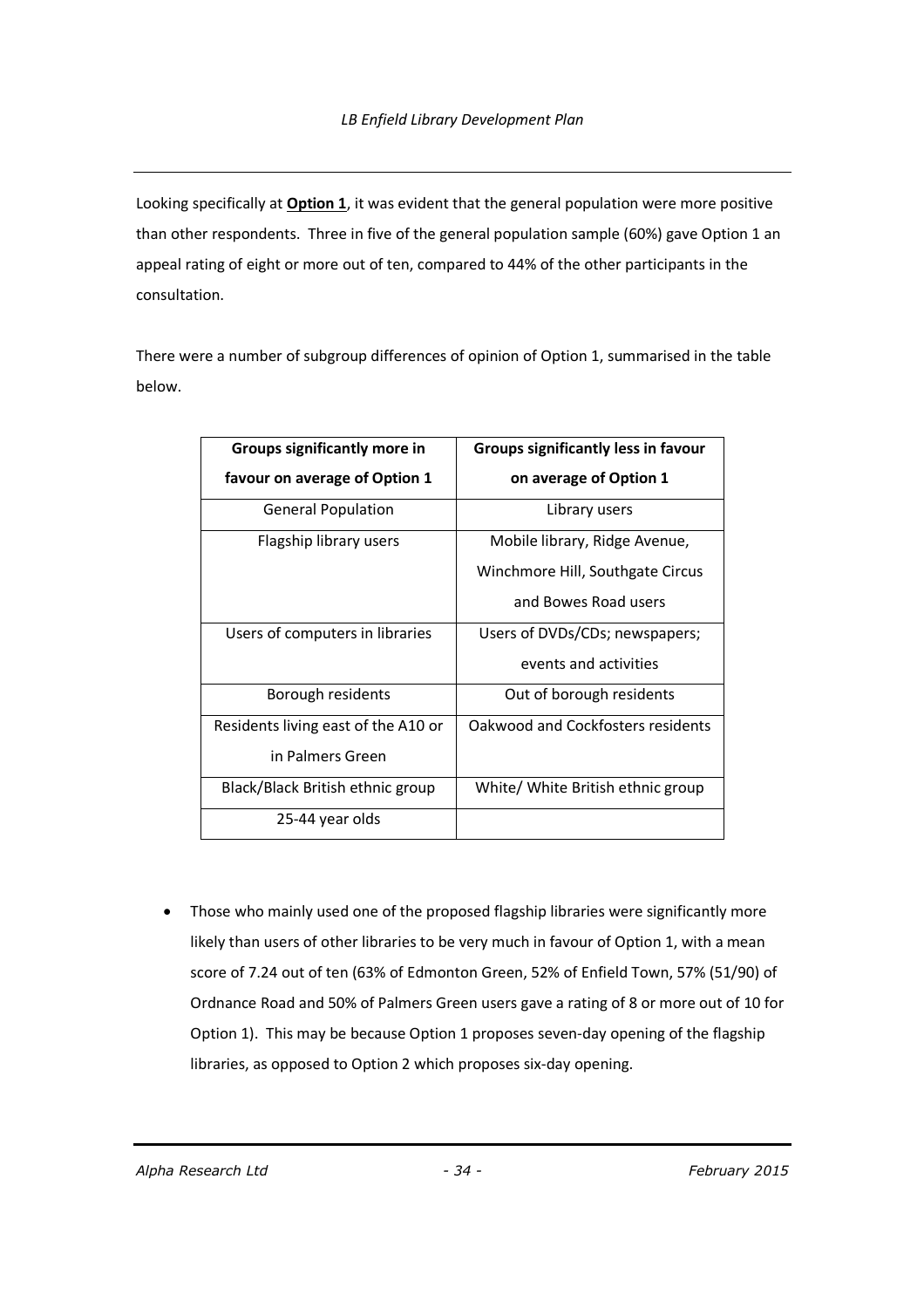- Those who mentioned that they had used the mobile library in the last six months were significantly less likely to give a high rating (of eight or more) for Option 1 (12%, 3/25, 4.73).
- Those who mainly used Ridge Avenue (36%, mean score of 5.38), Winchmore Hill (32%, 5.95), Southgate Circus (33%, 6.17) or Bowes Road (38%, 10/27, 5.83) were significantly more likely, than those mainly using another library, to be against (a rating of 1 to 4 out of ten) the Option 1 proposal.
- Users of Oakwood (22%, 6.34) and Ponders End (23%, 6.39) the two libraries that would not be changed to community libraries under the Option 2 proposal - were *not* significantly more likely than average to give a low score (less than five) out of ten for Option 1. However, residents of the Oakwood area (N14 and N21 postcodes) were significantly *less* likely than those living in different postcode areas to give a higher score of eight or more (35%, 5.95).
	- o EN4 (Cockfosters) residents were also significantly less likely than residents in other areas to give a high mark (21%, 5/24, 5.86).
- In contrast, residents of four postcodes were significantly more likely to give a high score, namely:
	- o N9 (Lower Edmonton) residents (62% gave a score of eight or more out of ten, 7.62)
	- o N18 (Upper Edmonton) residents (60%, 7.42)
	- o N13 (Palmers Green) residents (56%, 7.28)
	- o EN3 (North East of the borough) residents (53%, 7.04)
- Overall, Enfield borough residents were significantly more likely to give a high rating for Option 1 (49%, mean score 6.85) than those living outside the borough (37%, 31/83, 6.26)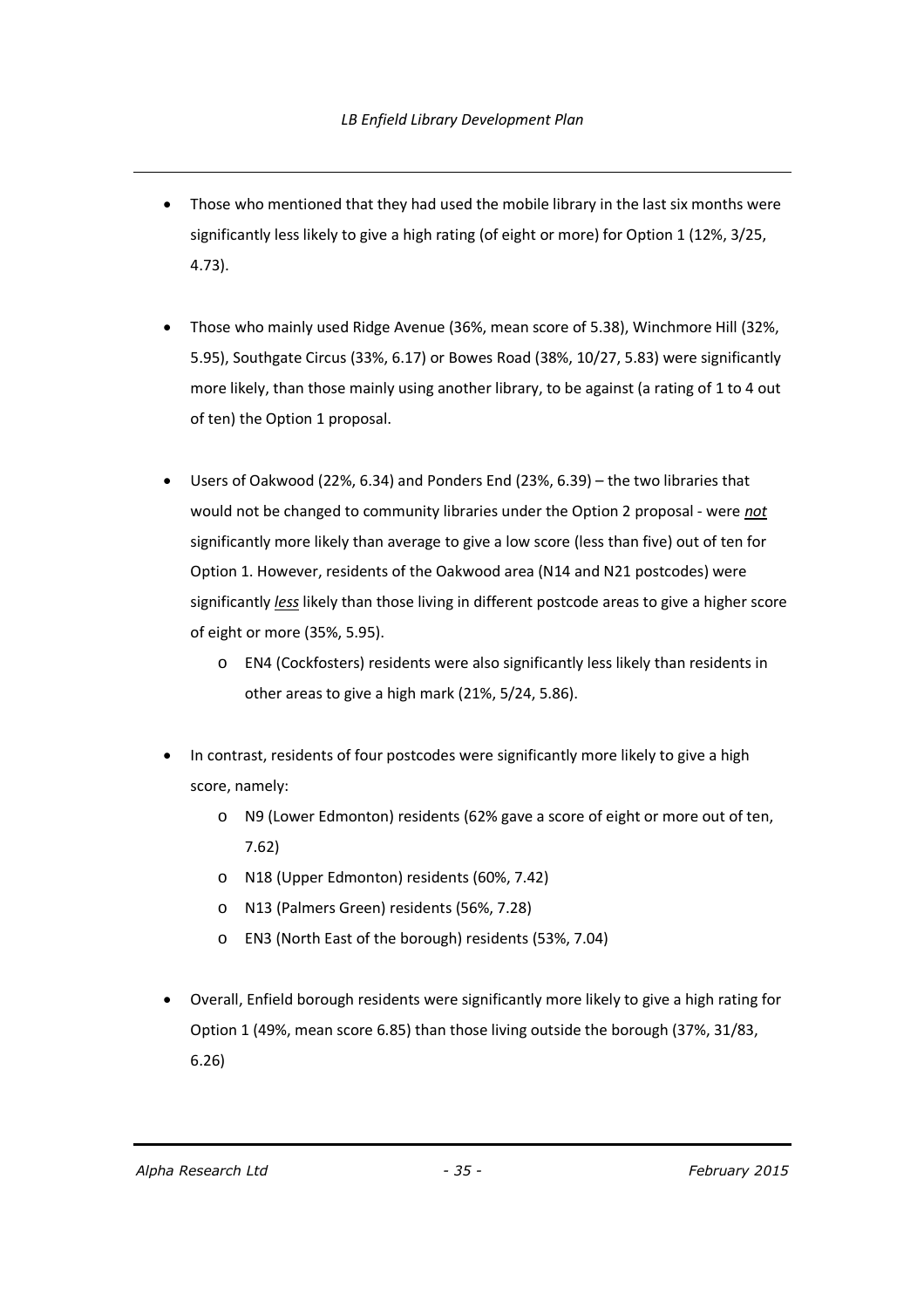- Those who had used computers at Enfield libraries in the last six months were more likely than average to give Option 1 a high rating (50%, 6.86). However, respondents who have recently used the library to borrow CDs or DVDs, read newspapers or magazines, or attend either adult or children's activities, were all significantly more likely than average to give a low rating for Option 1 (26-29%).
- Views seemed to also differ a little by ethnic group, with those in the Black/ Black British group significantly more likely to give a high rating (8+) for Option 1 (63% gave a score of eight or more out of ten, with a mean of 7.59) and those in the White British ethnic group more likely to give a low rating (23% gave a score of less than five out of ten, with a mean of 6.30). However, this trend was also in evidence for Option 2 (see below).
- Those aged 25 to 44 years were significantly more likely than average to give a high rating for Option 1 (51%, 6.87).

Looking specifically at **Option 2**, the general population were again slightly more positive than the rest of the sample, but this difference was not as pronounced as it was for Option 1. Like the rest of the sample, the general population did not support Option 2 as much as Option 1.

There were fewer subgroups who differed significantly from average. For instance, living in the borough or how the library is used did not make a significant difference in views of Option 2.

| Groups significantly more in     | Groups significantly less in favour |
|----------------------------------|-------------------------------------|
| favour on average of Option 2    | on average of Option 2              |
| <b>General Population</b>        | Library users                       |
| Oakwood and Ponders End users    | Enfield Town, Ridge Avenue,         |
|                                  | Winchmore Hill users                |
| <b>Upper Edmonton residents</b>  | Winchmore Hill residents            |
| Black/Black British ethnic group | White/ White British ethnic group   |

*Alpha Research Ltd - 36 - February 2015*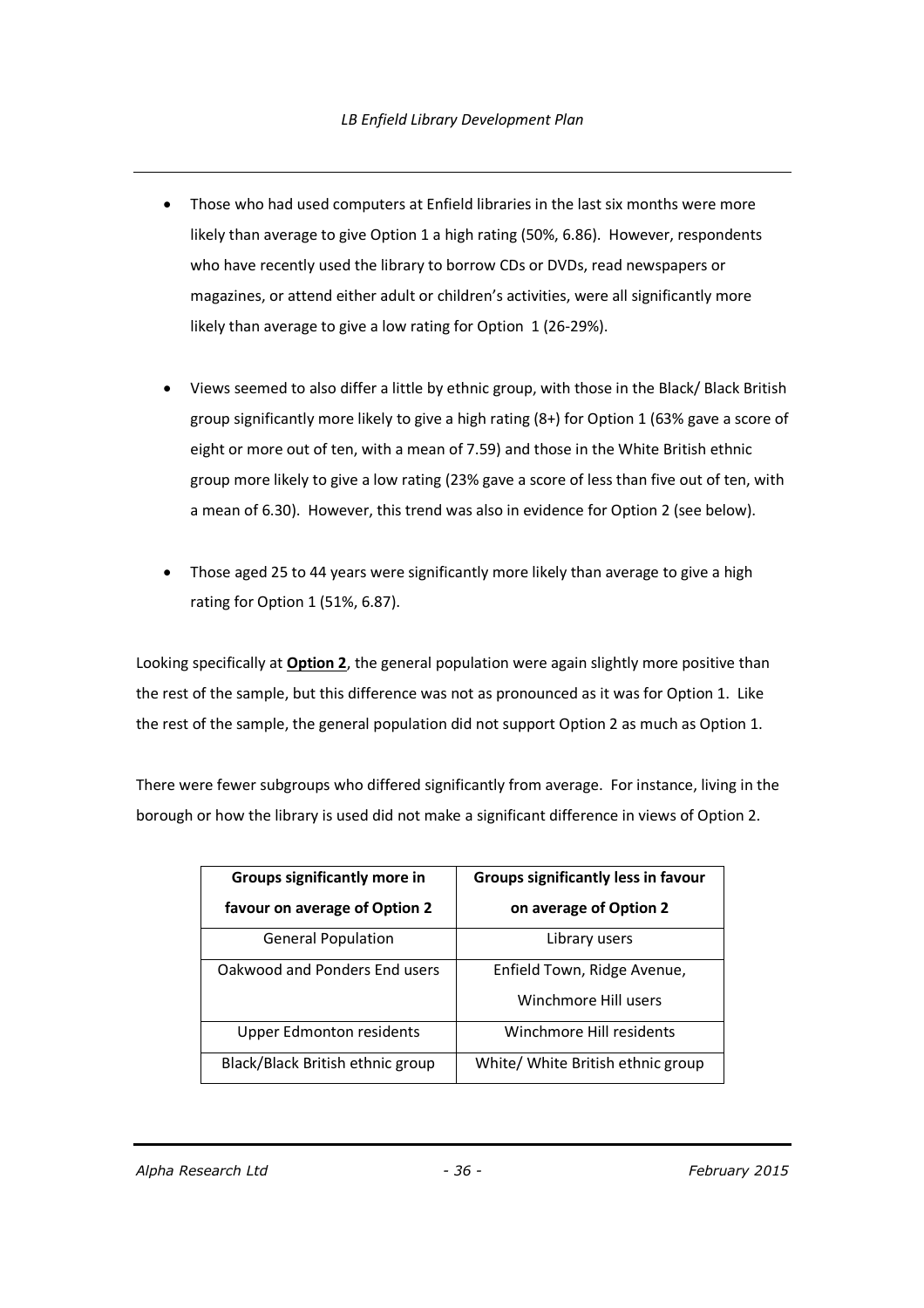- The one key difference between Option 2 and Option 1 is that the former was preferred significantly more by the users of the two libraries that would remain the same under the Option 2 proposal only (Oakwood and Ponders End), whilst the latter was preferred significantly more by the users of the libraries that would have seven day opening only under the Option 1 proposal i.e. the flagship libraries.
	- o 58% of Oakwood users (mean score of 7.70) and 64% of Ponders End users (7.79) gave a score of 8 or more for Option 2
- Those resident in N18 (Upper Edmonton area) were more positive on average too (46%, 6.74), as they were with regard to Option 1.
- Those living in N21 (Winchmore Hill), or mainly using either Enfield Town, Ridge Avenue or Winchmore Hill libraries were all significantly more likely on average to give a *lower* rating (N.B. both Ridge Avenue and Winchmore Hill users were also more likely to give Option 1 a low rating):
	- Ridge Avenue (34% gave a score of less than five out of ten, with a mean of 5.23)
	- Winchmore Hill (34%, 5.24)
	- Enfield Town (31%, 5.67)
- Again, those from the Black/ Black British ethnic group were significantly more likely than average to rate Option 2 highly (41% gave a rating of eight or more out of ten, with a mean of 6.79) White British ethnic group were slightly less positive (30% giving a score of eight or more and 27% giving a score of less than five, mean score 5.86) than average.

The group discussion participants were more split in their views over their preferred option, summarised below.

| <b>Prefer Option 1</b>          | <b>Prefer Option 2</b>                 | No majority opinion |
|---------------------------------|----------------------------------------|---------------------|
| 18-24 year olds                 | People with disabilities               | 60+ year olds       |
| Parents of pre-schoolchild(ren) | People from BME groups                 |                     |
| Parents of schoolchild(ren)     | People without internet access at home |                     |
| People seeking employment       |                                        |                     |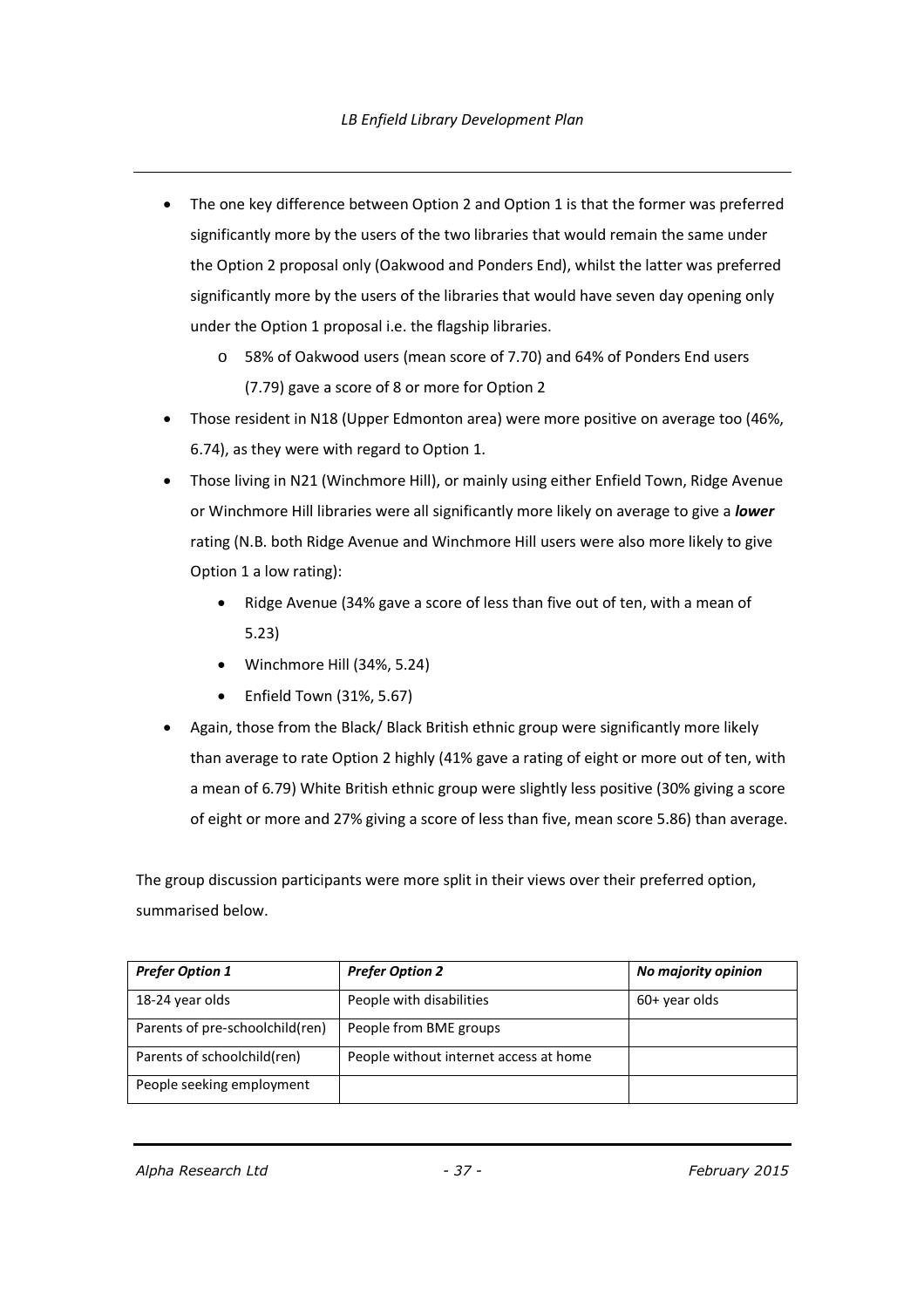#### **Comments**

The consultation participants answering the questionnaire were given the option to comment on the score that they gave. The main focus for comments, especially from those giving either a low approval rating to Option 1 or Option 2 (*but also frequently mentioned by those giving higher ratings*), indicated concerns with the proposed 'community libraries'. A small minority of comments indicated support for the idea, but most voiced unease.

Many of the comments made on the questionnaire indicated concerns regarding the community libraries, especially with regard to either co-location, or an overreliance on volunteers digital services. These mirror the thoughts of the group discussion participants (see previous chapters), but can be summarised as follows, in approximate order of prevalence (most prominent first):

 **Concerns about using volunteers instead of paid or experienced staff.** This was stated in the background information but not in the introduction to the question, yet was picked up by a lot of respondents.

*You will not be able to recruit enough volunteers to create effective community libraries and they will not be able to offer the same service that people are used to. They will not be trained properly and will be difficult to manage. Questionnaire respondent 1545*

 **Anxiety about disruption and the loss of a peaceful space as a result of co-location.** This was particularly evident amongst those who preferred Option 2.

*People use libraries as a quiet area, peaceful! I understand your vision. My parents and the elder generation don't. You are streamlining your services, i.e. JobCentres, school study areas, to reduce costs on wage payment. Your elderly folk will suffer. Vulnerable, frail elderly often go to libraries to seek a refuge from loneliness. I think going digital will exclude those people, the people that have fought to keep you open. Libraries gave me peace and quiet as a child and adult now they will be a hive of activity?*

*Questionnaire Respondent 174*

*Alpha Research Ltd - 38 - February 2015*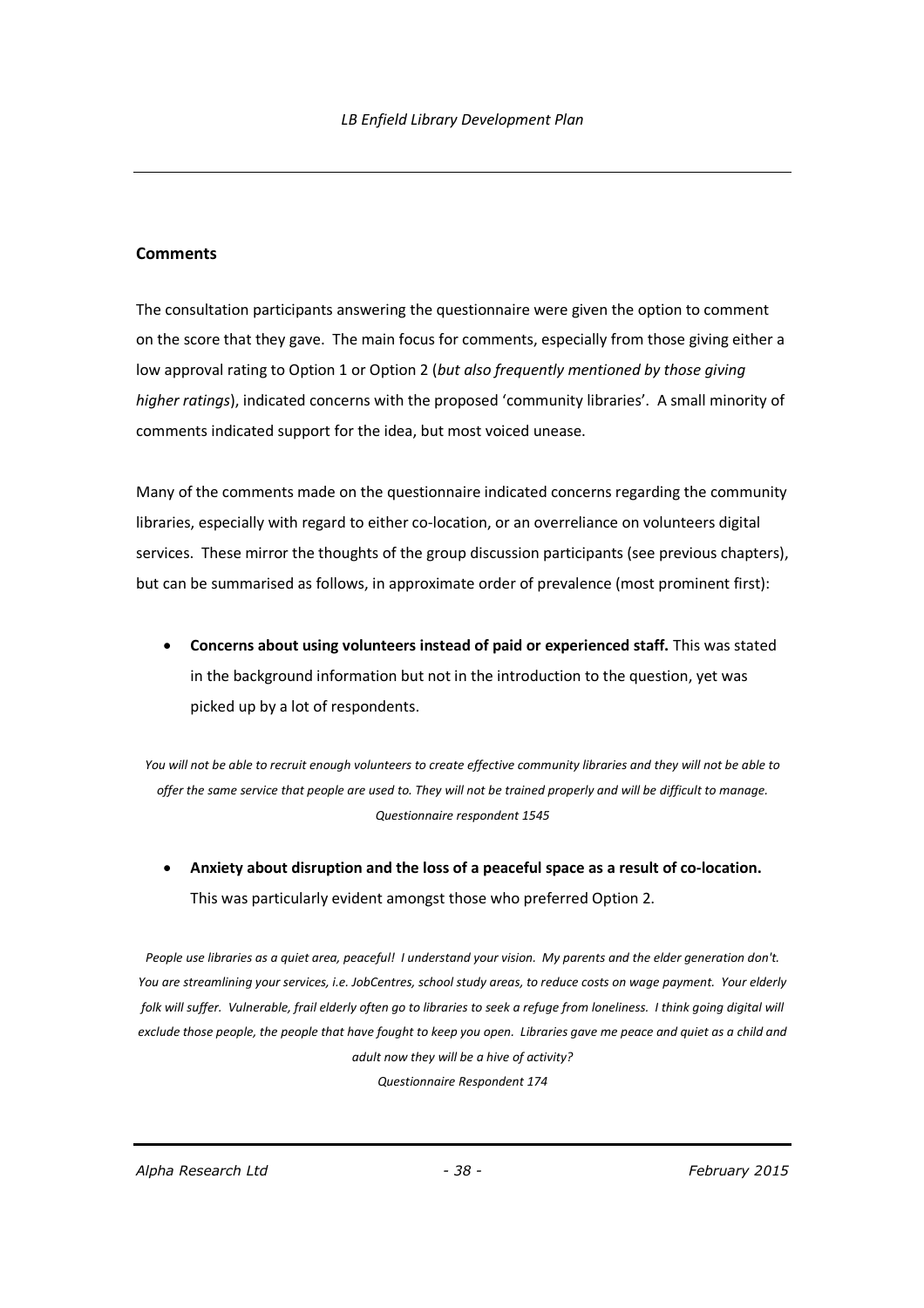#### **Expectation of reduced levels or quality of customer service.**

*The way the consultation is worded is very misleading giving the impression that the service will improve when in actual facts it will definitely suffer. You are not clear at all in explaining what you mean by 'another service or a voluntary sector organisation that shared the same principles'. Who are these organisations? You need to be much more specific and explain exactly how this is going to work!! Questionnaire Respondent 198*

# **A move away from core library values of self-motivated learning within a peaceful environment, conducive to study.**

*I would rather libraries remained as separate institutions which allowed people to access them in their own neighbourhoods, free from distractions. Libraries are beautiful, essential things to be treasured and OPEN! But the main thing is they need to be OPEN and ACCESSIBLE TO ALL, so do what you have to do without cutting STAFF, HOURS, SPACES.*

*Questionnaire Respondent 1830*

 **Concern about the loss of space for books and other physical stock, and opportunities for browsing, as a result of co-location.** Again, this was an unprompted inference from the information given in the consultation document, as it was not explicitly stated.

*It sounds like the Community libraries will be scaled back from their existing function, and if so I would be very much against that. I would want the Community libraries to continue to have the level of books they have currently, combined with the current opening hours and staffing levels. Questionnaire Respondent 1575*

*Again I am confused about the set up of these community libraries which, according to the proposal, my local libraries would become. I don't know whether there would be books to borrow and read - how would you allocate spaces etc? The proposals are, in fact, very vague. When I asked no one seemed to know... Questionnaire Respondent 2014*

 **Anxiety regarding less human contact with staff and other people at one's local library.** It was noted that greater and ongoing support from staff would be needed to counter digital exclusion, especially amongst the elderly.

*Alpha Research Ltd - 39 - February 2015*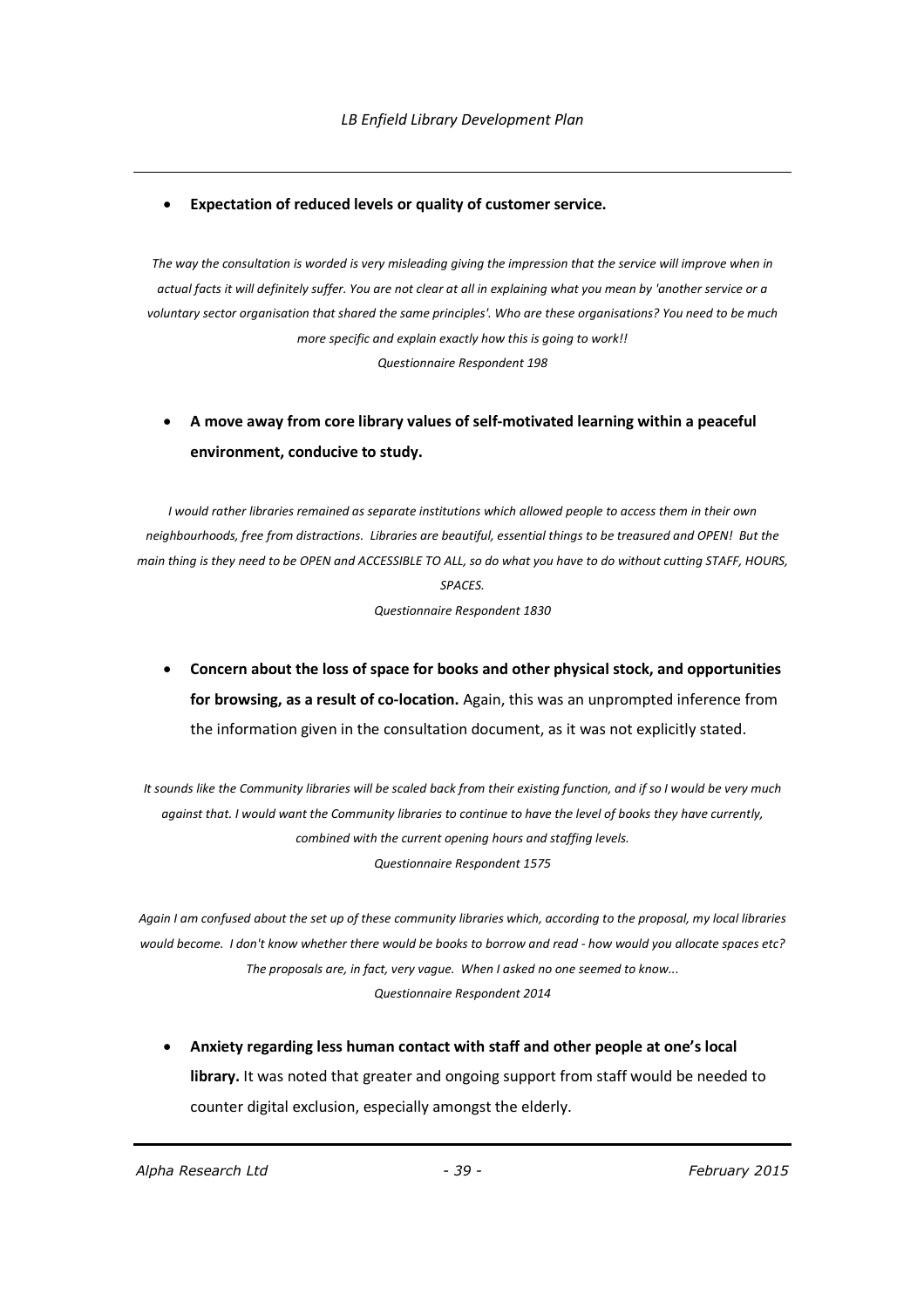*There should always be people available to give advice/assist personally, rather than everything being automated. Some people have non-standard requirements, which need a personal approach. Digital is very isolating and impersonal. Questionnaire Respondent 387*

*I like personal contact - even when borrowing books - to ask about titles and not be intimidated when repeatedly told to use the self service system. Questionnaire Respondent 1848*

 **Concerns regarding a loss of study space or access to computers.** Also inferred from an expected reduction in available space as a result of co-location.

*I want to be certain that computer access with help from competent library staff will be available Questionnaire Respondent 448*

 **A lack of clarity or request for further information regarding what a community library would contain and how it would be designed to be used.**

> *Open 7 days a week I get but the rest I don't really understand Questionnaire Respondent 1010*

*Also, what is the connection being assumed between libraries and community groups? I believe there is only a sensible use of library facilities by groups if there is a real connection to a library's core purpose - which is not that of providing a community hall! There are plenty of the latter across the borough, and many community groups can self-fund and will do so if they need to access facilities. I can see that mother and toddler reading groups, study groups etc. fit with a library, but it is not a 'given' at all that other things do.*

*Questionnaire Respondent 1836*

Generally, comments indicated support for the development and expansion of the services on offer at the four proposed flagship libraries. The idea of more community activities, classes and events was seen as positive move.

*Alpha Research Ltd - 40 - February 2015*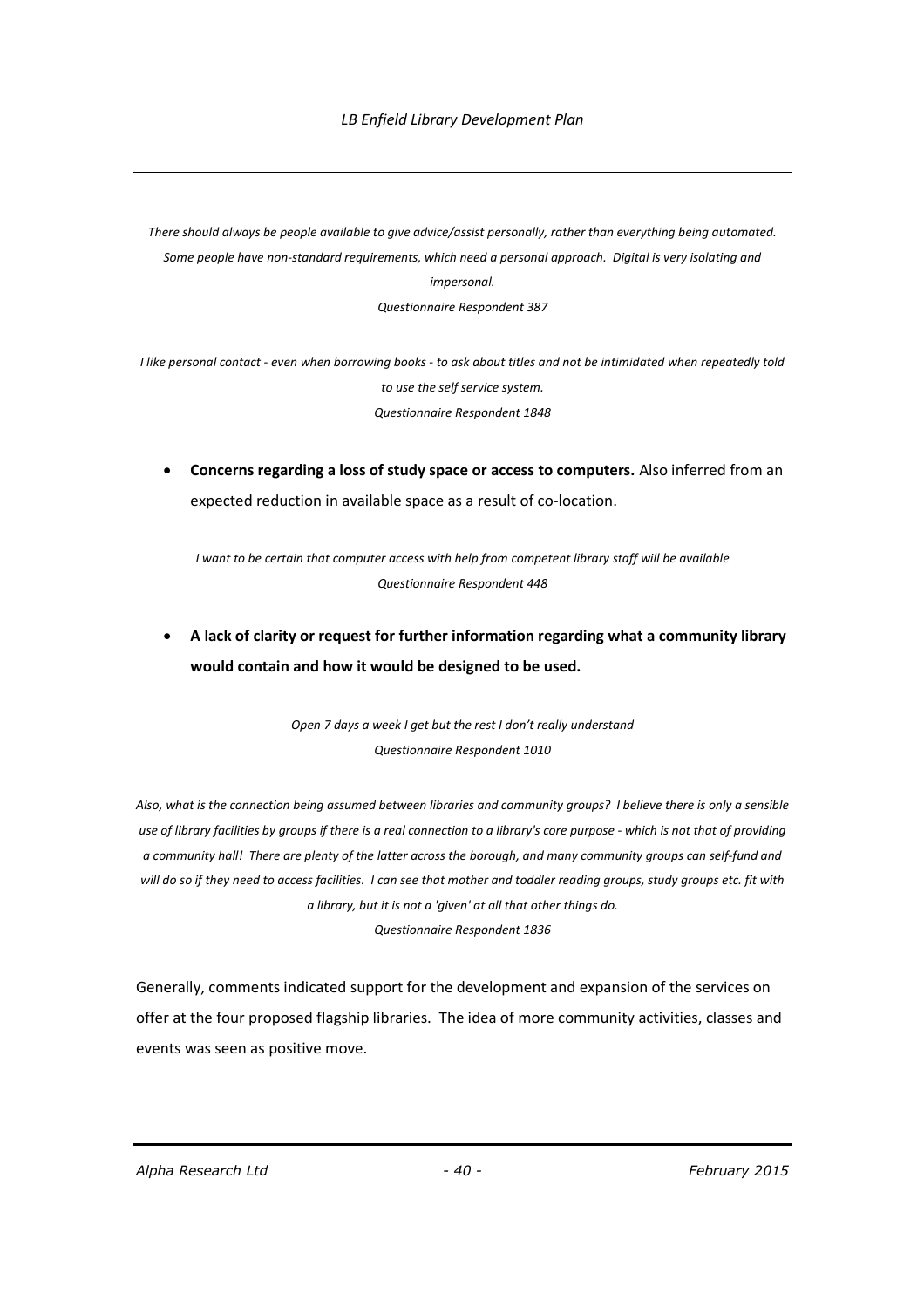*The flagship libraries should become a hub for information and one stop shop. Should be able to pay rents, council tax, get information for issues around social services, housing, education, environment, planning applications etc. Questionnaire Respondent 170*

Those who gave a high rating for **Option 1** (eight or more) were most likely to state that the seven day opening was important to them or to the community more generally. It was seen to be good for those who might only be able to go to libraries on Sundays and any extension of opening hours on other days would also be well received.

*Future flagship libraries will be open 7 days a week and also other libraries will be working longer hours. I like this idea. People who study definitely need more working hours and working 7 days would be fantastic. Questionnaire Respondent 79*

The group discussion participants also indicated clear support for seven day opening of the flagship libraries if possible, as this was seen to be the norm for many public or commercial institutions already and identified a need for flexible usage of services. However, a minority (of both group discussion and questionnaire respondents) were not in favour (usually for religious reasons) of libraries or other establishments being open on Sundays, either for religious reasons; because they did not want staff to have to work on Sundays; or just to differentiate Sunday from other days of the week (e.g. 'Keep Sunday Special').

Families, students and busy professionals were perhaps most keen on the idea of seven day opening, as they could see themselves making use of libraries on Sundays.

> *This is very important to me, as I often study at weekend 18-24 year old*

Others thought that Option 2 was more complicated than Option 1, as it entailed three types of library rather than two. Option 1 was also fine for those who were prepared to travel further if necessary to access the full range of services at one of the flagship libraries, or for those who felt the facilities were currently limited at Oakwood or Ponders End.

*Alpha Research Ltd - 41 - February 2015*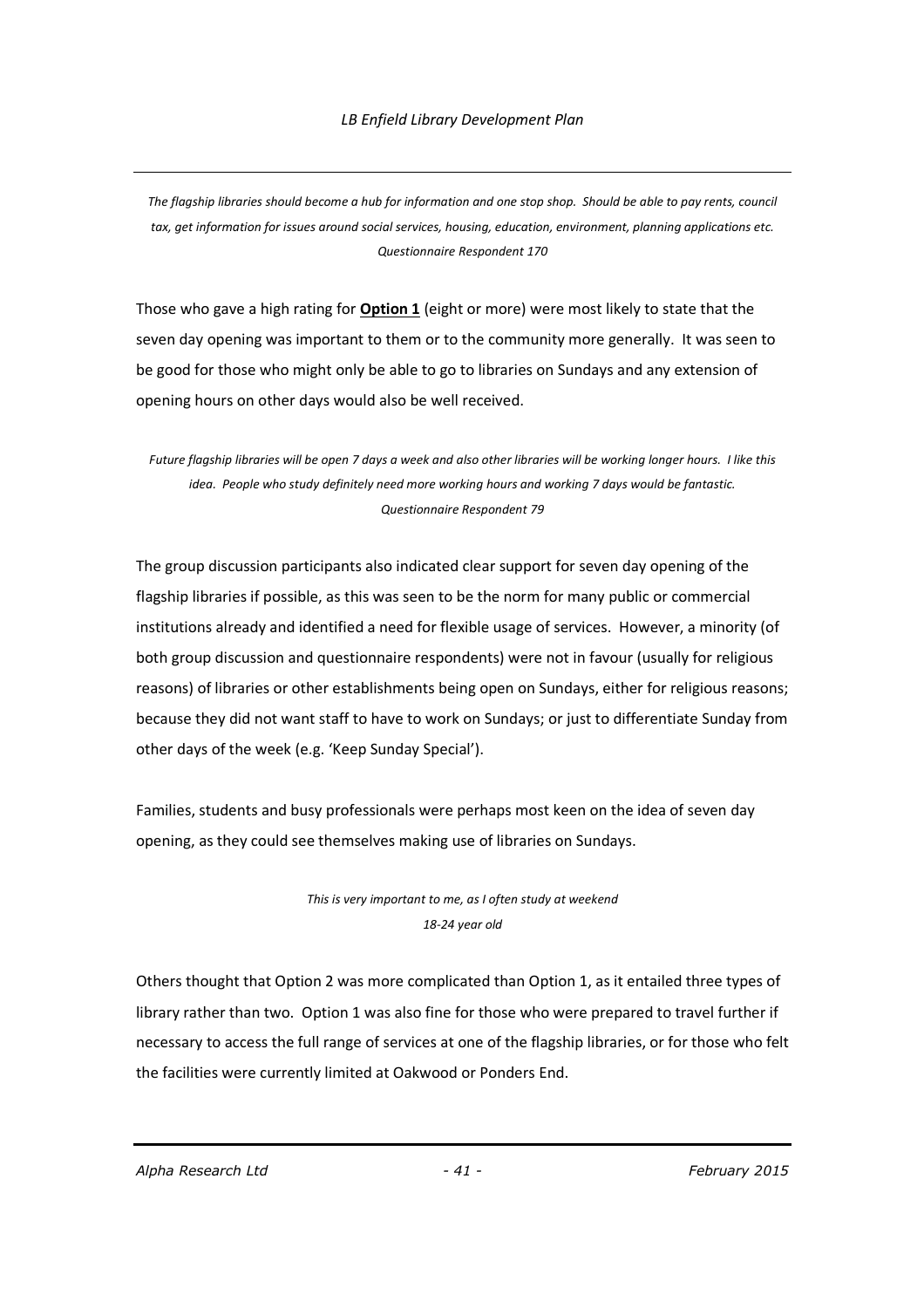#### *LB Enfield Library Development Plan*

*It's easier to get your head round option 1 Person seeking employment*

*If you can get to one of the small libraries then you can get to one of the big ones - not massive distances Person seeking employment*

Those more in favour of **Option 2** (giving a rating of 8 or more for how much they agreed with the option), were in support of the development of the four flagship libraries, although some would recommend six day opening rather than seven days. The other main argument in favour of Option 2 was the retention of Oakwood and/or Ponders End in their current form, or more generally to keep as many libraries as possible in their current form.

*If they were open six days per week rather than seven then resources will be spread more evenly Questionnaire Respondent 831*

*It's because Oakwood and Ponders End will still keep operating and be more accessible to the community Questionnaire Respondent 1012*

*Purely selfishly, my mother is blind and we use Oakwood frequently. Access is easy, the team are always willing to request 'talking books' for her and she enjoys hearing the 'buzz' in the library. Questionnaire Respondent 2006*

Group discussion participants felt that older and less mobile residents would prefer Option 2.

*Good for access for those who can't around much, especially older people who are less likely to embrace the community libraries Person from ethnic group other than White British*

It was suggested that the decision should depend on the numbers of people using these two libraries and in what way. If, for example, there are many visitors who are browsing or using study space, then this would be an argument in favour of Option 2.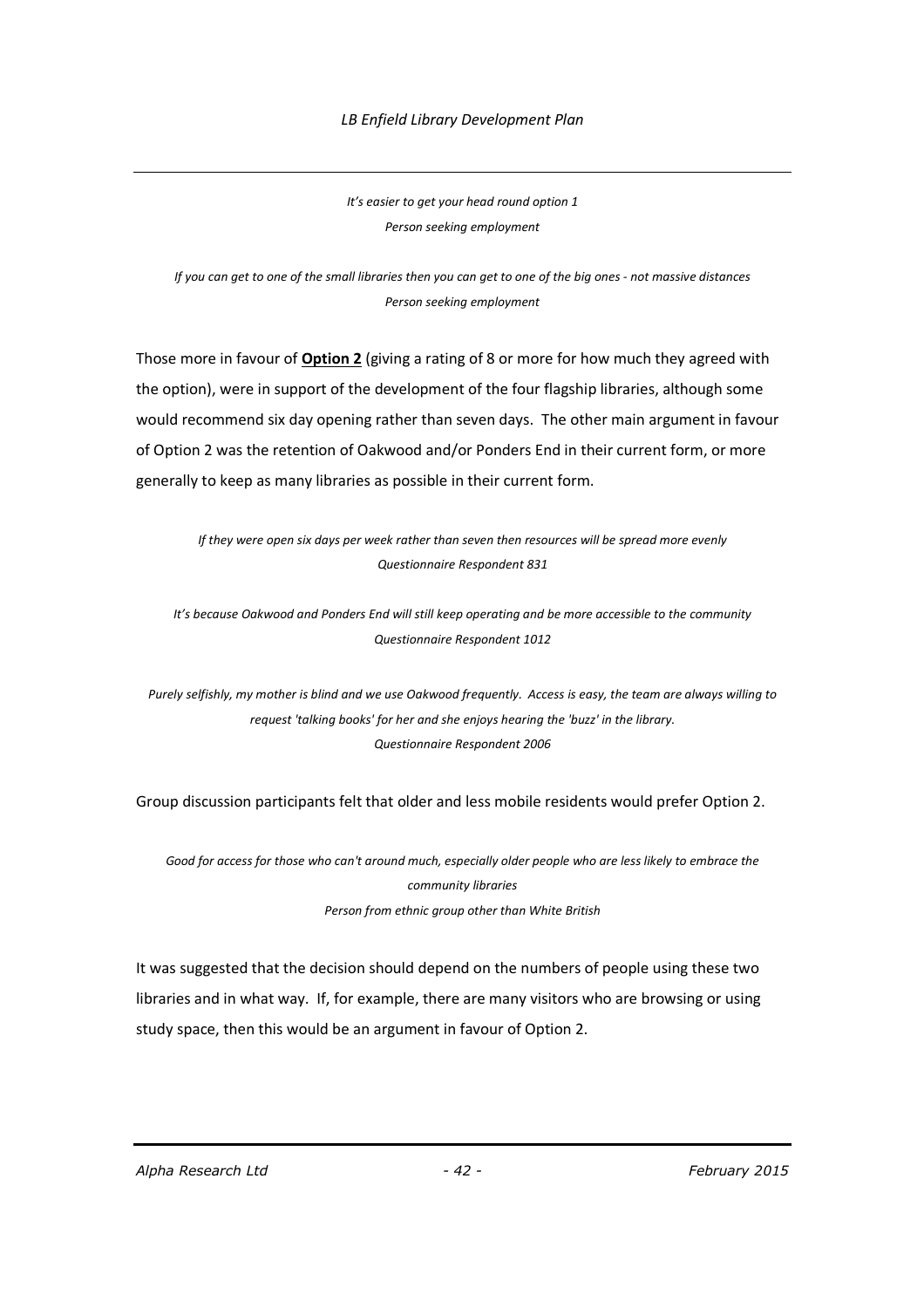Lastly, many took the opportunity to urge the Council to keep the smaller libraries open. There were worries that closures might be planned either now or in the future.

*Inevitably the "other libraries" would open fewer and fewer hours, until it is deemed that keeping them open would be uneconomical.*

*Questionnaire Respondent 1609*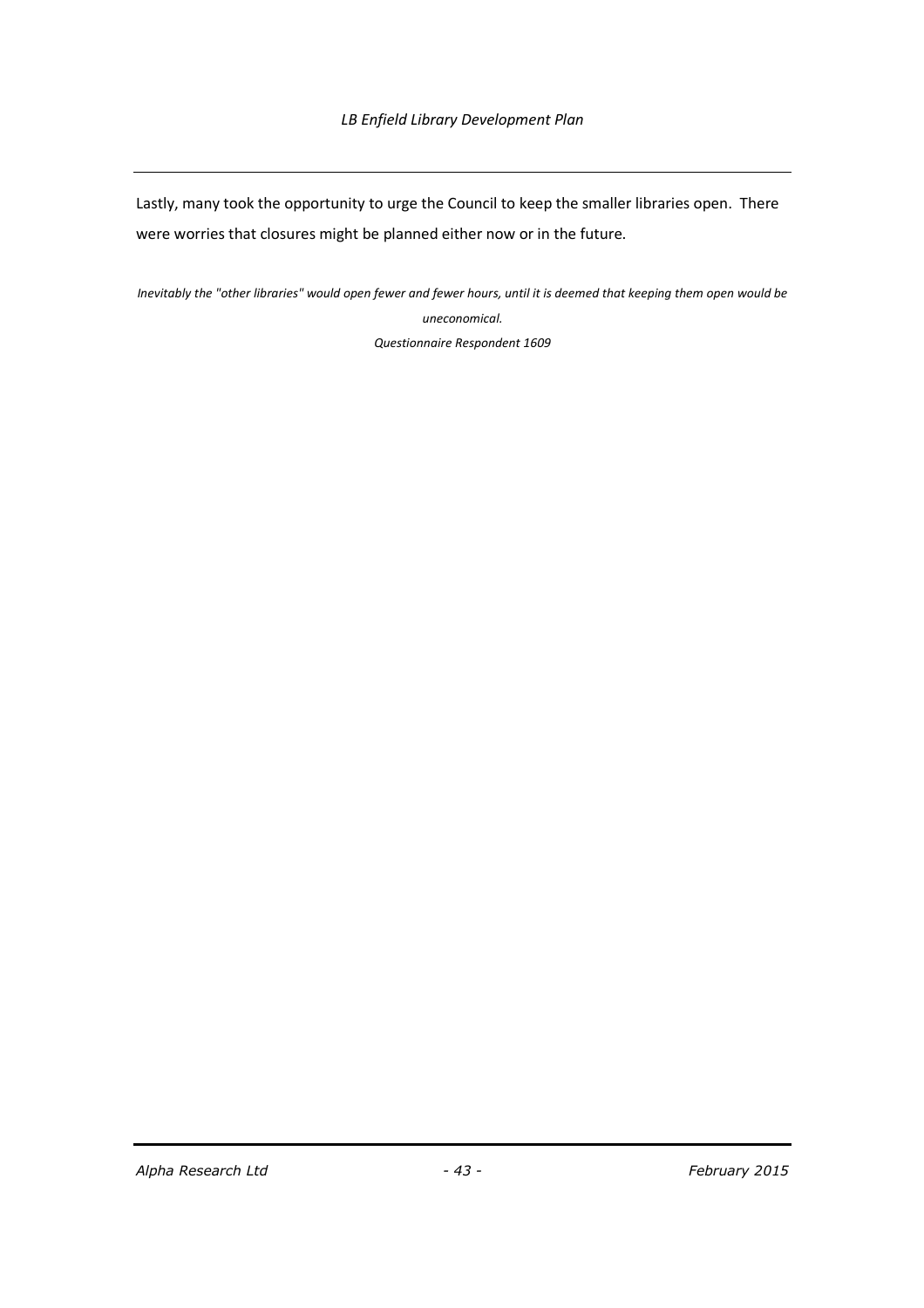# *Home delivery and mobile library service*

Enfield Council is also looking to extend the reach of the home bound delivery service 'as far as possible by using volunteers to support vulnerable people who are unable to travel to a library and replace the need for a mobile library.'



Nearly two thirds of respondents agreed with this idea, although one in five were against it or uncertain about it. Fewer in the general population sample (13%) were against the idea.

Current mobile library users (of which 25 were identified in the sample) were generally against this proposal (64%, 16/25). There were no other particular libraries where users were significantly more against the proposal.

*Alpha Research Ltd - 44 - February 2015*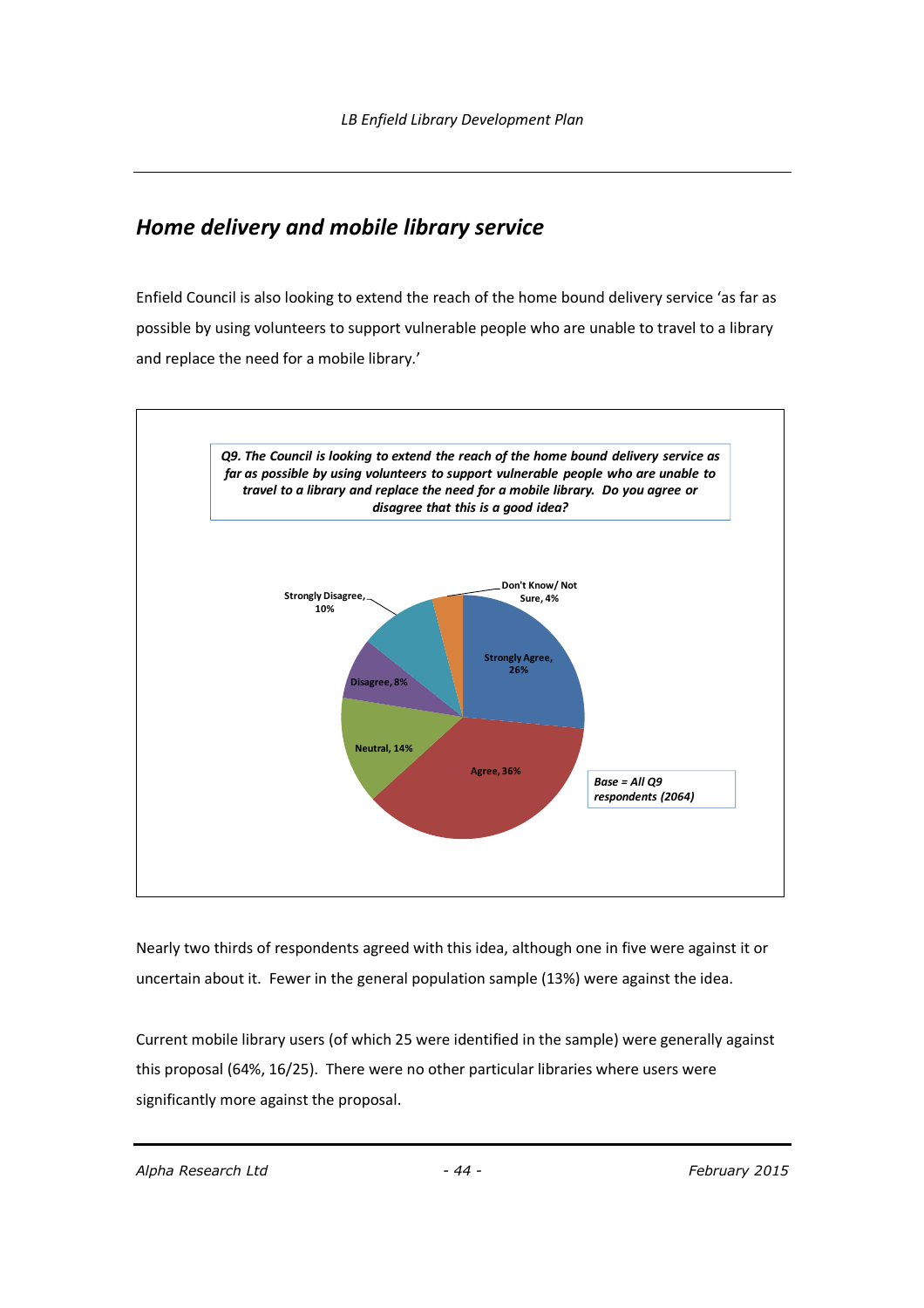Those attending either children's or adult events or activities in the last six months were also significantly more likely than average to be against the move (26%), as were those using lending services (borrowing books, DVDs or CDs) (21%).

Females were more against the idea too, compared to males (20% v. 16% against the proposal), as were those who were disabled (24%), the White British ethnic group (21%).

Respondents living in certain areas were more likely than those in other areas to be against the idea, specifically:

- those living out of borough (26%, 22/84)
- $\bullet$  those in N11 (Southgate) (32%, 13/41)
- those in EN2 (Chase Side, Botany Bay) (24%)

Although there seemed to be tacit acceptance amongst most group discussion participants that it was a sensible cost-saving measure to replace the mobile library with an extended home delivery service, there was disquiet that certain groups might be marginalised by this move. For example, those who the mobile library serves not on the grounds of lack of mobility, such as schools, seemed likely to not receive delivery services.

#### *Maybe you would at least need to travel into schools, or estates etc and publicise what the libraries have to offer 18-24 year old*

In particular, they were wary of volunteers delivering the service. They were concerned that they would not be so committed, for example only prepared to work for an hour or two a week, or for a few weeks only. The costs of vetting and training up a large pool of volunteers at the outset followed by an ongoing programme to counter expected high rates of attrition, combined with the payment of petrol expenses, were perceived to be prohibitive:

*There'll be less continuity for residents, get different people each week, could be disturbing for some vulnerable people Person from BME group*

*Alpha Research Ltd - 45 - February 2015*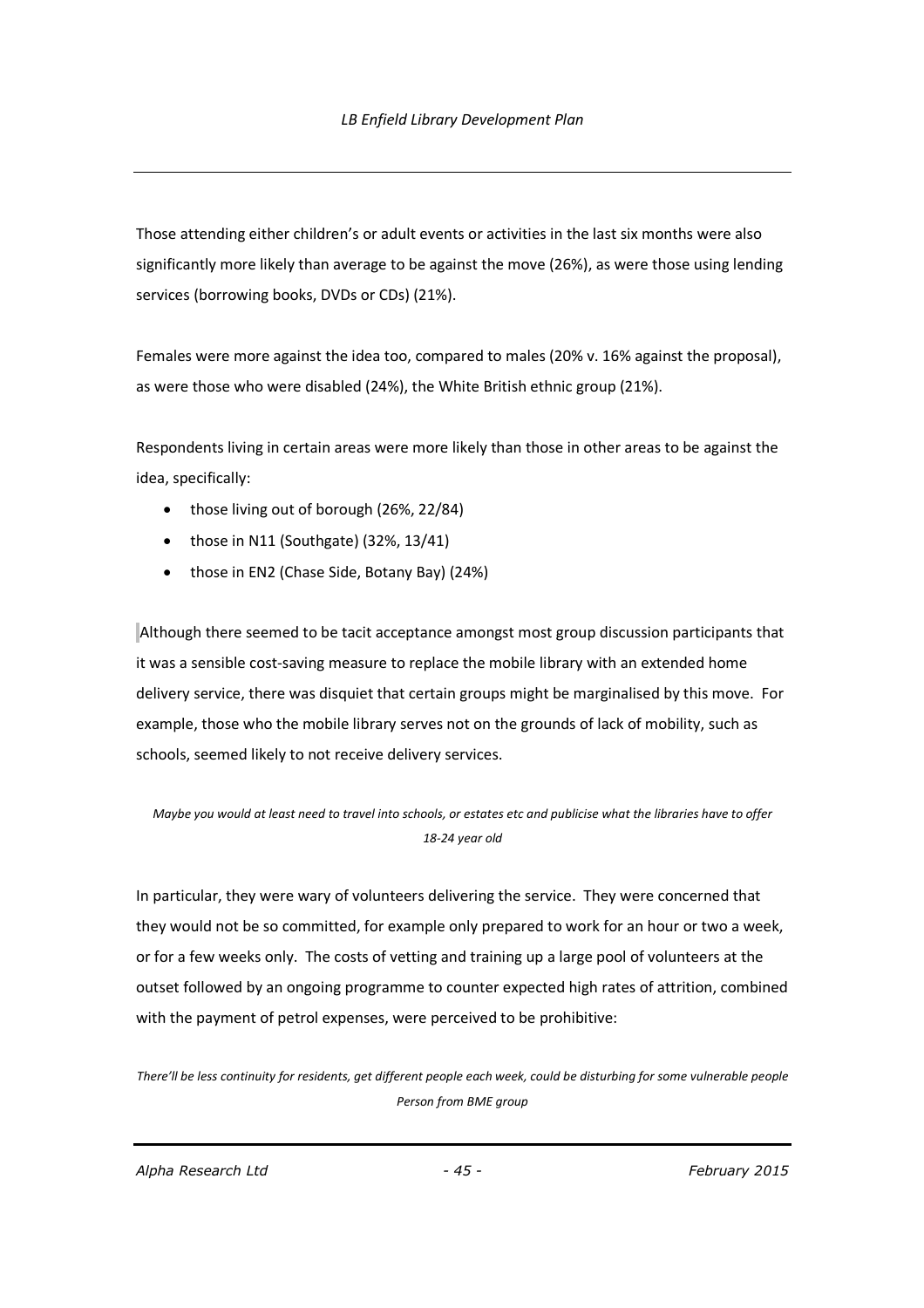*LB Enfield Library Development Plan*

*People want to do an hour or two a week, they don't want a full time volunteering job Person with disability*

*You'd need much more CRB checks etc. - can't just pick up anyone off the street Person from BME group*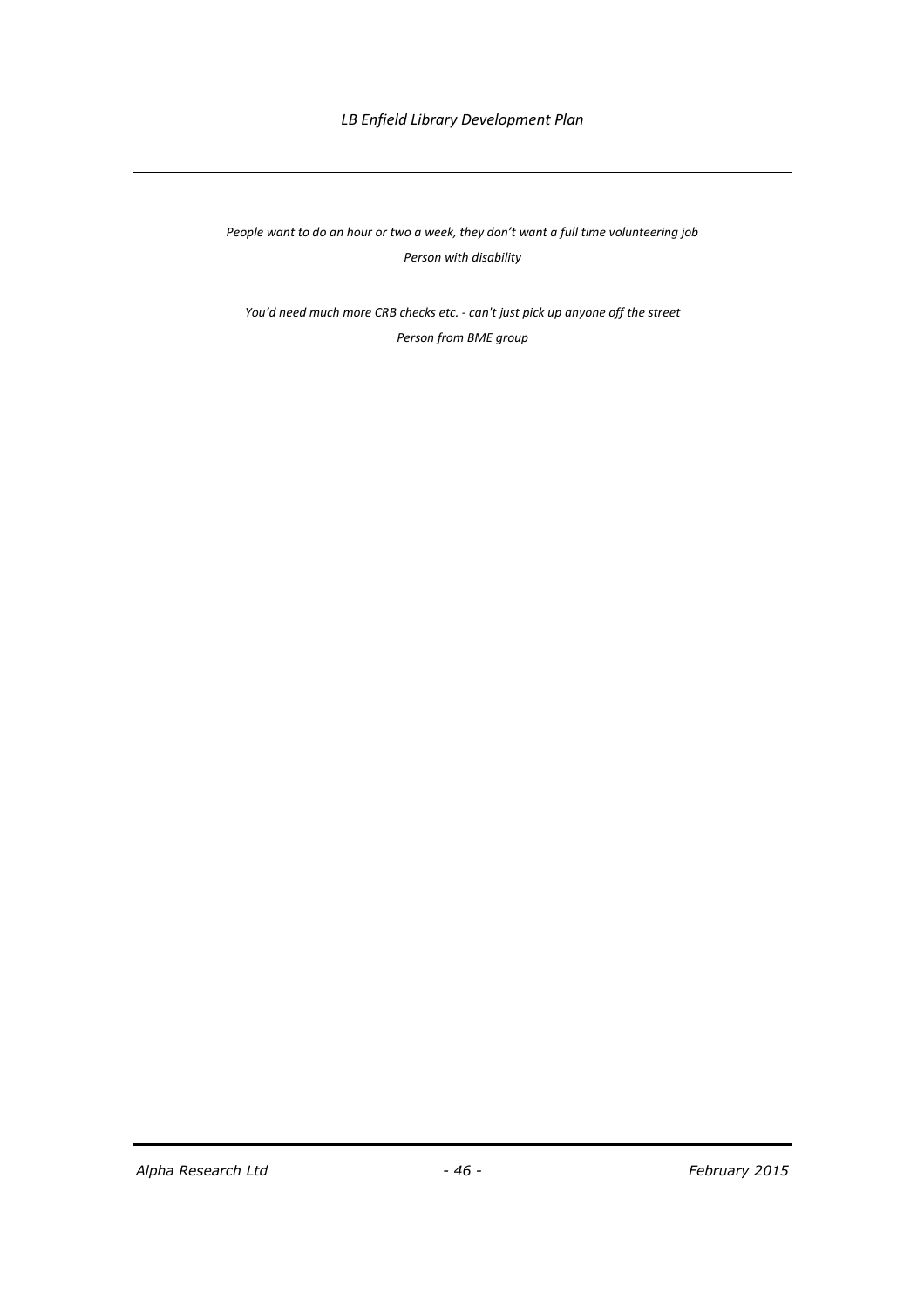# *Views of different target groups (group discussions)*

#### **People from Black and Minority Ethnic Groups**

This group was happy with the current distribution of libraries across the borough and favoured the traditional style of provision. They would prefer no closures at all and that the numbers of branch libraries converted to the proposed 'community library' model is kept at minimal levels, hence supporting Option 2 (where Oakwood and Ponders End remain as they are) over Option 1. If libraries are changed, then they urged that they are tailored to local service need. They suggested surveys in each area to build a picture of what the ideal library would be.

They were very keen that more is done to generate revenue, such as offering refreshments and renting out spaces to community groups or businesses, or desks to entrepreneurs. They spontaneously suggested co-location, as a way to save overheads and potentially increase access to library services.

They were perhaps the group most passionately against the sole use of volunteers to run the community libraries. They would prefer that every library had at least one full-time, paid manager. They expected the costs of greater reliance on volunteers to be prohibitive, as the volume of training, Criminal Records Bureau and other vetting checks escalate through predicted high turnover of staff. They cited experiences of low levels of commitment amongst volunteers, and expected service levels and customer satisfaction to deteriorate in a volunteerrun library. For example, they perceived that staff would be less knowledgeable. Continuity of staff would also be reduced, to the detriment especially to the home delivery service.

Lastly, they were keen to see that any changes are heavily publicised, giving a clear picture of all that is on offer, to foster the success of both flagship and other libraries.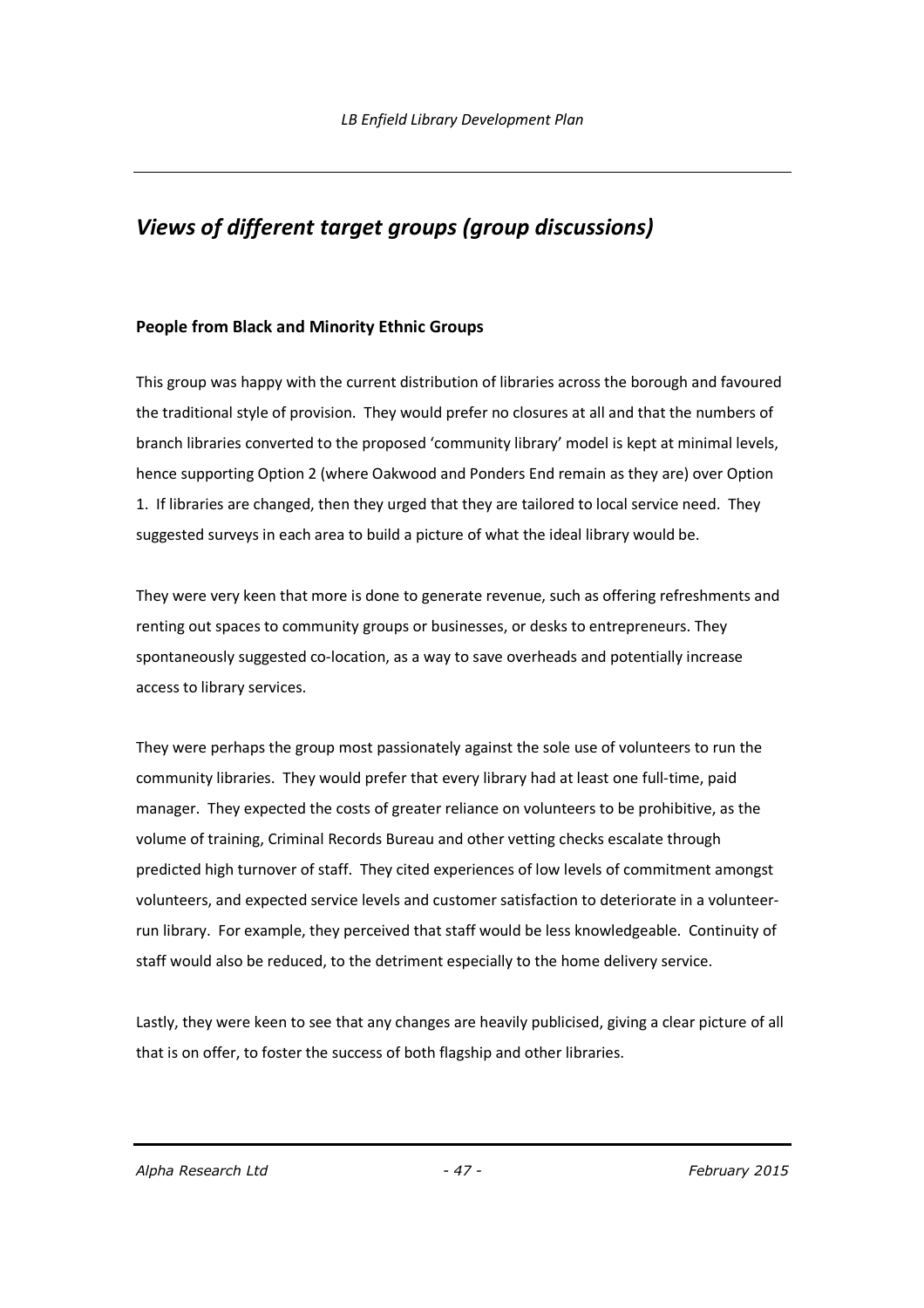#### **People with no internet access at home**

This group stressed that libraries are the bedrock of a successful community, which exist to support people to improve their career, education or personal life. They were passionate about the support they have received from people at libraries and the importance of the facility in terms of study space and access to computers and the internet.

Consequently, they were very worried about a possible loss of access to advice from more knowledgeable staff, or to space to study, and a greater emphasis on digital services. They liked the principle of co-location to share overheads, but worried that the total available study space across the borough would be irretrievably reduced.

They often preferred the proposed 'community libraries' in their current form for study, as they were quieter and more conducive to their studies. If they had to choose, they would prefer Option 2 over Option 1 as the former retained the traditional services at two more libraries, but they suspected that usage and investment in community libraries would decline, ultimately resulting in closures.

Lastly, they were wary of the comprehensive range of services on offer at flagship libraries. They welcomed these plans, but only if investment was sufficient to ensure that all services were of high quality and that they would not be funded by service reduction at the smaller libraries.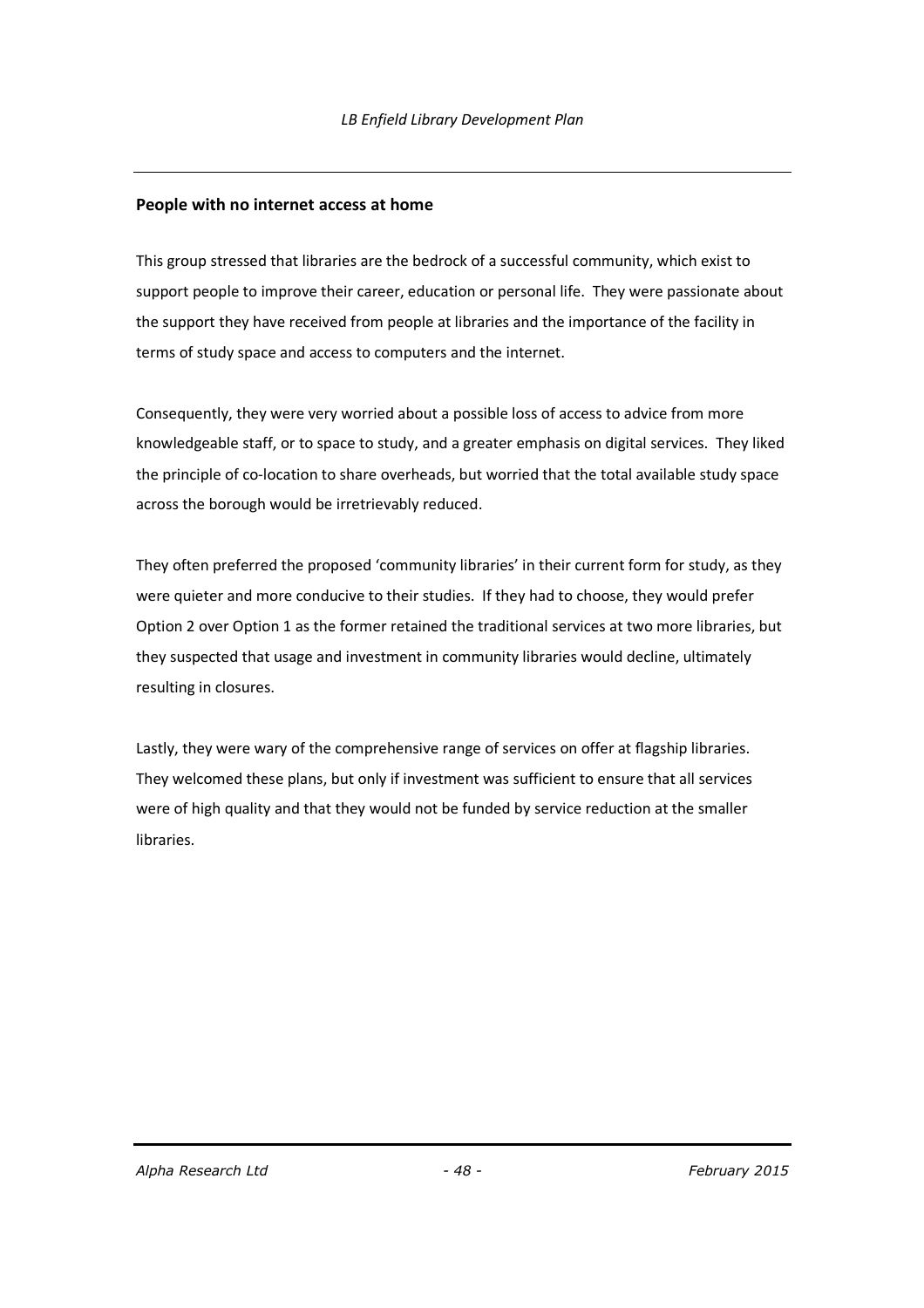#### **People with disability**

This group was still using the traditional lending services more than other services, and was also quite reliant on assistance from staff and on space to read or study. They have, however, embraced some digital services and are keen to see continuing investment in the latest technology. For example, the proposed 'flagship' libraries carry much appeal, but only if they have cutting edge digital facilities and were staffed by those who could help them or signpost them reliably to the help that they need.

They want the branch libraries to keep pace with new developments, but see the 'community library' model as too radical. Although they were not keen to travel further to their local library, they would prefer that some (4-6) libraries close if the remainder could be a less dramatic 'update' on their current form. Co-location was welcomed, ideally with other council services (seen to be the most useful), although competition for space was a concern. However, the least attractive aspect of the community library model for this group would be the loss of staff who have been working in libraries for some time, who are paid and receive regular training. Face to face advice was pivotal to a fulfilling library experience. (This group also saw volunteers to be less reliable, less committed and an expensive resource to recruit and maintain).

They urged that any changes are first piloted and that any co-locating partners are brought in on a trial period.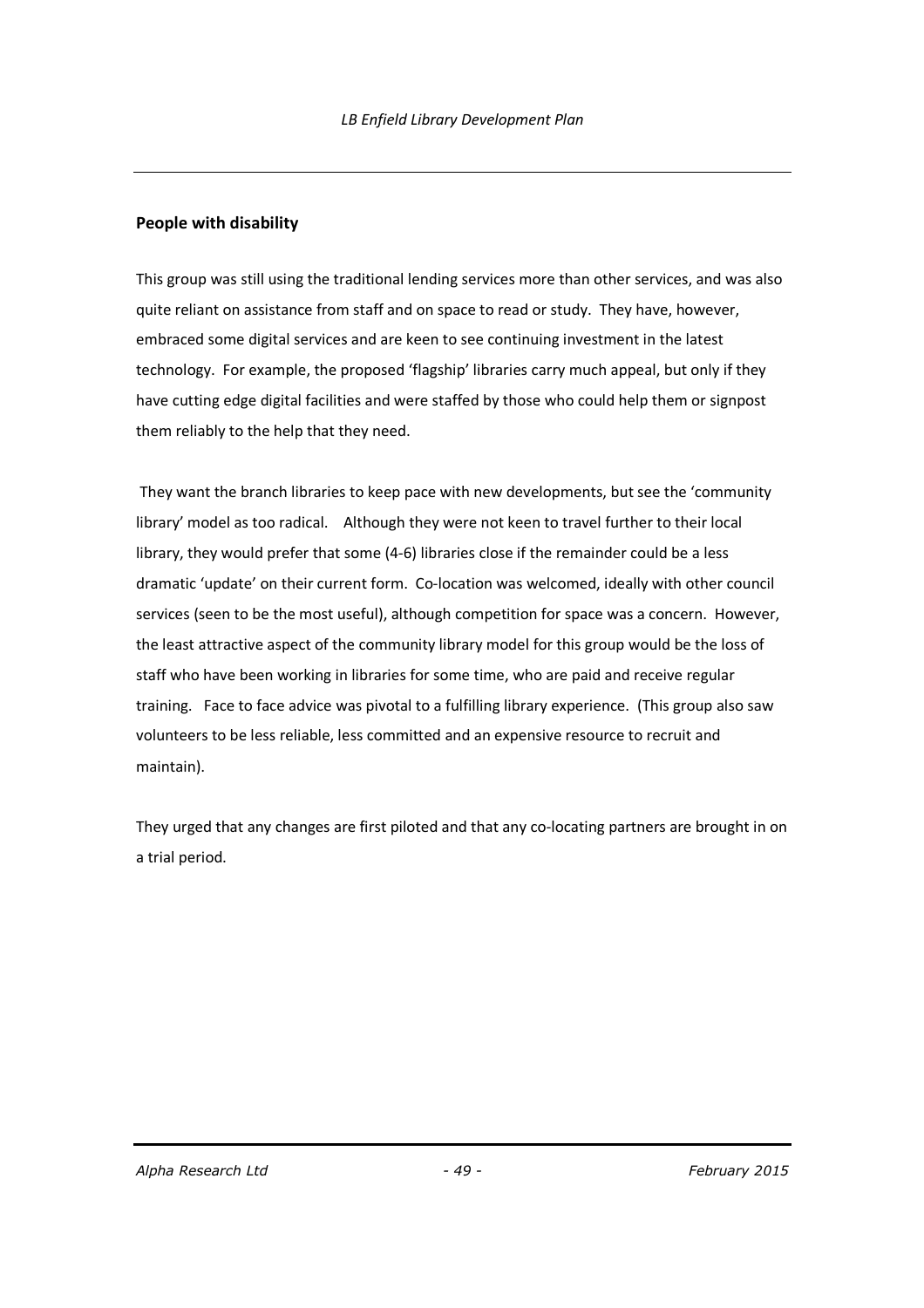#### **Parents of schoolchildren**

Families are using libraries most in the traditional ways – lending services, computers and study space. Younger families come for the books and as a cheap, educational and peaceful day out. As a result, if they had to choose between the options, they would choose the first one because it offers Sunday opening hours.

Parents were keen to stress that older children need study space and access to computers in libraries and suggested that any loss of study space due to co-location is minimised by partnering with organisations that keep distinct hours from the libraries, and opening up sections of schools outside of hours to provide study space. To ensure the financial returns from co-location are optimised, the partners should perhaps be more commercially orientated, such as coffee houses, or likely to significantly increase footfall, such as post offices.

Newer facilities such as kiosks, lockers and webchat were welcomed but seen as very much peripheral to the overall library experience, which parents maintain should be about learning, self-development and access to support. There was a concern that the scale of change being considered was too ambitious and not necessary, given the demand for existing services.

Parents were keen that the new range of services on offer at flagship libraries will be offered with sufficient technical assistance and that volunteers should be seen as support staff only, not as potentially the only staff working at the community libraries.

Again, there was some tacit acceptance that some closures may be necessary in years to come.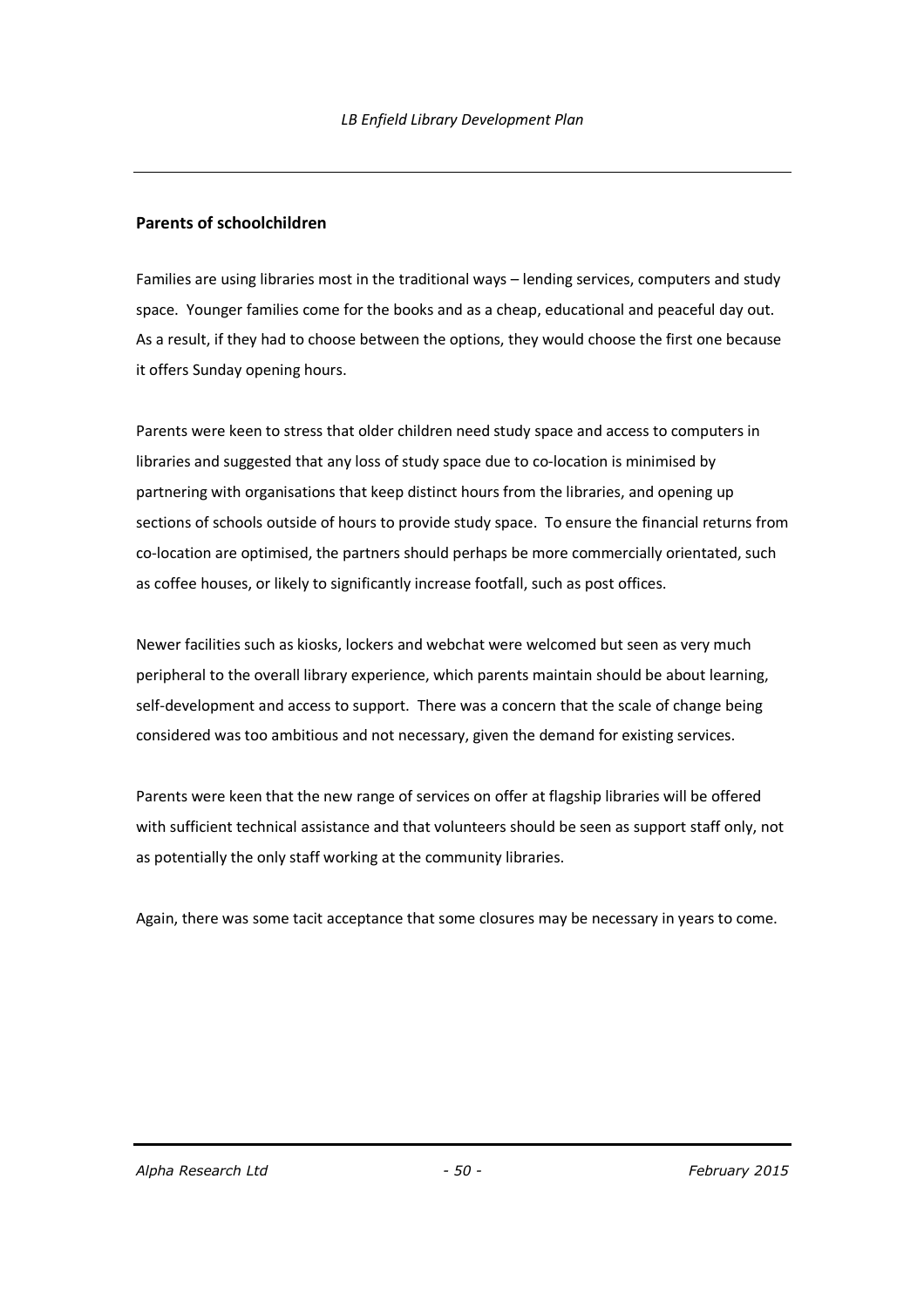#### **People seeking employment**

People seeking employment were keen users of the computing facilities, text books and space on offer at libraries. They often sought help from staff with using the computers, or for conducting job searches etc. Those that had children very much valued the facilities for families on offer, such as Rhyme Time, but also the traditional lending services and study space.

'Community libraries' were unappealing, because they appeared to reduce access to these very services which they used most. They thought it likely they would stop using the smaller libraries if this proposal was adopted.

Instead, they would prefer that as many libraries as possible were kept open to provide what they see as the core services: study space, computers, book lending and browsing and helpful and knowledgeable trained staff. They queried whether volunteers would be able to help them as much as the staff do now.

Some were, however, keen to volunteer to improve their CV and gain some valuable training and experience.

They urged the library service to boost its marketing and publicity, as they were unaware of many of the services on offer. It was perceived that, by enticing more people through the door to see what is on offer and providing revenue through buying refreshments etc., then this would give the libraries greater credence for ongoing financial support.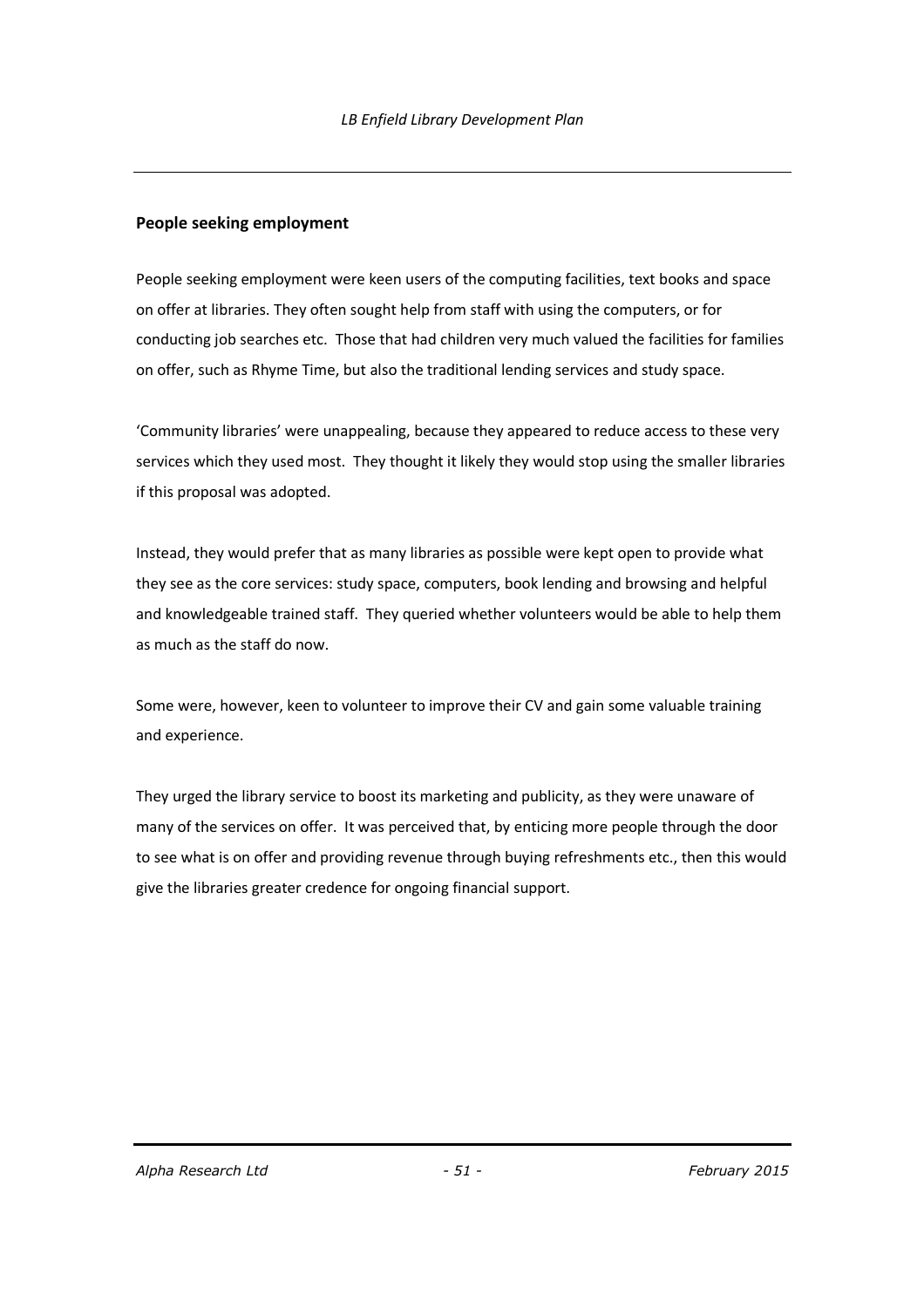#### **Parents of preschool children**

This group felt that their children benefit deeply from the core services on offer at their local libraries. They take their children in order to foster a love of learning and reading, and are most using the book sections and the Rhyme Time and Story Time classes. They would like to see more of the latter to cater for more demand than supply, as well as perhaps venturing into crafts and music.

The development of four flagship libraries was welcomed and this group is generally happy to travel a little bit further with their children to access more niche services. They called for staff at the flagships to be fully trained to be experts in the full range of services available.

They did expect the flagship libraries to become even more popular than they are already, so were keen to see seven day opening if possible. Although they had a preference as a result for Option 1, they did perceive that Oakwood would work best in its current form to cater for predominantly traditional library users visiting this library.

Co-location in the other libraries was seen as a threat to their visits to libraries with their young children, because Rhyme Time and book browsing are dependent on available space. It was hoped that suitable partners could be found who could dovetail with libraries to minimise this effect, for example through opening at different times to the library or by offering replacement services of value to their children.

More opportunity for volunteering was not contentious, as long as volunteers are not expected to work long hours or take on too much responsibility. It was keenly stressed that management of staff or of individual libraries should remain the jurisdiction of paid, contracted staff.

This group observed that 'community library' volunteering might carry less appeal, as it would entail management of machines rather than traditional librarian duties. However, those that

*Alpha Research Ltd - 52 - February 2015*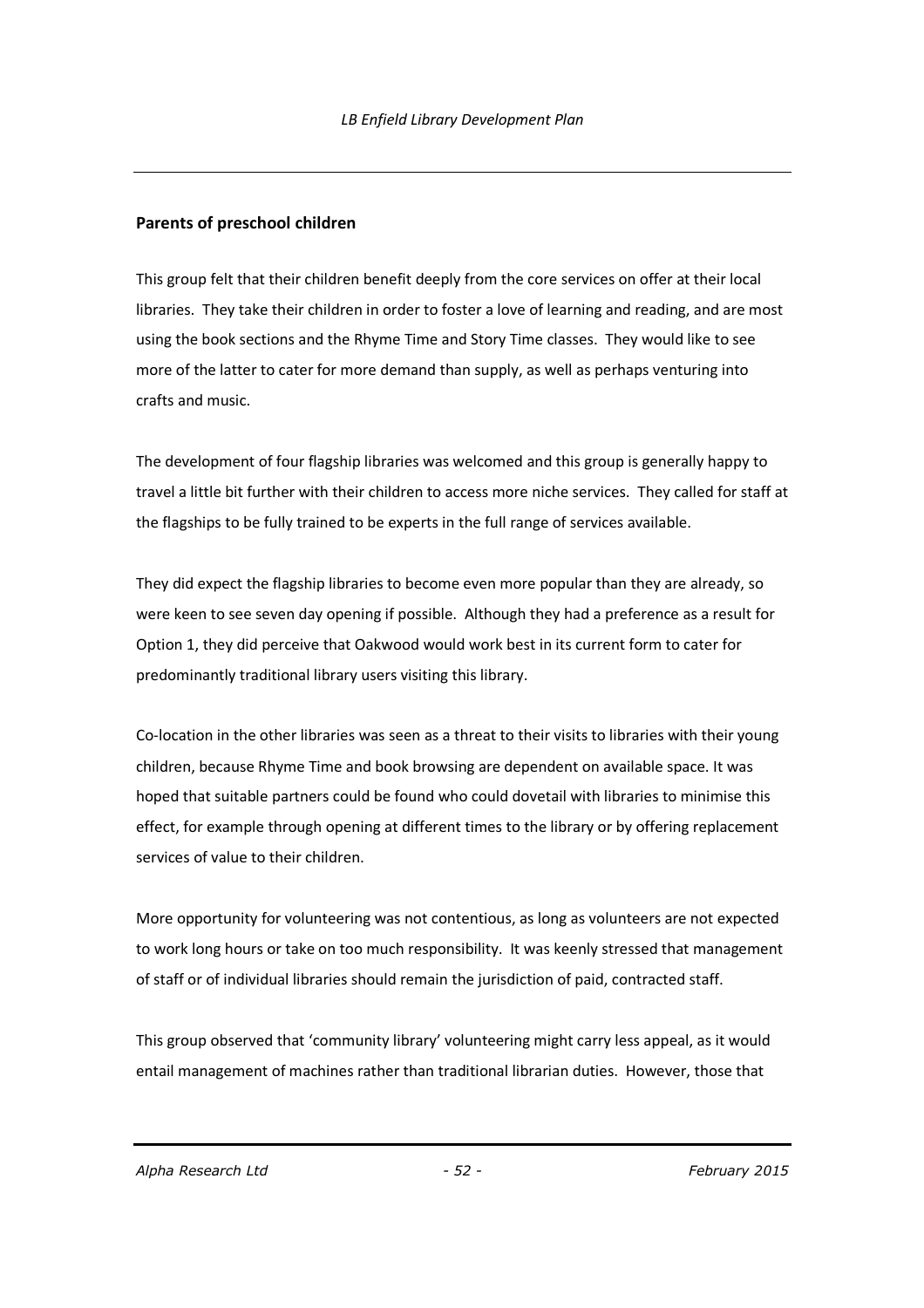would be volunteering to get valuable experience, or to increase chances of paid employment, would perhaps still be willing to do this.

They were more worried than others about the proposals to expand the home delivery service but drop the mobile service. They suspected that some vulnerable people would not want a succession of different volunteers coming to their home and thought that access to libraries via schools would be diminished if mobile libraries no longer called there.

All in all, they would prefer the smaller libraries to remain in their current form if possible, perhaps boosted by income from more classes (e.g. antenatal, young mothers) or sponsorship.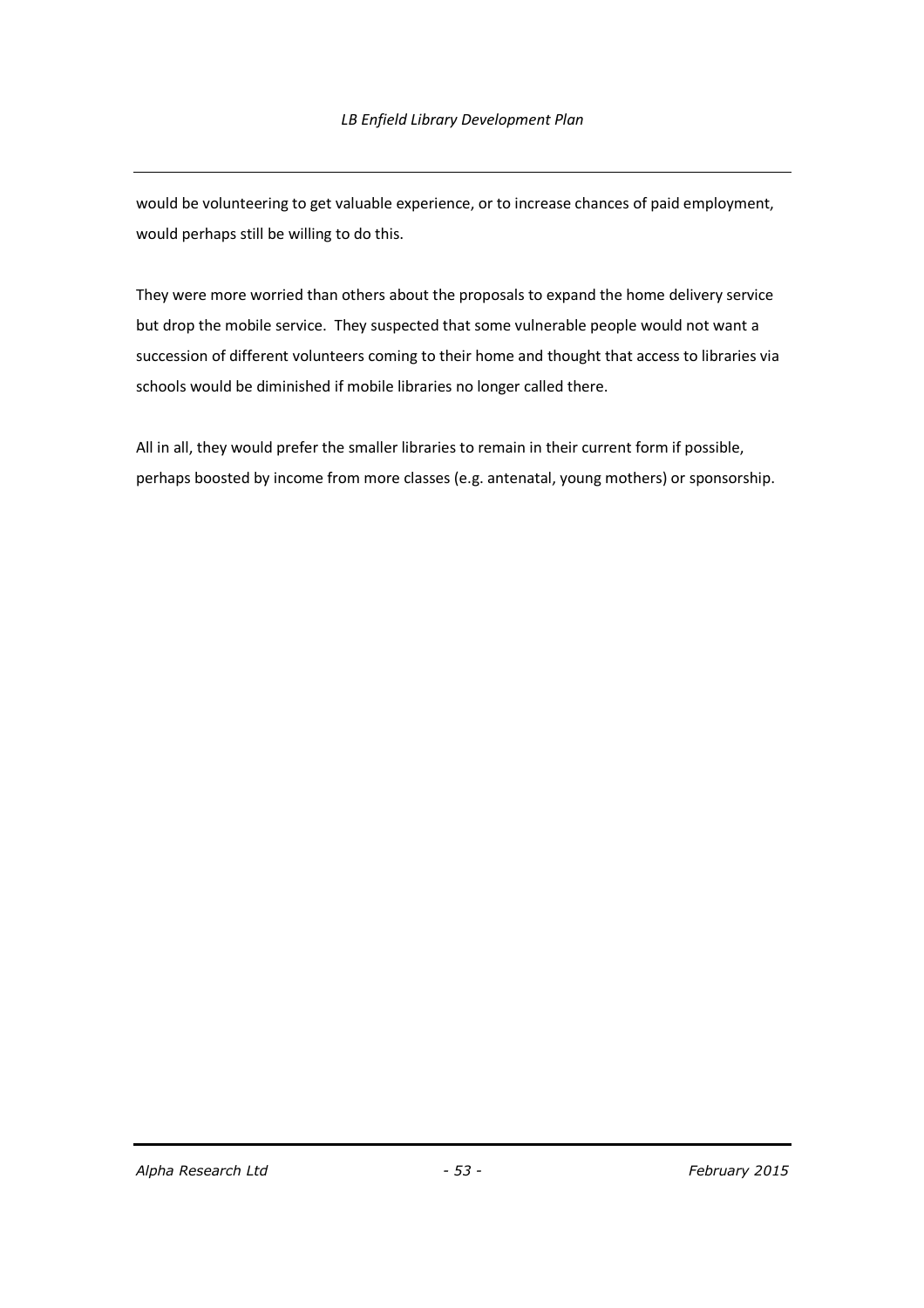#### **People aged 60 years or over**

Older people were using almost the whole range of services on offer at libraries. Whilst they still access books, audiobooks, computers, DVDs and CDs and newspapers; they also liaise a lot with staff regarding information technology, or specialist subjects they are working on, or utilise classes for themselves or their grandchildren.

They do like the idea of libraries becoming more of a 'one stop shop' for council services, with the facility on site for greater access to other departments of the council and related services.

They have an expectation that some of the smaller libraries will ultimately close, as budgets continue to be squeezed and the commercial model used by banks and post offices becomes one to adopt. They were very keen though to retain local access, so suggested some library stock and/ or access points (e.g. pick up lockers, self service kiosks) being sited at tube stations or supermarkets. Access to food and drink was becoming integral to the library experience for some and expansion of this and other ways to bring in income were desired.

Ultimately, they would prefer that a few libraries are shut so that the rest could remain in their current form, rather than more being retained as 'community libraries'. They prefer the traditional services, and are concerned that the proposals mark a period of marginalisation and ultimately closure of the smaller libraries, as investment shifts more toward the 'big four' of Edmonton Green, Enfield Town, Ordnance Road and Palmers Green. Travel is an issue for them too, with a slight reluctance to go further to tap into the full range of services or to find study space – a reluctance which they suspect will increase as they get older.

They sounded a note of caution with regard to the proposals. They urged the Council to fully consider the cost implications of setting up community libraries; of finding the right partners; and of recruiting, vetting, training and managing a large pool of volunteers with an expected high turnover.

*Alpha Research Ltd - 54 - February 2015*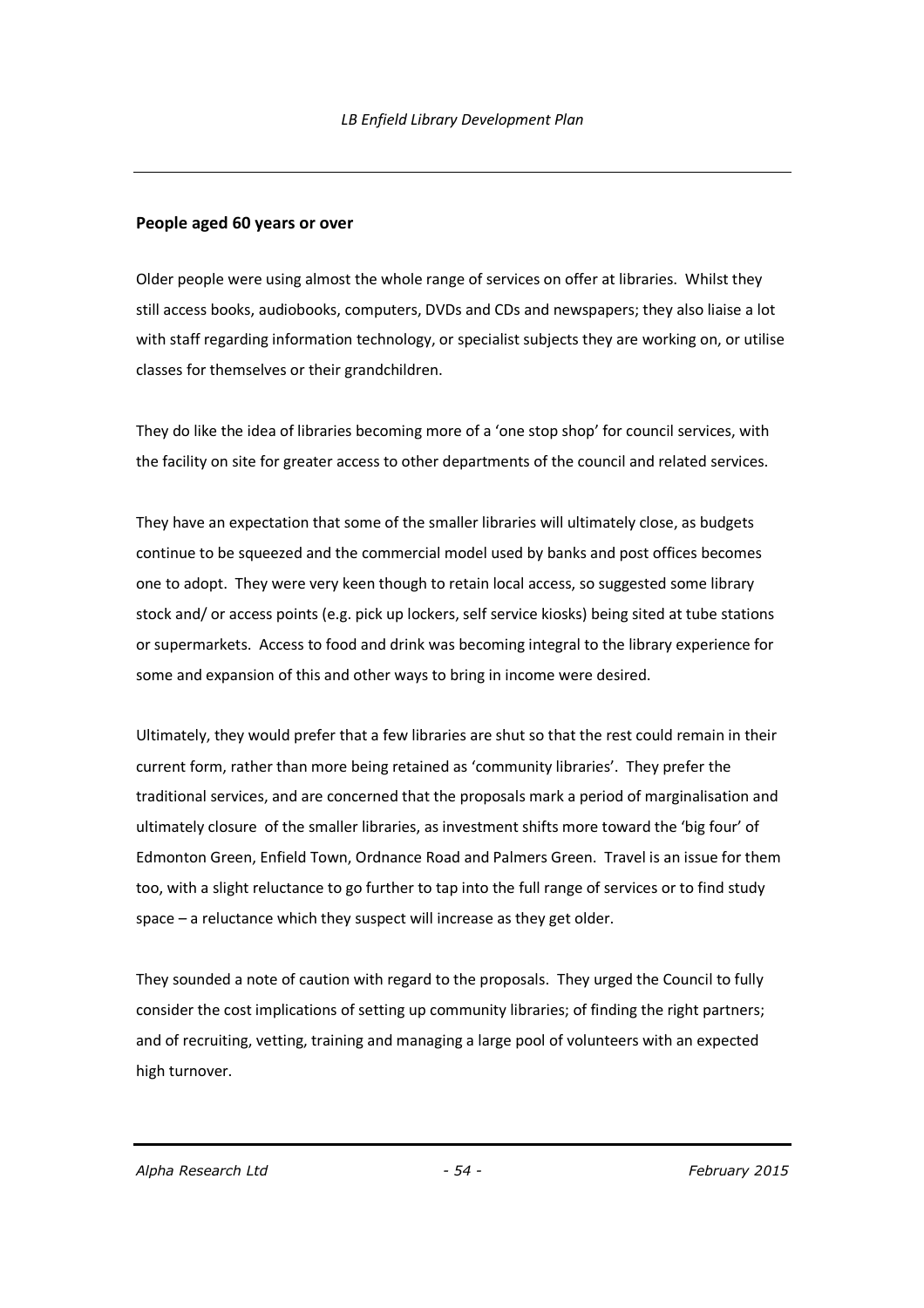Although volunteering themselves for various organisations, they exhibited little enthusiasm for becoming a volunteer at community libraries. They feel you would need to be a very committed, confident and IT-proficient individual to want to run a community library and provide support to users of new services such as kiosks, lockers, webchat facilities and remote access to other organisations.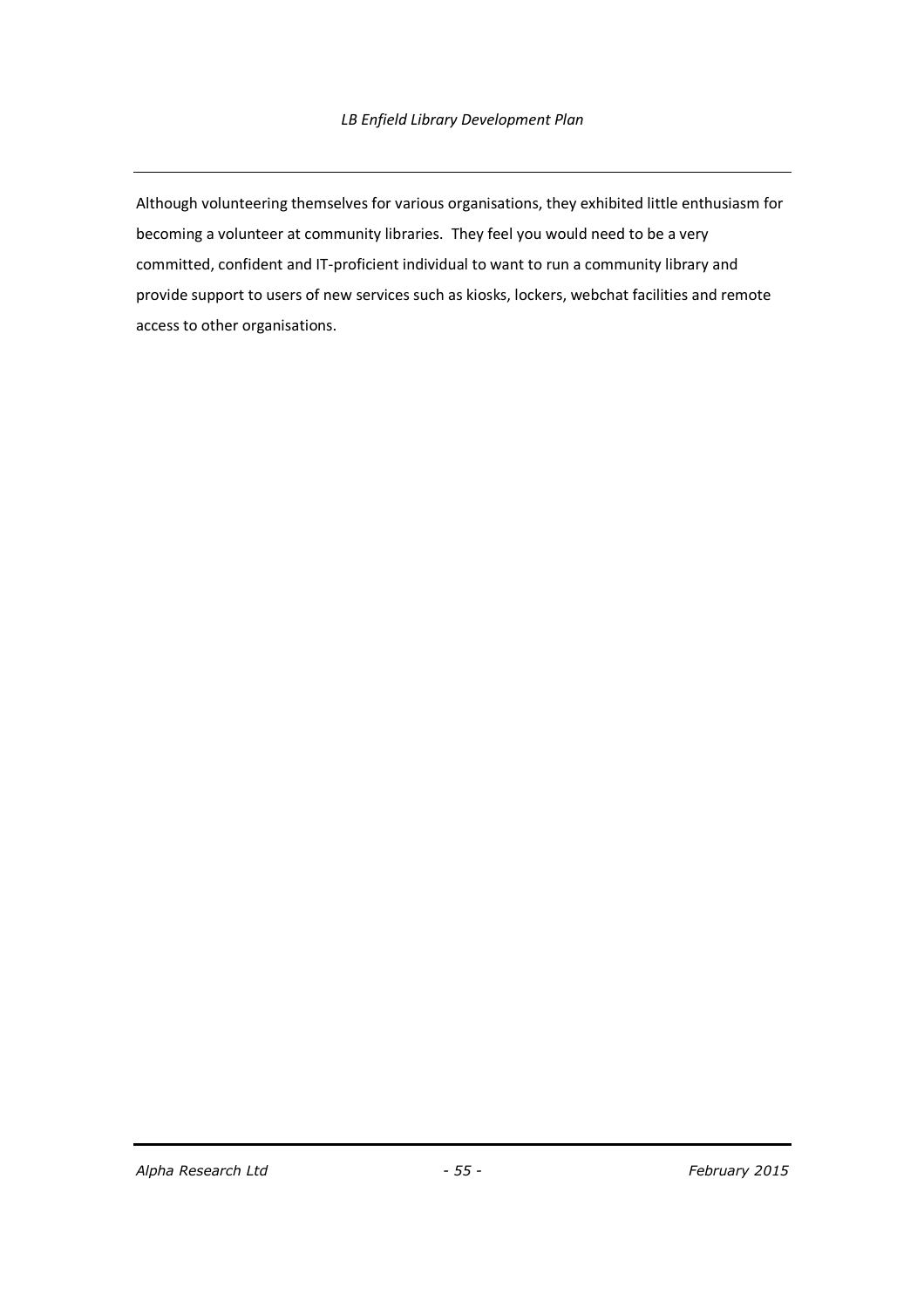#### **Adults aged 18-25 years old**

Although lending services carry little appeal to this group, they do value libraries enormously for the provision of study space and computers and for being one of the few free places where people can go to better themselves.

It is important to this group that libraries are inviting – clean, modern and spacious, with a wellpublicised and comprehensive range of services. Otherwise, this group says they will ultimately not use them.

The additional services available at flagships are welcome to these young adults, particularly access to other organisations, careers advice, help with job search and other financial and social assistance. If they have to travel further this is not likely to be a problem as the proposed sites are all on major bus routes. However, if study space becomes more limited or in greater demand then this would be a serious concern.

The additional technology on offer at the proposed community libraries could be useful, but is seen as peripheral to users who are much less interested in lending services (except perhaps text books for college courses) and more in need of the maximum amount of study space. They are not convinced that the financial outlay to set up the community libraries would be a good use of resources and would prefer that some are closed so that the remainder of the smaller libraries receive investment to be scaled down versions of the flagship libraries without loss of desks.

They would want each library (and partner organisation, if co-locating) to serve its immediate community with a range of services which is bespoke to local need, alongside refreshment facilities (at all libraries).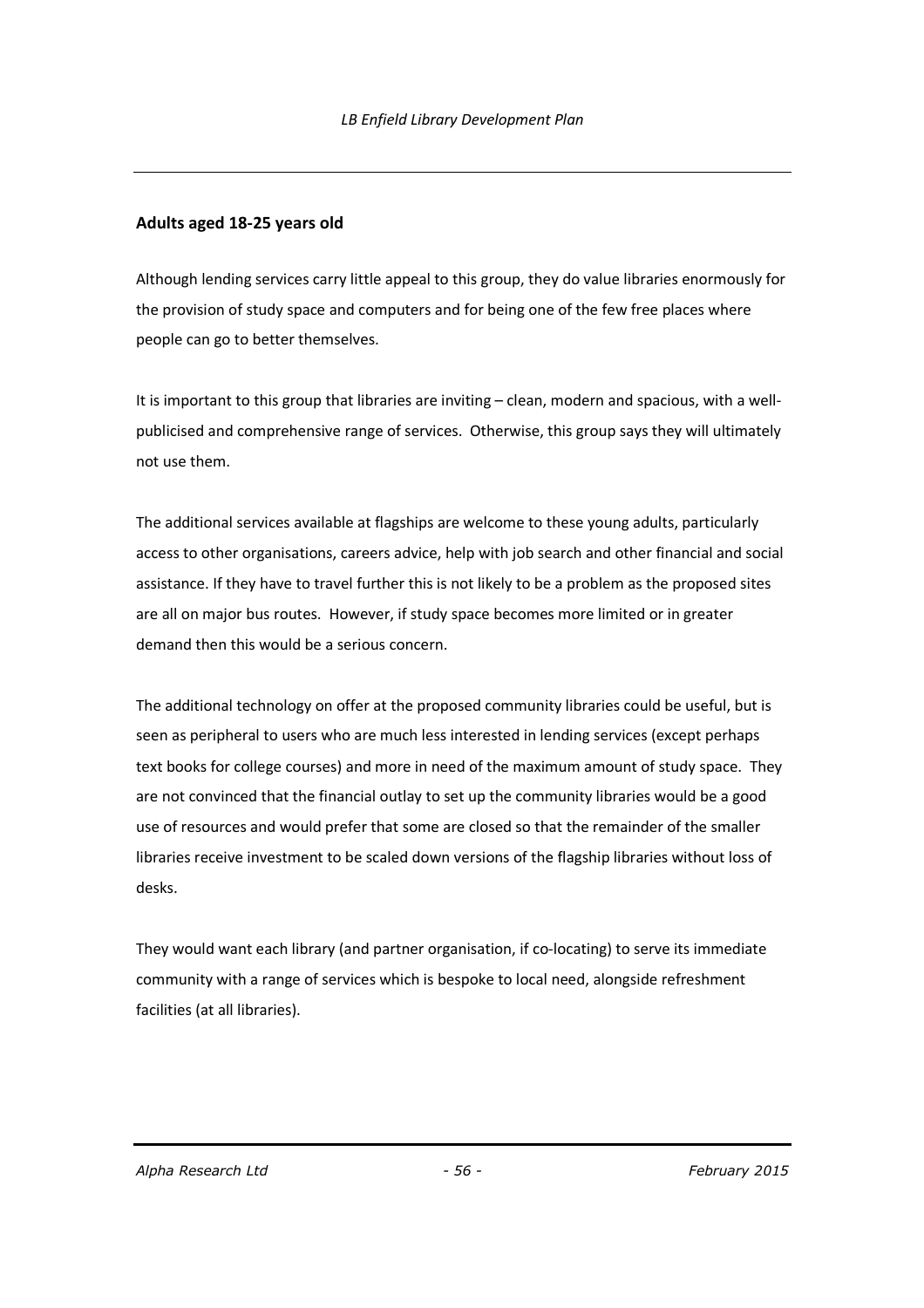People their age might volunteer to work in the libraries, as it would be useful experience for their CV. However, as users they want access to expert staff and would expect volunteers to be managed on-site by a paid co-ordinator who can also help with more specialist queries.

They noted that few of their age group could serve as home delivery volunteers, as they do not have transport or a driver's license.

Option 1 was a clear favourite for this group, who desire as many opening hours as possible to cater for their flexible study patterns.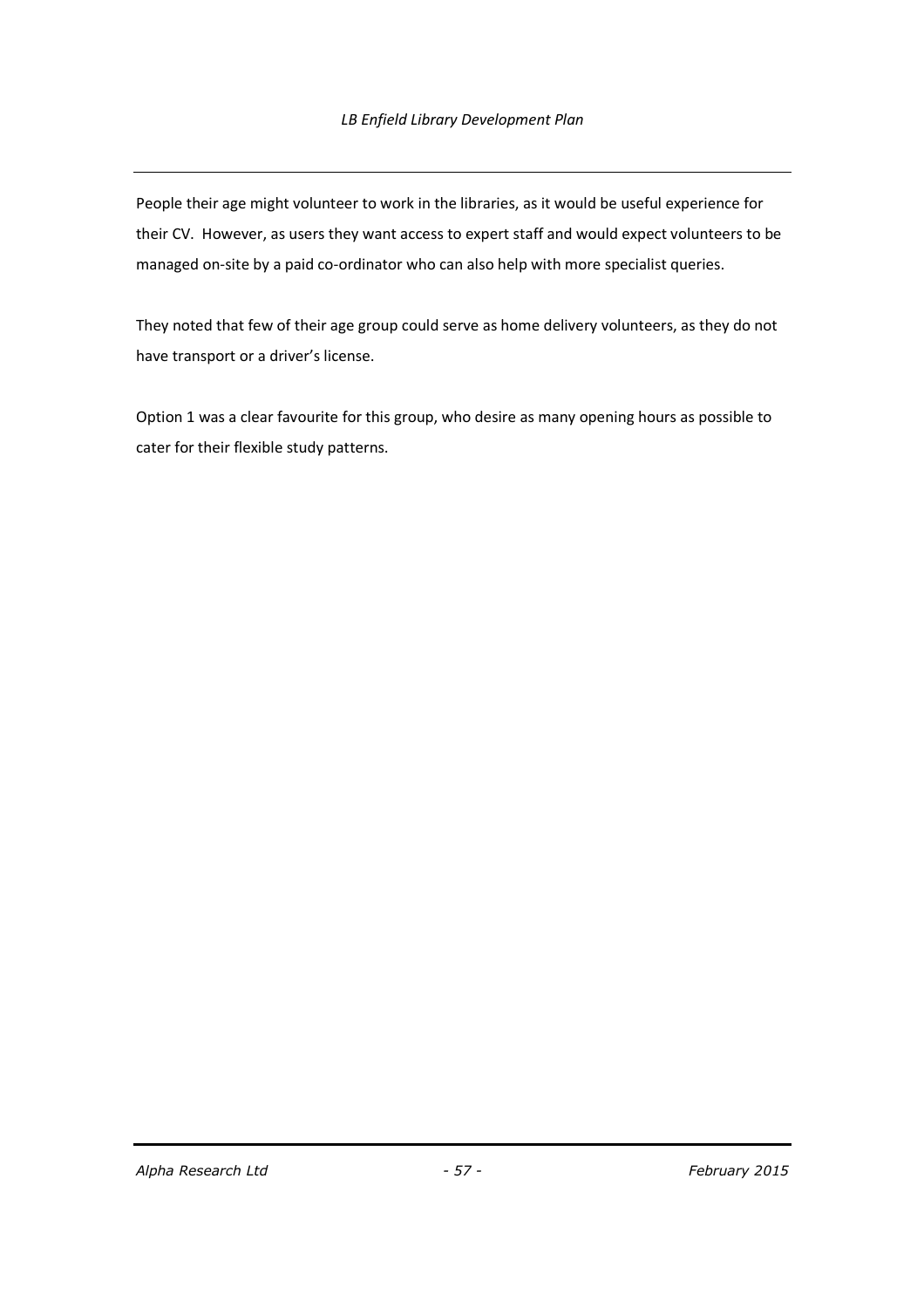# *Appendices*

Group Discussions: Method, Fieldwork and Analysis Recruitment screening questionnaire (example) Respondent letter Discussion Guide

Survey: Method and Sample Profile Analysis Questionnaire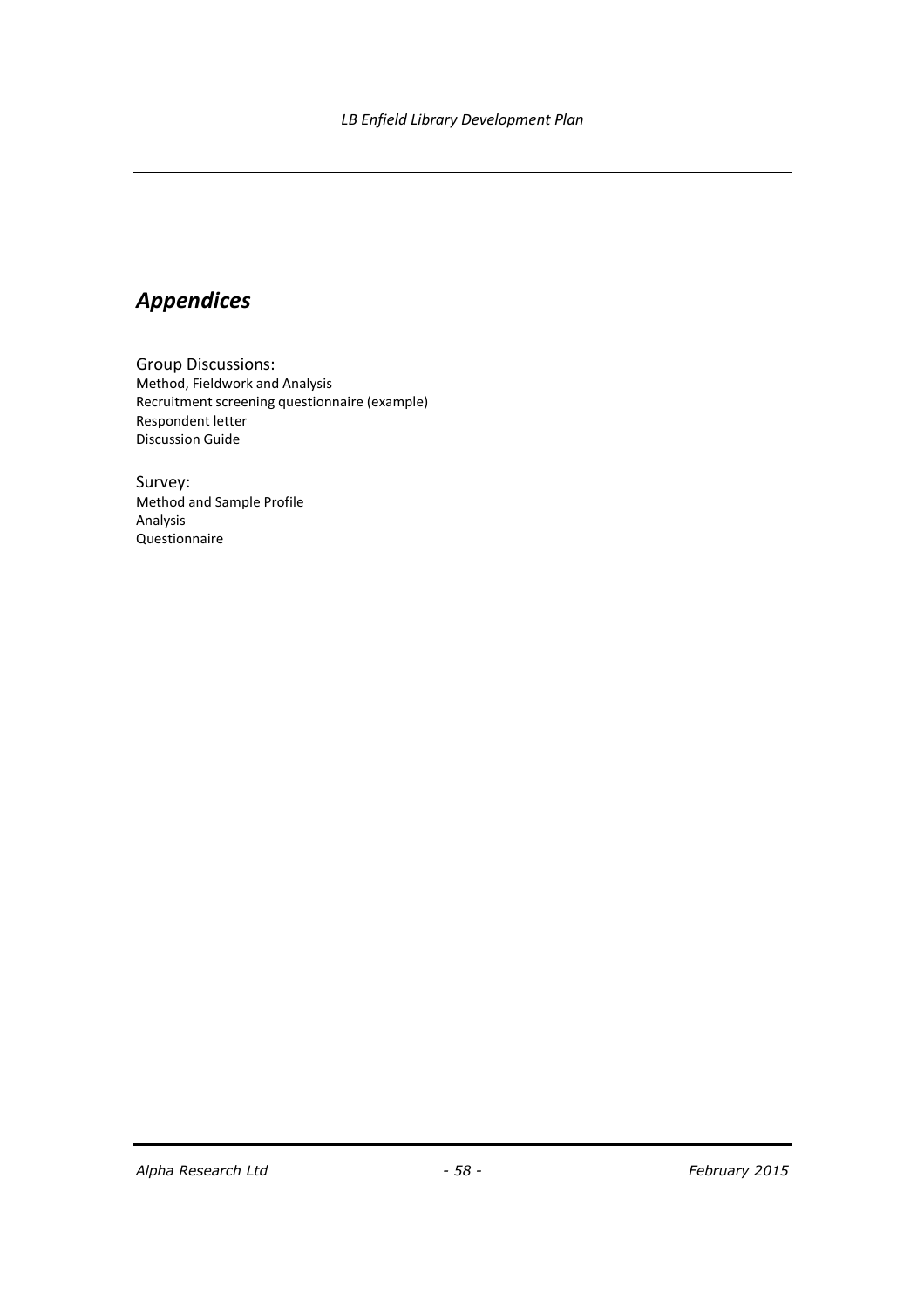# *Group Discussions*

#### **Method, fieldwork and analysis**

Discussion guides were prepared by Alpha Research and agreed with the London Borough of Enfield.

Recruitment was undertaken on-street and by telephone by Alpha Research recruiters, for example using community group contacts provided by the council.

Each group was defined by certain criteria, but broad demographic controls were also set to ensure a good mix of ages, sex and ethnicity in all groups. All groups contained a majority of library users. Explanatory letters were given to all those who agreed to participate (also appended).

Eight group discussions, of c.90 minutes' duration, were held in total, all of which were fully attended:

| Date     | Library (venue)       | Group                                    |
|----------|-----------------------|------------------------------------------|
| 17/11/14 | <b>Edmonton Green</b> | Ethnic groups other than 'White British' |
| 17/11/14 | <b>Edmonton Green</b> | People without internet access at home   |
| 19/11/14 | Enfield Town          | People with disabilities                 |
| 19/11/14 | <b>Fnfield Town</b>   | Parents of schoolchildren                |
| 24/11/14 | Enfield Highway       | Unemployed people available for work     |
| 24/11/14 | Enfield Highway       | Parents of pre-school children           |
| 26/11/14 | Southgate Circus      | Adults aged $60+$ y.                     |
| 26/11/14 | Southgate Circus      | Adults aged 16-24y.                      |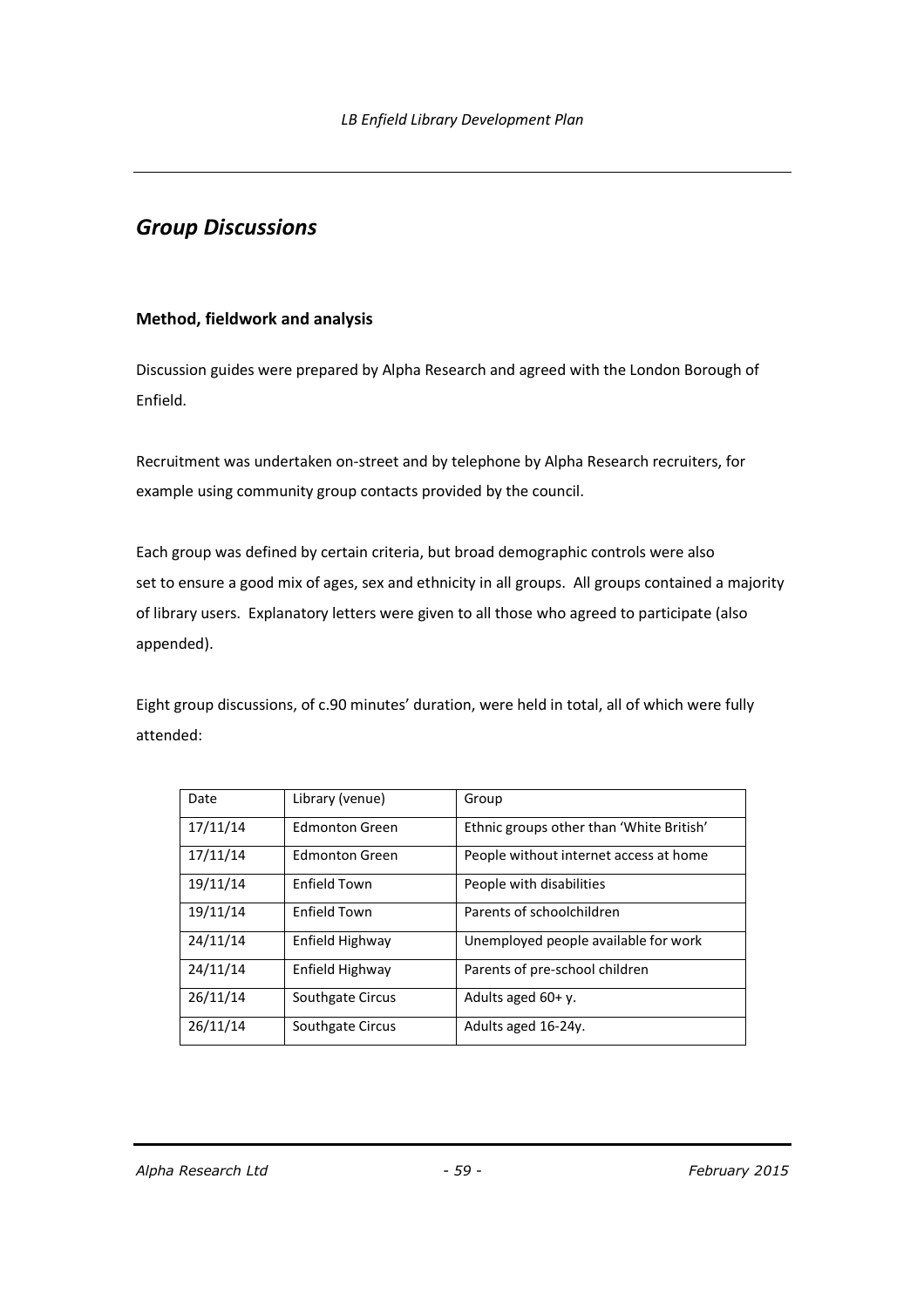All discussions involved at least eight participants and were moderated by Derek Mitchell from Alpha Research.

The groups were digitally audio-recorded and listened back to in full during thematic analysis. Indicative quotes have been used where appropriate in the reporting.

The group discussion participants were most likely to be using the libraries in the traditional ways i.e. as a place to quietly study, to borrow books, or use the computers. Classes such as Rhyme Time, and support to use technology were also very valuable to these groups.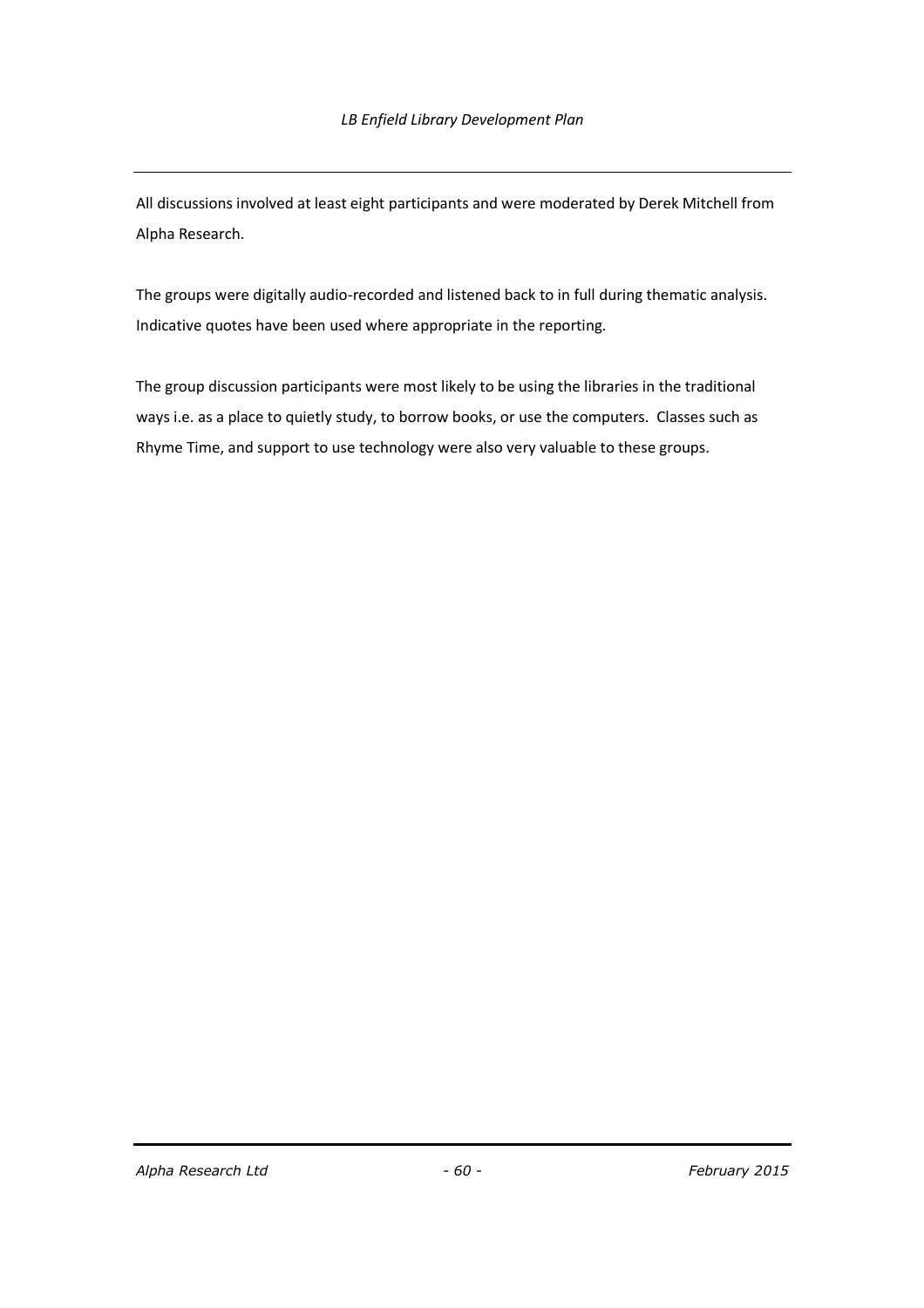# **Example recruitment questionnaire**

| <b>Groups to recruit:</b><br>8 x BME residents @ Edmonton Green Library on 17/11/14 @ 6.15pm<br>8 x people with no internet access at home/ have used library for internet @ Edmonton Green Library on 17/11/14 @ 8.15pm |                                                                                                                                          |                                                                                                       |                                |                               |
|--------------------------------------------------------------------------------------------------------------------------------------------------------------------------------------------------------------------------|------------------------------------------------------------------------------------------------------------------------------------------|-------------------------------------------------------------------------------------------------------|--------------------------------|-------------------------------|
| My name is  from Alpha Research, an independent research agency, working on behalf of the London Borough                                                                                                                 |                                                                                                                                          |                                                                                                       |                                |                               |
| of Enfield.                                                                                                                                                                                                              |                                                                                                                                          |                                                                                                       |                                |                               |
| 1.                                                                                                                                                                                                                       | Could you tell me if you or any of your close friends or family work in any of these occupations?                                        |                                                                                                       |                                |                               |
|                                                                                                                                                                                                                          | Market research<br>Public relations<br>or for London Borough of Enfield                                                                  | 1<br>2<br>3<br>5<br>6                                                                                 |                                |                               |
| 2a.                                                                                                                                                                                                                      |                                                                                                                                          | Have you ever been to a market research discussion or group interview?                                |                                |                               |
|                                                                                                                                                                                                                          |                                                                                                                                          |                                                                                                       | $\mathbf{1}$<br>$\overline{2}$ | <b>CONTINUE</b><br>SKIP TO Q3 |
| 2b.                                                                                                                                                                                                                      | How many such groups have you attended?                                                                                                  |                                                                                                       |                                |                               |
|                                                                                                                                                                                                                          |                                                                                                                                          |                                                                                                       | 1<br>3                         | CONTINUE<br><b>CLOSE</b>      |
| 2c.                                                                                                                                                                                                                      | When did you last attend a group discussion or depth interview?                                                                          |                                                                                                       |                                |                               |
|                                                                                                                                                                                                                          |                                                                                                                                          |                                                                                                       | 1<br>2                         | <b>CLOSE</b><br>CONTINUE      |
| 3.                                                                                                                                                                                                                       | Are you aged 16 years or over?                                                                                                           |                                                                                                       |                                |                               |
|                                                                                                                                                                                                                          | Yes<br>No                                                                                                                                | 1 CONTINUE<br>2 CLOSE                                                                                 |                                |                               |
| 4.                                                                                                                                                                                                                       |                                                                                                                                          | Do you live in the London Borough of Enfield? [IF NOT SURE ASK: who do you pay your council tax to?]  |                                |                               |
|                                                                                                                                                                                                                          | Yes<br>No                                                                                                                                | 1 CONTINUE<br>2 CLOSE                                                                                 |                                |                               |
| 5.                                                                                                                                                                                                                       | Have you used a library in the London Borough of Enfield in the last six months?<br>[SHOW LIST OF LIBRARIES IN THE BOROUGH IF NECESSARY] |                                                                                                       |                                |                               |
|                                                                                                                                                                                                                          |                                                                                                                                          |                                                                                                       |                                |                               |
| 6.                                                                                                                                                                                                                       | Which of these age bands do you fit into? READ OUT                                                                                       |                                                                                                       |                                |                               |
|                                                                                                                                                                                                                          | 18-34<br>$35 - 59$<br>$60+$                                                                                                              | 1 NEED TO RECRUIT 2-5 PER GROUP<br>2 NEED TO RECRUIT 2-5 PER GROUP<br>3 NEED TO RECRUIT 1-4 PER GROUP |                                |                               |
| 7.                                                                                                                                                                                                                       |                                                                                                                                          | To what ethnic group do you consider you belong?                                                      |                                |                               |
|                                                                                                                                                                                                                          | (RECORD)                                                                                                                                 |                                                                                                       |                                |                               |
|                                                                                                                                                                                                                          | White British<br>White Other/BME/Mixed                                                                                                   | 1<br>2 REQUIREMENT FOR 6.15pm GROUP                                                                   |                                |                               |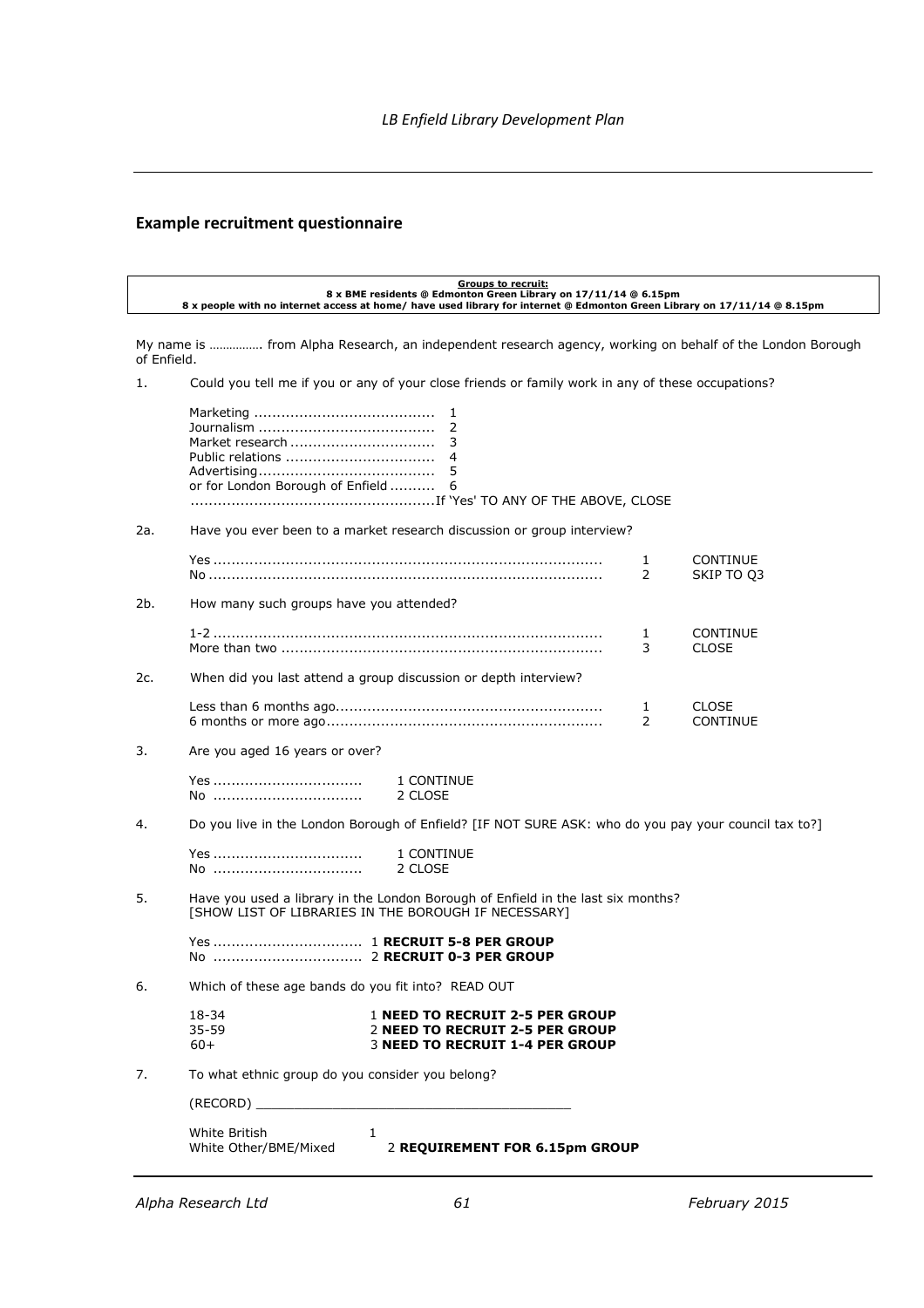|                           | 8.               | Have you                                                                                                                                                                                                                                                                                     |                                  |                                                                                                                                                    |
|---------------------------|------------------|----------------------------------------------------------------------------------------------------------------------------------------------------------------------------------------------------------------------------------------------------------------------------------------------|----------------------------------|----------------------------------------------------------------------------------------------------------------------------------------------------|
|                           |                  | access to the internet at home?<br>used computers in libraries to<br>access the internet in the last year?<br>(Neither)                                                                                                                                                                      | Yes/NO 1<br><b>YES 2/No</b><br>3 | CODE 1 OR 2 IS REQUIRED FOR 8.15PM GROUP                                                                                                           |
|                           | 9.               | Which Enfield library do you use most (or live closest to if a non-user)?<br>[SHOW LIST/MAP OF LIBRARIES IN THE BOROUGH IF NECESSARY]                                                                                                                                                        |                                  |                                                                                                                                                    |
|                           |                  | 1 Angel Raynham<br>2 Bowes Road<br>3 Bullsmoor<br>4 Edmonton Green<br>5 Enfield Highway<br>6 Enfield Island Village<br>7 Enfield Town<br>8 Fore Street<br>9 John Jackson Library (Bush Hill Park)                                                                                            |                                  | 10 Millfield House<br>11 Oakwood<br>12 Ordnance Road<br>13 Palmers Green<br>14 Ponders End<br>15 Ridge Avenue<br>16 Southgate<br>17 Winchmore Hill |
|                           | Record Sex       |                                                                                                                                                                                                                                                                                              |                                  |                                                                                                                                                    |
|                           |                  |                                                                                                                                                                                                                                                                                              |                                  |                                                                                                                                                    |
|                           | Group 1 @ 6.15pm | EXPLAIN ABOUT THE GROUP DISCUSSIONS TO BE HELD, STRESSING:<br>a. THAT THEY WILL BE INFORMAL SMALL GROUPS OF UP TO 8 PEOPLE<br>b. THEY WILL BE CONFIDENTIAL SESSIONS (ANSWERS FROM INDIVIDUALS WILL REMAIN ANONYMOUS)<br>C. PARTICIPATION IS VOLUNTARY<br>RECRUITED TO (delete as applicable) |                                  |                                                                                                                                                    |
|                           | Group 2 @ 8.15pm |                                                                                                                                                                                                                                                                                              |                                  |                                                                                                                                                    |
|                           |                  | RESPONDENT'S NAME: The contract of the contract of the contract of the contract of the contract of the contract of the contract of the contract of the contract of the contract of the contract of the contract of the contrac<br>ADDRESS [ENSURE GOOD SPREAD OF ADDRESSES]:                 |                                  |                                                                                                                                                    |
|                           |                  | POSTCODE (VITAL! PLEASE RECORD)                                                                                                                                                                                                                                                              |                                  |                                                                                                                                                    |
| DAYTIME TEL: IF AVAILABLE |                  | HOME TEL:                                                                                                                                                                                                                                                                                    |                                  |                                                                                                                                                    |
| <b>Declaration</b>        |                  |                                                                                                                                                                                                                                                                                              |                                  |                                                                                                                                                    |
|                           |                  | I declare that this questionnaire was conducted according to the instructions given; in accordance with the MRS Code of Conduct and<br>that the respondent was unknown to me at the time of the interview.                                                                                   |                                  |                                                                                                                                                    |
| INTERVIEWER'S SIGNATURE:  |                  |                                                                                                                                                                                                                                                                                              |                                  |                                                                                                                                                    |
| PLEASE PRINT NAME:        |                  |                                                                                                                                                                                                                                                                                              |                                  |                                                                                                                                                    |
|                           |                  | DATE:                                                                                                                                                                                                                                                                                        |                                  |                                                                                                                                                    |
|                           |                  | Please remember the following basic rules:                                                                                                                                                                                                                                                   |                                  |                                                                                                                                                    |

- **1 Respondents should not know each other.**
- **2 Respondents should be aware that the group will last 80-100 minutes and that they should arrive promptly. Respondents should be aware that the group discussion will be audio recorded.**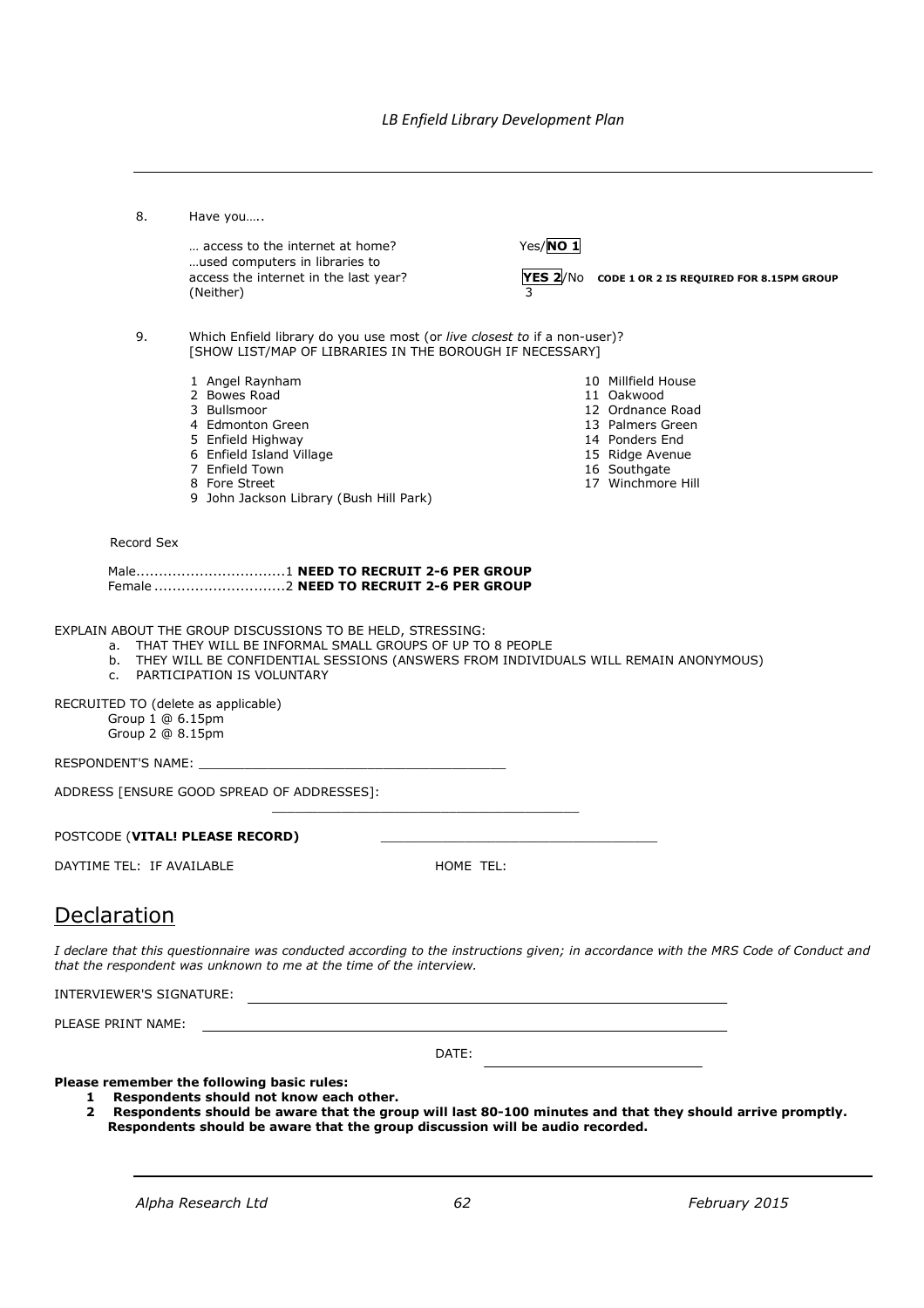**Respondent Letter**

Dear Sir/ Madam,



Please reply to : Madeline Barratt E-mail : madeline.barratt@enfield.gov.uk Phone : 0208 379 3784 Date : November 2014

We are carrying out a review of Enfield's library service. As part of this review, we want to give local people the opportunity to make sure that the library service will meet the needs of residents now and in the future.

We will be asking residents and library users about their experiences of using library services, ideas on how libraries can improve, priorities for the future, and views on how we can run services as efficiently as possible.

Alpha Research Limited has been hired as an independent agency to consult with local residents. The format of this consultation will be informal group discussions, each run by an executive from Alpha Research and involving up to eight local residents. They will be held at libraries across the borough, where disabled access will be available. The discussions will last about one and a half hours and participants' expenses will be paid.

We would like you to take part in this consultation. May I assure you that your contribution will be treated in confidence. You also do not have to answer any questions that you do not want to. Alpha Research will report findings on a general, rather than individual, level in a written report, a summary of which will be made available publicly by the Council.

If you have any queries regarding the consultation, please email Libraryconsultation@enfield.gov.uk. If you have any queries regarding Alpha Research or about the arrangements for the groups, please contact Derek Mitchell on 01844 260248 or at derekm@alpharesearch.co.uk.

Yours faithfully

M. M. Borrath

Library and Museum Service Business Manager

**Many thanks for agreeing to coming along to a group discussion at:** *(delete as applicable)* Edmonton Green library, 36-44 South Mall, Edmonton, N9 0TN or Southgate Circus library, High St, Southgate, N14 6BP **At** 5pm/6.15pm/7pm/8.15pm **On** Mon 17<sup>th</sup> November / Wed 26th November

**We look forward to seeing you there.**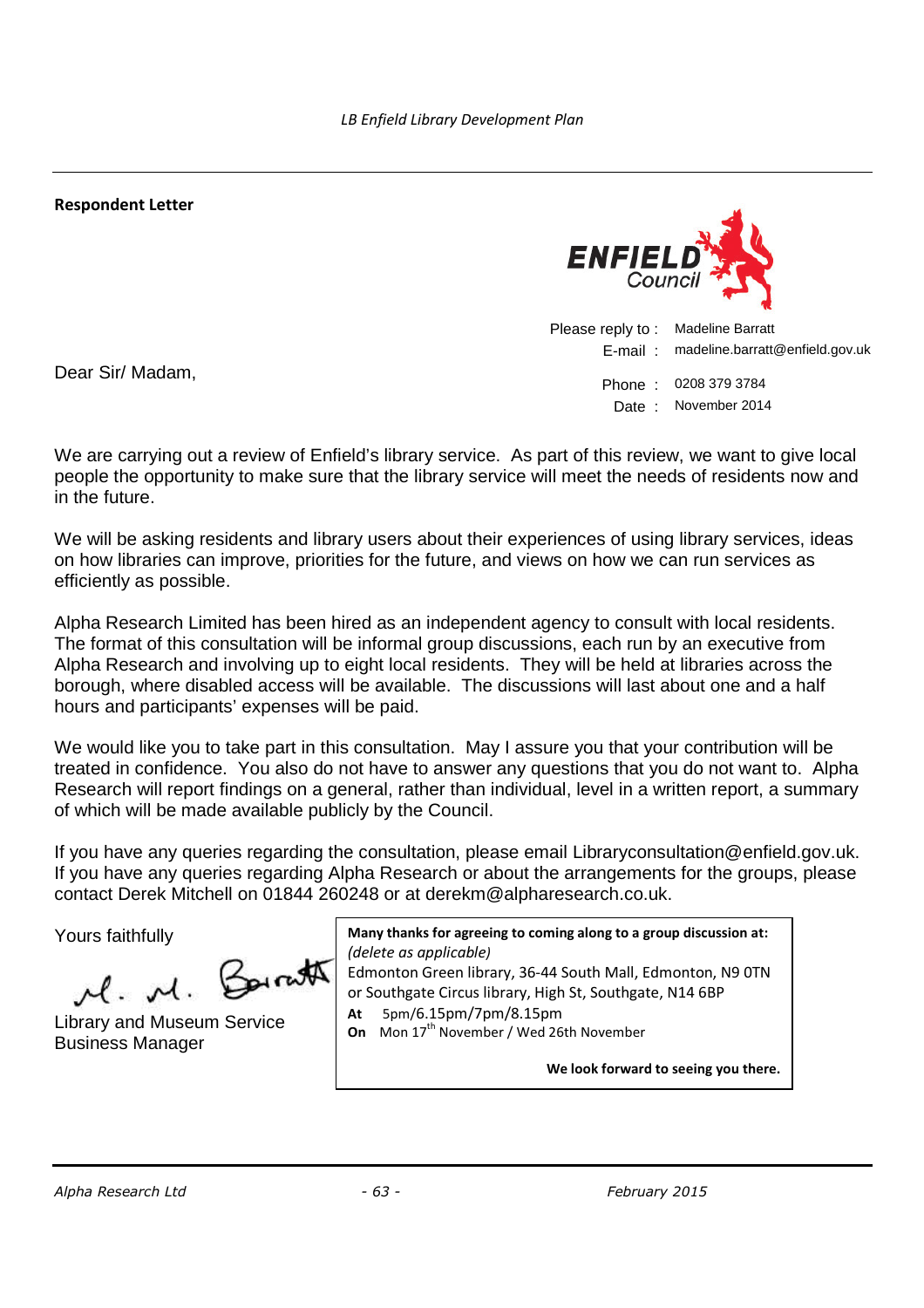#### **Discussion Guide**

# **J9704 LB Enfield Library Development Plan Consultation**

## **Topic guide for group discussions**

### *Objective*

*To consult with residents about the LB Enfield Library Development Plan, to gauge the views in depth of particular stakeholder groups to help inform future options for the library service.*

### *Introduction (10 minutes)*

*Welcome and thanks. Explain about research, confidentiality, audio recording.*

*Explain that...*

- *the council needs to make £80m in savings by 2018 across all the services it provides*
- *the Council is committed to retaining and improving libraries*
- *council wants to build a library service that is fit for the future and meets the demands of new generation so library users*
- *this is an opportunity for you to help the council decide how it can run the service efficiently whilst meeting the needs of all members of the community*
- *two possible option to consider tonight*

*By way of introduction, ask participants to pair off for a couple of minutes to find out enough to be able to introduce their partner and what they most value about libraries in the borough.*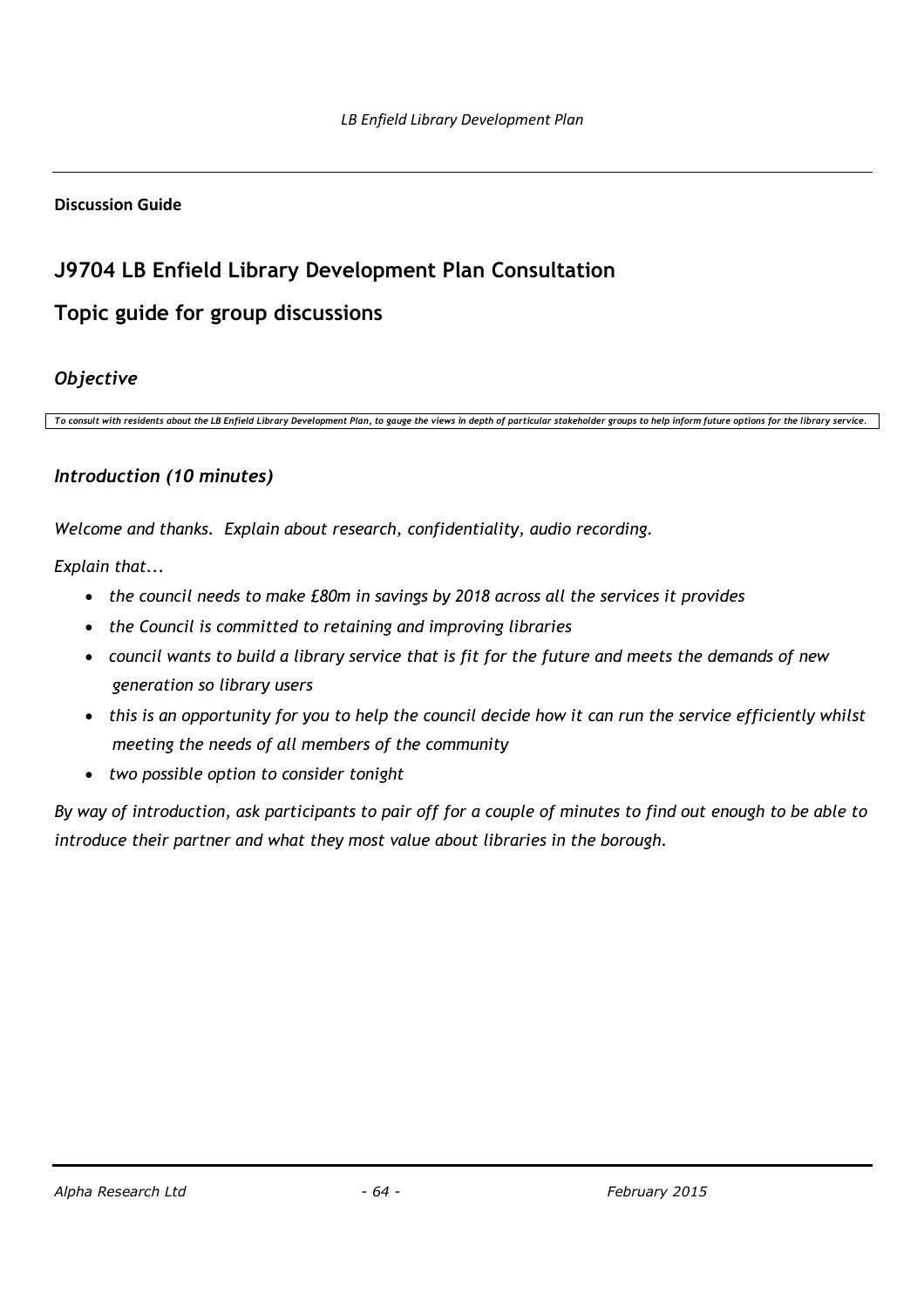# *Vision for Enfield Libraries (10 minutes)*

Enfield Council have four main aims going forward. I'll read these out one at a time to see if you have any comments:

*Probe for comments after each one – anything they disagree with as an aim for the service? Anything that they feel should be a particularly high priority, or is not so important?*

(1) Supporting learning and skills through a range of learning and literacy resources with space for quiet study for teenagers and adults and a fun and creative space for young children to improve their readiness for school

(2) Addressing digital exclusion so that all people can benefit from going online with improved and expanded IT facilities including assistive technology and support for people who want to learn digital skills

(3) Outreach to build strong communities and address social exclusion with community use of facilities, reaching out to communities and people in greatest need and increased use of volunteers who will receive a programme of training and support

(4) A co-ordinating centre for accessing information, advice and services for a range of organisations including the Council, with support for online forms, self-service kiosks, general advice and appointments and shared facilities with other services

Enfield library service currently......

- Has 17 libraries and a mobile library in the borough (highest in London)
	- $\circ$  but these have limited opening times, and some are in older buildings with limited access and flexibility
- The libraries are currently being used not just for borrowing books, but other things, such as: fun and creativity sessions for young children; quiet study; as a social meeting place; as somewhere to find out about local services and events; for accessing the internet and learning new skills.
- There is much greater demand for computers and wifi now
	- $\circ$  the Council offers extensive digital service to link up to other libraries and resources across London

Now you know what the aims of the service are, and how it is currently being used and set up over 17 sites in the borough, what do you think the library service should do if they are asked to save significant amounts of money in the coming years? *Probe fully*

*Alpha Research Ltd - 65 - February 2015*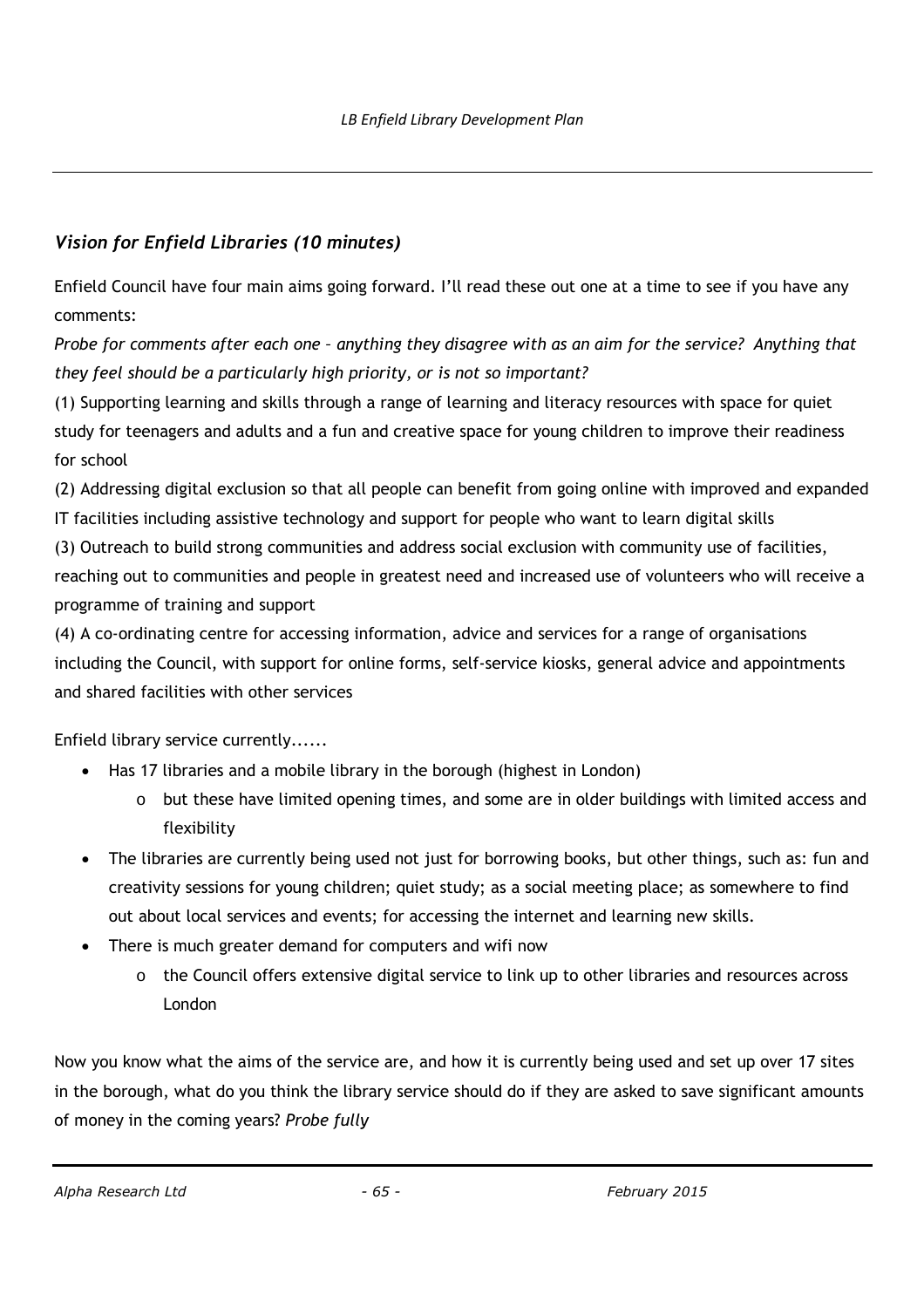The council budget is currently spent on many services such as social care, education, council housing, waste management, as well as services such as libraries and museums. How much do you feel libraries and museums should be making cutbacks compared to these other areas? *Probe fully*

## *Four flagship libraries (15 minutes)*

*Provide handout of the text below and show location of these four libraries on a map of borough. Explain that this is just the plan for four of the libraries in the borough – we'll talk about the others in a minute. Allow participants a minute to read it.*

[NB text re opening hours has been removed – to be discussed later]

- Enfield Town, Edmonton Green, Palmers Green and Ordnance Road libraries will become flagship libraries, offering the full range of services including:
	- o A comprehensive range of standard library resources and activities alongside digital hubs that will offer a far greater number of self-service kiosks and PCs and greater capacity wifi
	- o Homework clubs and quiet zones for online and traditional learning activities
	- o Trained staff able to provide advice and support including self-scanning of evidence with video and web chat functionality to talk to officers directly and access video interpreting services
	- o Joining up with voluntary sector and partner organisations to support employment advice and job clubs and facilities for appointment only advice sessions to provide advice and guidance to vulnerable customers
	- o Training areas to support those requiring more intensive support around personal budgeting or digital access
	- o Business innovation advice to support the self-employed and new starters with access to business online resources
	- o Community space
	- o Children's library services linked to children's centres to ensure support for families and early years learning
- Significant investment has already been made in Enfield Town, Palmers Green and Ordnance Road libraries.
- Edmonton Green Library will see significant investment and be expanded to two floors with a full community access services and a large digital access suite on the ground floor and quieter space for learning upstairs.
- Each is ideally located for transport links and reflects the four key areas of the borough

What are your first thoughts on this plan for these four libraries?

What is of particular interest to people like you?

What is of less relevance?

Is there anything you don't like the look of, or would change or add to what's on offer?

*If time allows, run through each item on the handout separately – checking for reaction, pros and cons.*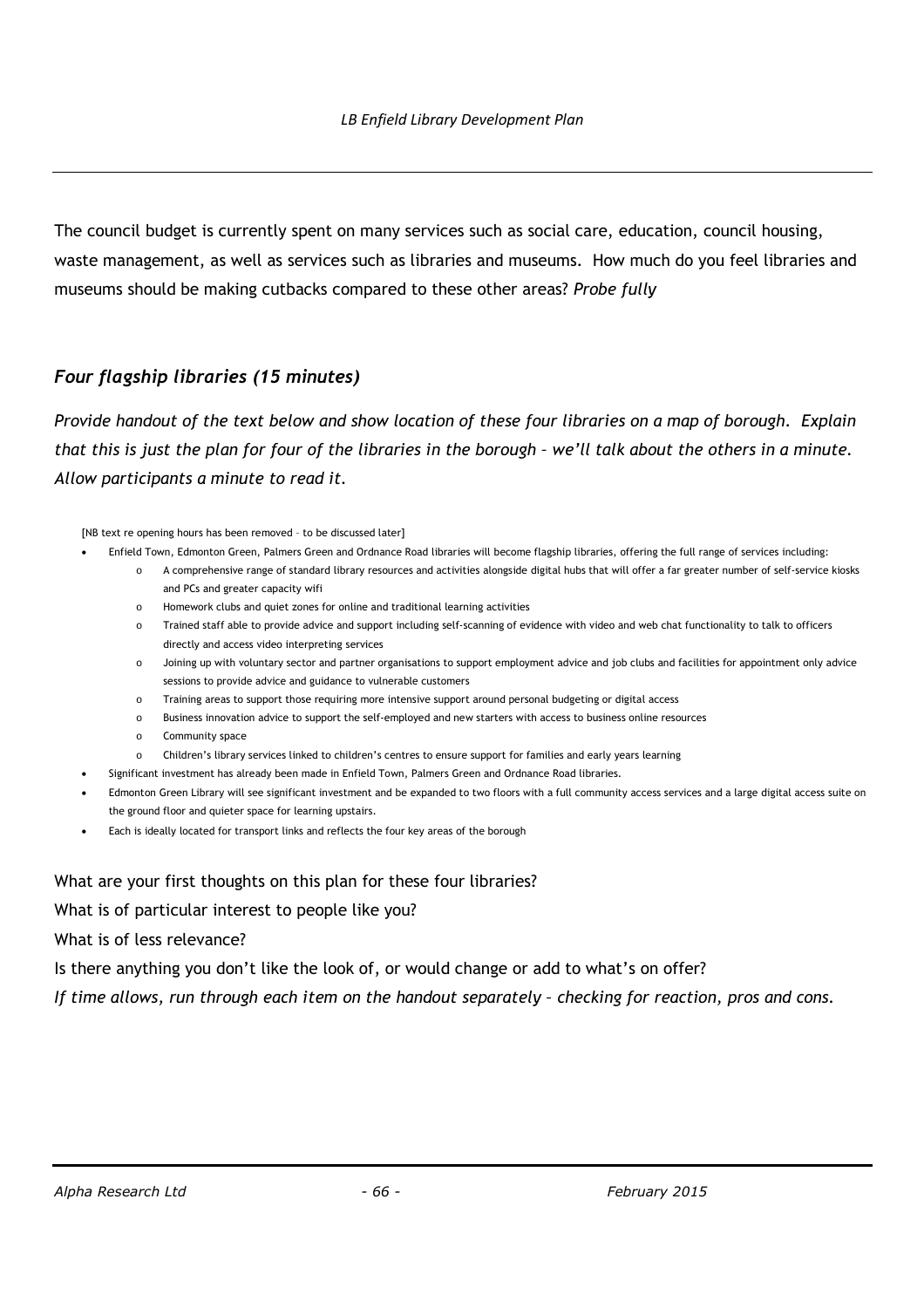## *Community Libraries (20 minutes)*

Some or all of the other libraries could become what will be called 'community libraries', where they share the facility with another service or voluntary sector organisation that shares the same principles (called 'colocation'). What do you think of this idea? *Probe fully for initial reactions, concerns re co-location*

The Council says that co-location can result in....

- a wider and better range of services available in a location
- longer opening hours because resources are shared with other partners
- reduced costs yet increased usage of the building, potentially attracting new library users
- more space available for local, community and voluntary groups
- more opportunities for volunteering

How does that change your view of this idea of libraries sharing their buildings with other like-minded community organisations and groups? *Probe fully*

It is expected that these community libraries will be run where possible by volunteers, but both they and members of the public would be able to contact Enfield Library service for assistance when necessary. Paid Enfield library staff would not be working on site.

What are your thoughts on this? *Probe fully for pros and cons, concerns, solutions*

There are some other possibilities for these community libraries too – please can we consider these in turn? *Discuss each of the ideas below in detail*

(1) Access to wifi and video/web chat facilities, to address digital exclusion in communities

(2) Have kiosks for ordering, returning, renewing and downloading library materials plus other council online services and payments

- (3) Possibly increase opening hours by having a lobby service with secure access via a library card
- (4) Have pick up lockers for ordered items

Overall, how much do you think you would use these sorts of community libraries?

Would you use the more or less than you do currently?

*Alpha Research Ltd - 67 - February 2015*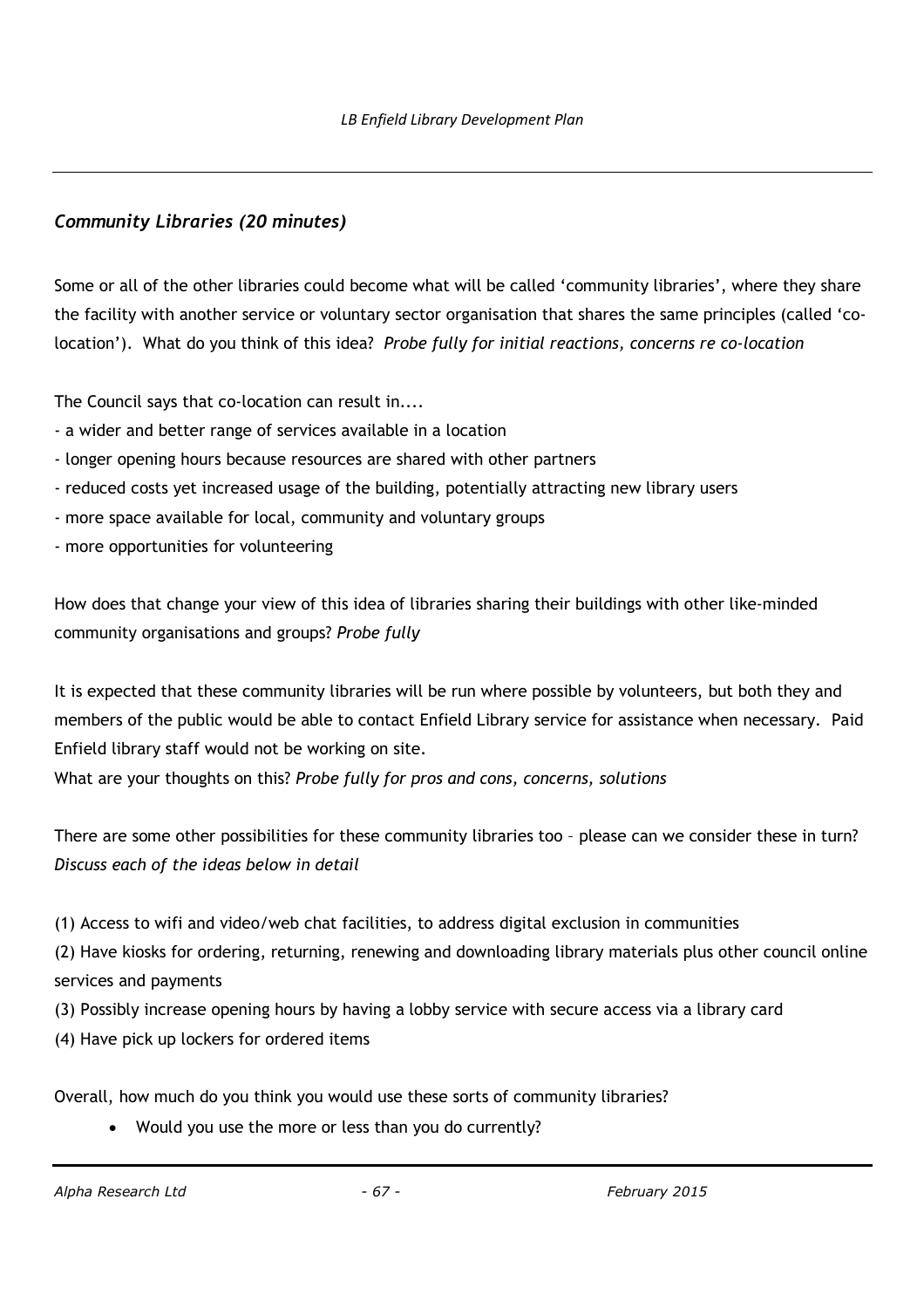- Why? In what way?
- What else could the council do to encourage people like you to use these sorts of libraries?

Please sum up what you like most and like least about this idea of community libraries?

#### *The two options (15 minutes)*

**OPTION 1**. Both proposals being considered have a mix of flagship and community libraries. Firstly, the first option would be to have the four flagship libraries *open seven days per week*, while any other libraries would be community libraries in shared buildings with volunteer staff.

How important (or not) to you is seven day opening of the flagship libraries? *Probe fully*

What do you like and dislike about this proposal of a mix of the big four libraries open all week alongside smaller community libraries? *Probe fully* How could it be more attractive to you?

**OPTION 2.** Option two would be to have the same four flagship libraries, but *only open six days per week instead of seven*, so that two further libraries (Oakwood and Ponders End) could remain as small local libraries much as they are at present, whilst the remaining libraries would become community libraries.

What do you think of this idea, of retaining two local libraries as they are at present but the bigger libraries open six instead of seven days per week? *Probe fully*

What are the pros and cons of this idea?

How does it compare to Option 1? Which would you favour and why? *Key questions – run around the group and ask everyone for their view*

So, how would you summarise your views as a group on the merits of these two options and what would be the preference of people like you? *Probe fully*

*Alpha Research Ltd - 68 - February 2015*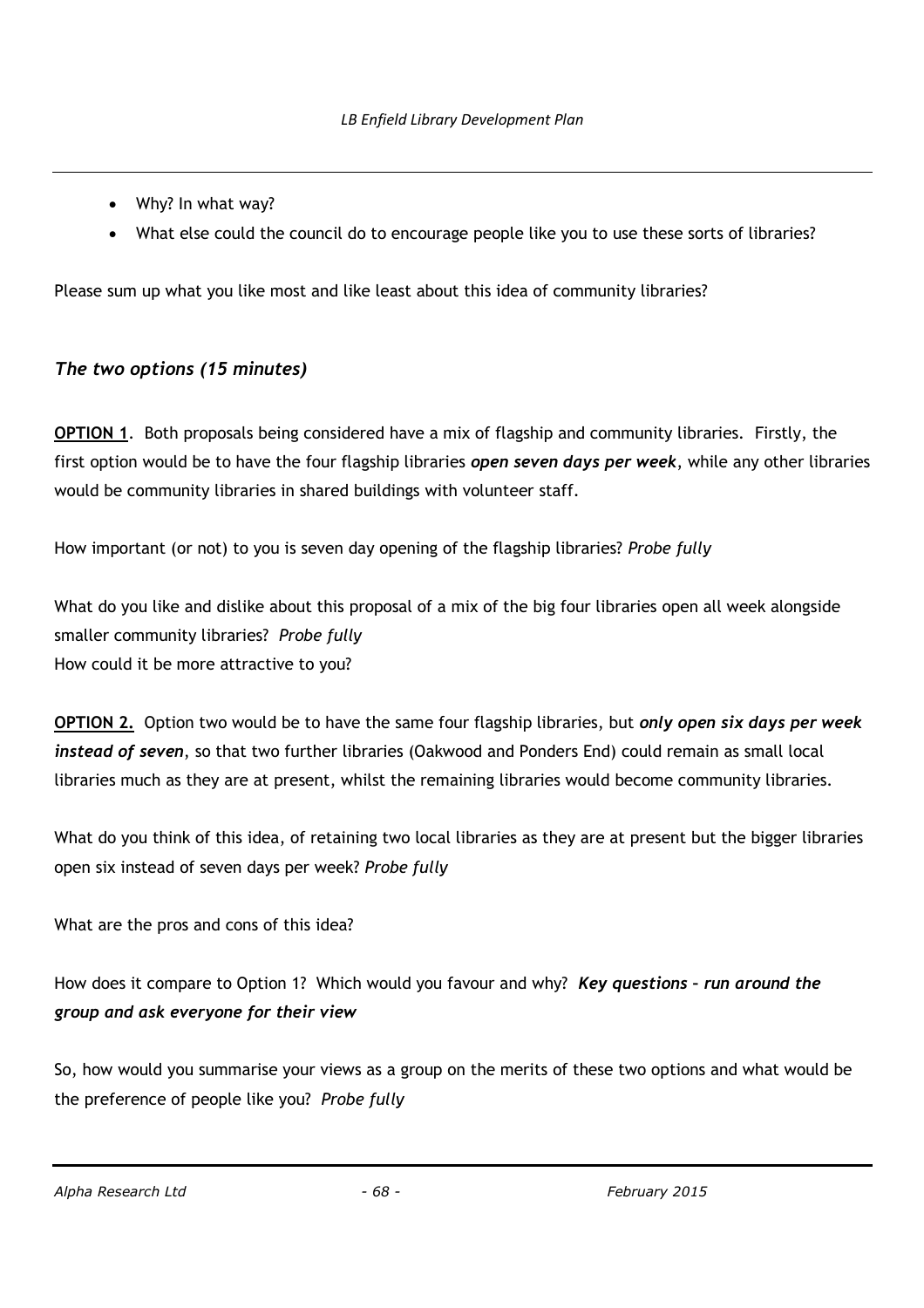*[If not yet discussed generally]* What do you think generally about increasing the use of volunteers to run the library services? There's currently 60 volunteers, and they would look to increase this to 150 (for option 1) or 200 (for option 2)

## *Home delivery and mobile library (5 minutes)*

It is also proposed that more volunteers are borough in to run the libraries' home delivery service, which would increase the reach of this service, but mean that the mobile library service is dropped.

What are your thoughts on this? *Probe fully*

How do you feel about this service being run by volunteers?

How do you feel about losing the mobile library service if it means that the delivery service can be extended? *Probe fully*

## *Summary (10 minutes)*

To finish off, can I just run round the group and ask what your preferences and key message to Enfield Council library service would be regarding these proposals for the service?

*Thank and close.*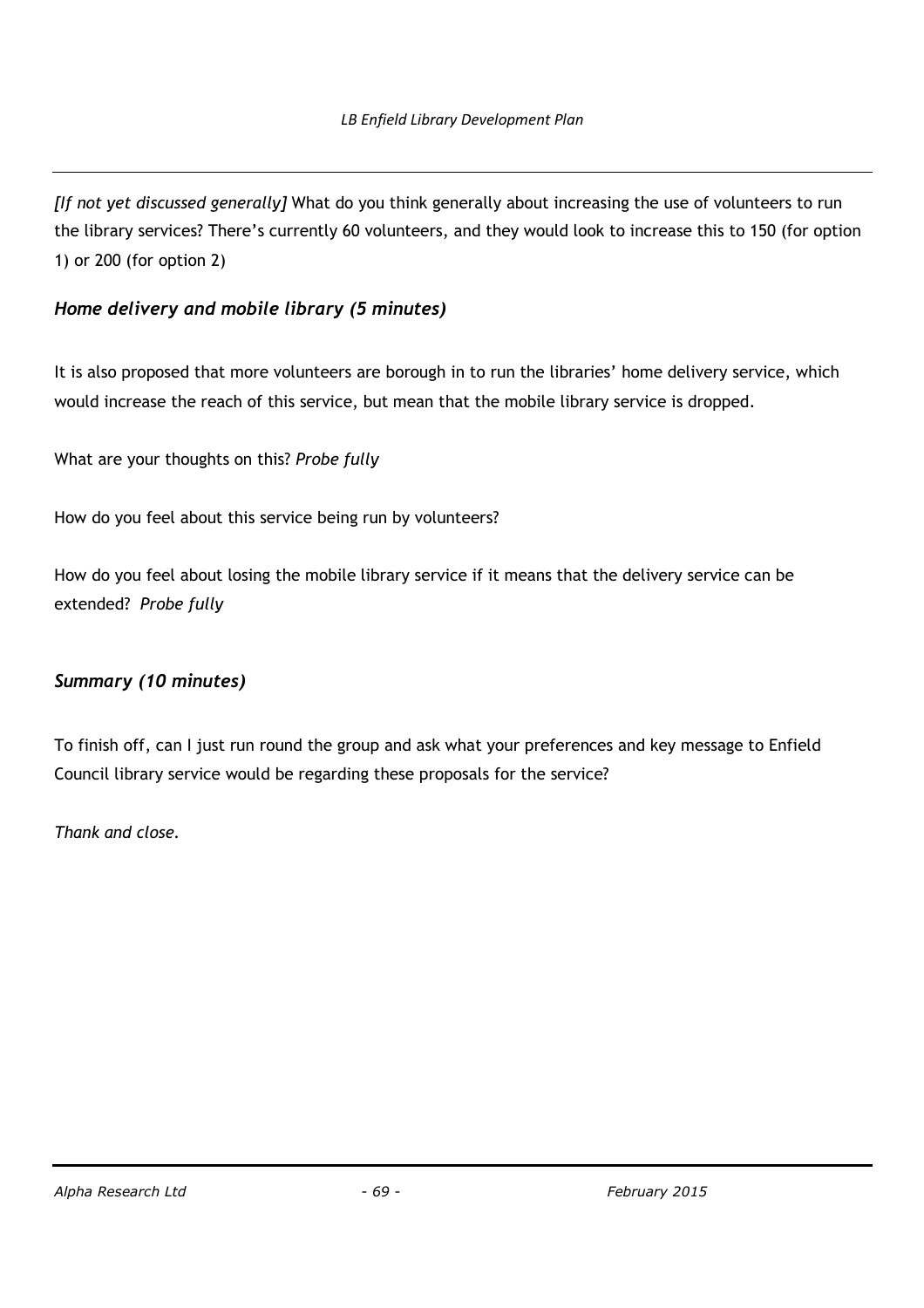### *Surveys*

#### **Method and sample profile**

The questionnaire was first drafted by Alpha Research then developed by the London Borough of Enfield, before being launched on the London Borough of Enfield website on the 12th November 2014. It was designed for both users and non-users of the libraries.

A paper version of the questionnaire was also made available in the libraries and other public buildings in the borough.

Interviews were conducted with people leaving libraries, for all borough libraries open during the fieldwork period apart from Angel Raynham.

Interviewers also administered the questionnaire amongst a general population sample of local residents in 10 town centres across the borough.

This report is based on the 2084 responses received to the consultation up to the 5th January 2015, broken down as follows:

624 self-completed online questionnaires 469 self-completed paper questionnaires 636 interviewer-administered questionnaires outside libraries 355 interviewer-administered questionnaires in town centres

A good spread of demographic groups was represented (see table below).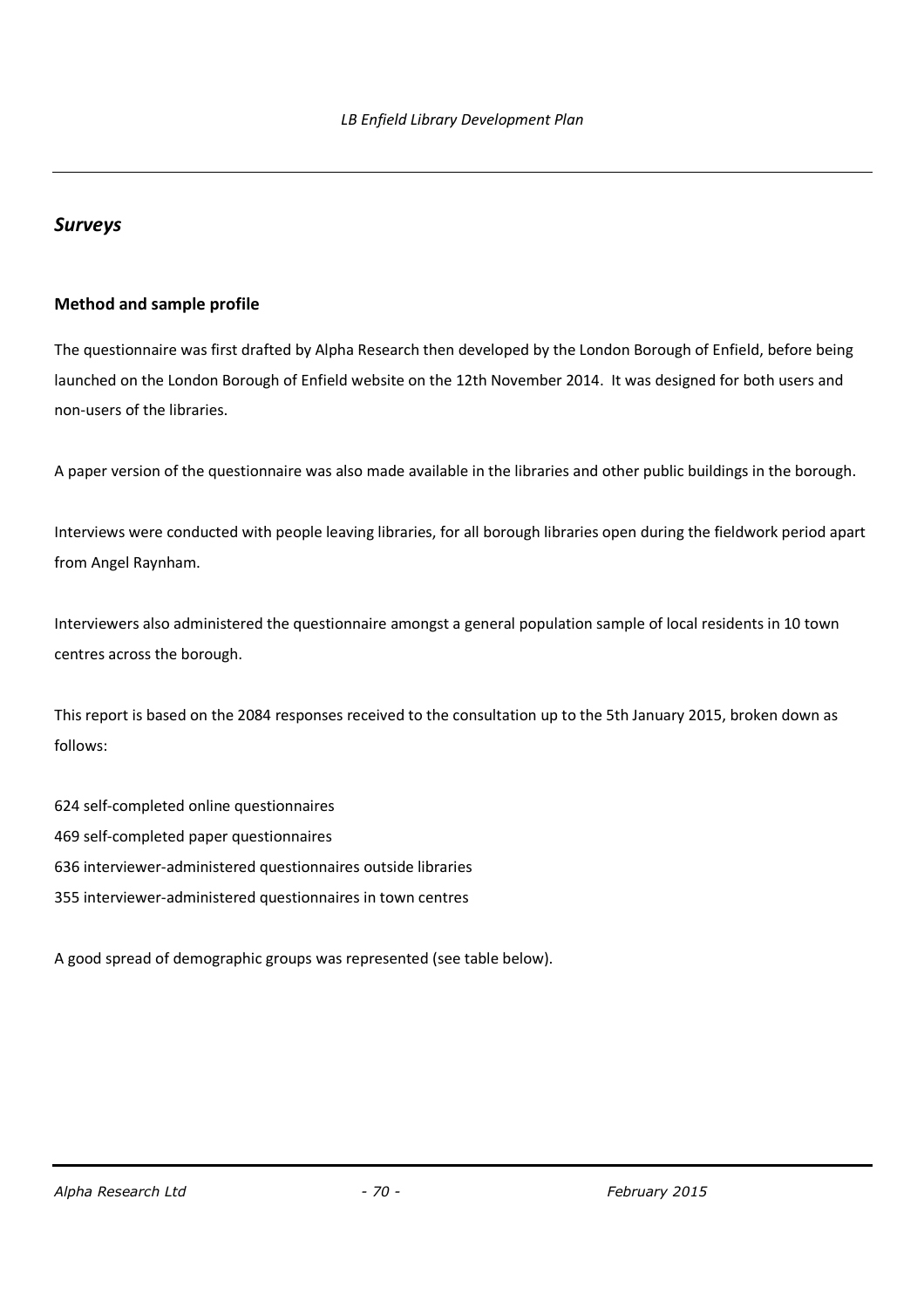| Base = all respondents |                         |                           |
|------------------------|-------------------------|---------------------------|
|                        | Whole sample            | <b>General Population</b> |
|                        | $(Base = 2037 - 2069)*$ | $(Base = 355)*$           |
|                        | $\%$                    | %                         |
| Male                   | 43                      | 46                        |
| Female                 | 57                      | 54                        |
| 16-24y.                | 9                       | 15                        |
| 25-44y.                | 32                      | 38                        |
| 45-64y.                | 35                      | 33                        |
| $65y. +$               | 21                      | 12                        |
| <b>White British</b>   | 51                      | 39                        |
| <b>BME/Mixed</b>       | 46                      | 60                        |
| With disability        | 11                      | 13                        |
| Without disability     | 84                      | 86                        |
| Living in Borough      | 95                      | 94                        |
| Living out of borough  | 4                       | $\mathbf{2}$              |
| EN1                    | 16                      | 17                        |
| EN <sub>2</sub>        | 11                      | 12                        |
| EN <sub>3</sub>        | 18                      | 26                        |
| EN4                    | $\mathbf{1}$            | 0.6                       |
| N <sub>9</sub>         | 13                      | 19                        |
| N11                    | $\overline{2}$          | 2                         |
| N13                    | 6                       | $\overline{2}$            |
| N14                    | 9                       | 6                         |
| N <sub>18</sub>        | 8                       | 9                         |
| N21                    | 10                      | 5                         |
| Other                  | 5                       | 2                         |

*\*includes 'prefer not to answer' codes, so percentages do not add up to 100*

Respondents were asked how often they visited borough libraries. Over half (56%) used the libraries at least weekly, whilst one in 20 (5%) had not used them in the last two years. About one in seven (15%) of the general population sample had not used them in the last two years.

Users of all libraries were represented in the sample: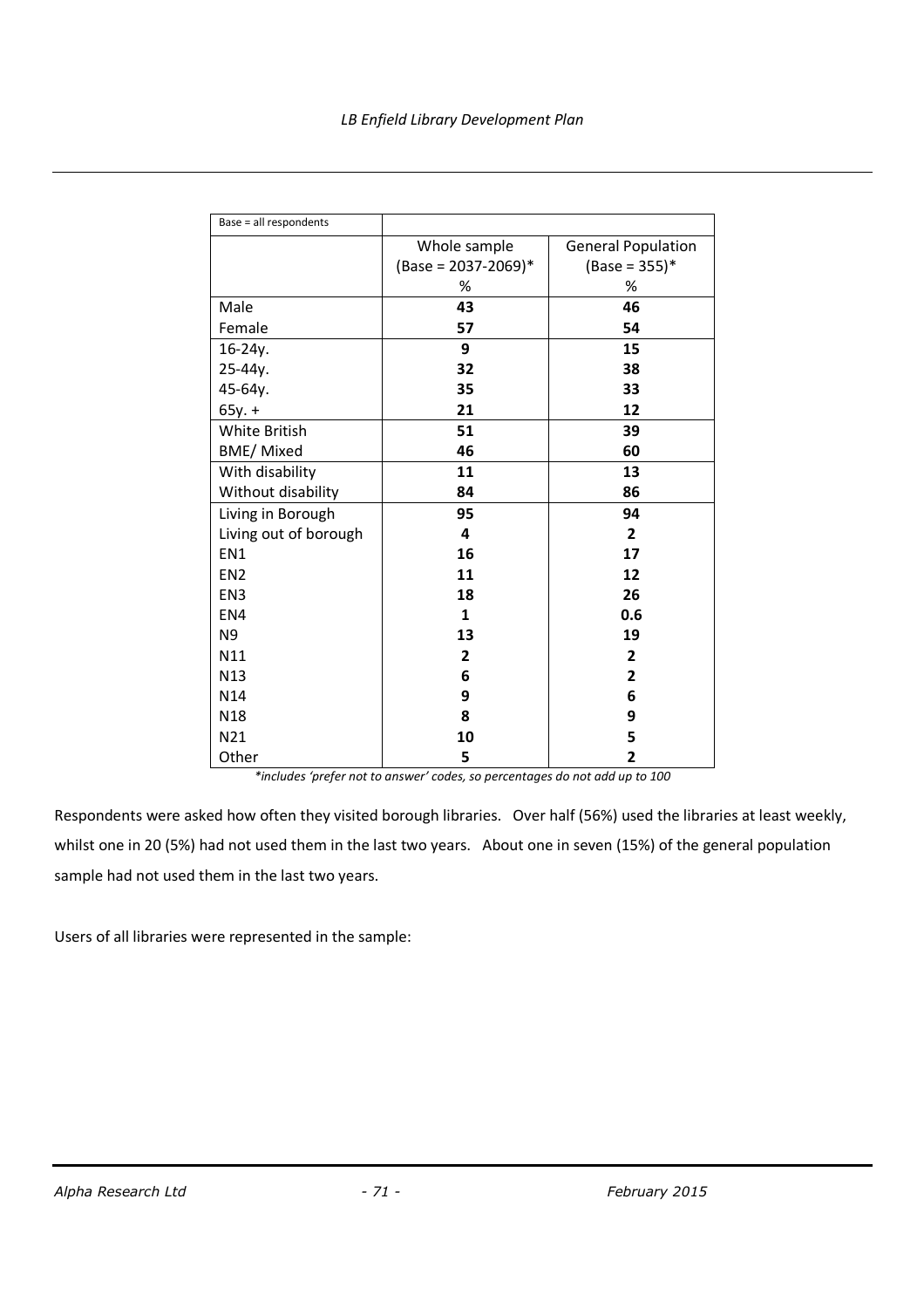|                            | Used in the last six months (%) | Use the most (%) |
|----------------------------|---------------------------------|------------------|
| Angel Raynham              |                                 | 0.5              |
| <b>Bowes Road</b>          | 3                               | 1                |
| Bullsmoor                  | 4                               | $\mathbf{1}$     |
| <b>Edmonton Green</b>      | 31                              | 16               |
| Enfield Highway            | 12                              | 4                |
| Enfield Island Village     | 4                               | 1                |
| Enfield Town               | 47                              | 22               |
| Fore Street                | 10                              | 3                |
| John Jackson               | 9                               | 4                |
| Millfield House            | 3                               | $\mathbf{1}$     |
| Oakwood                    | 13                              | 6                |
| Ordnance Road              | 9                               | 5                |
| Palmers Green              | 10                              | 4                |
| Ponders End                | 12                              | 6                |
| Ridge Avenue               | 21                              | 10               |
| Southgate Circus           | 13                              | 6                |
| Winchmore Hill             | 17                              | 7                |
| None used in last 6 months |                                 | ำ                |

There were some (25+) mobile library users in the sample, but it was not included on the questionnaire in the list of libraries, so an exact figure for the numbers of mobile library users is not known.

Edmonton Green, Ordnance Road and Ponders End tended to have a slightly younger usership, whilst Ridge Avenue tended to have an older profile. Edmonton Green (61%) and Fore Street (76%, 20/58) users were significantly more likely than users of other libraries to be using their library weekly. Edmonton Green, Fore Street and Ponders End were more likely to be used by people from ethnic groups other than White British. Ordnance Road was the only one more often used as a main library by males than females.

Computer (74% visiting weekly) and wifi (68%) users were more likely to be frequent users.

Selecting books to borrow remains the most frequently cited reason or a visit, with more than three quarters (77%) mentioning this. Of the 7 prompted answers given, using the computers (42%) and reading newspapers or magazines (31%) were also popular. Also mentioned (unprompted) were studying, homework, photocopying and seeking information. Younger users were more likely than older users to be using the study facilities, whilst older users were more likely to be borrowing books.

*Alpha Research Ltd - 72 - February 2015*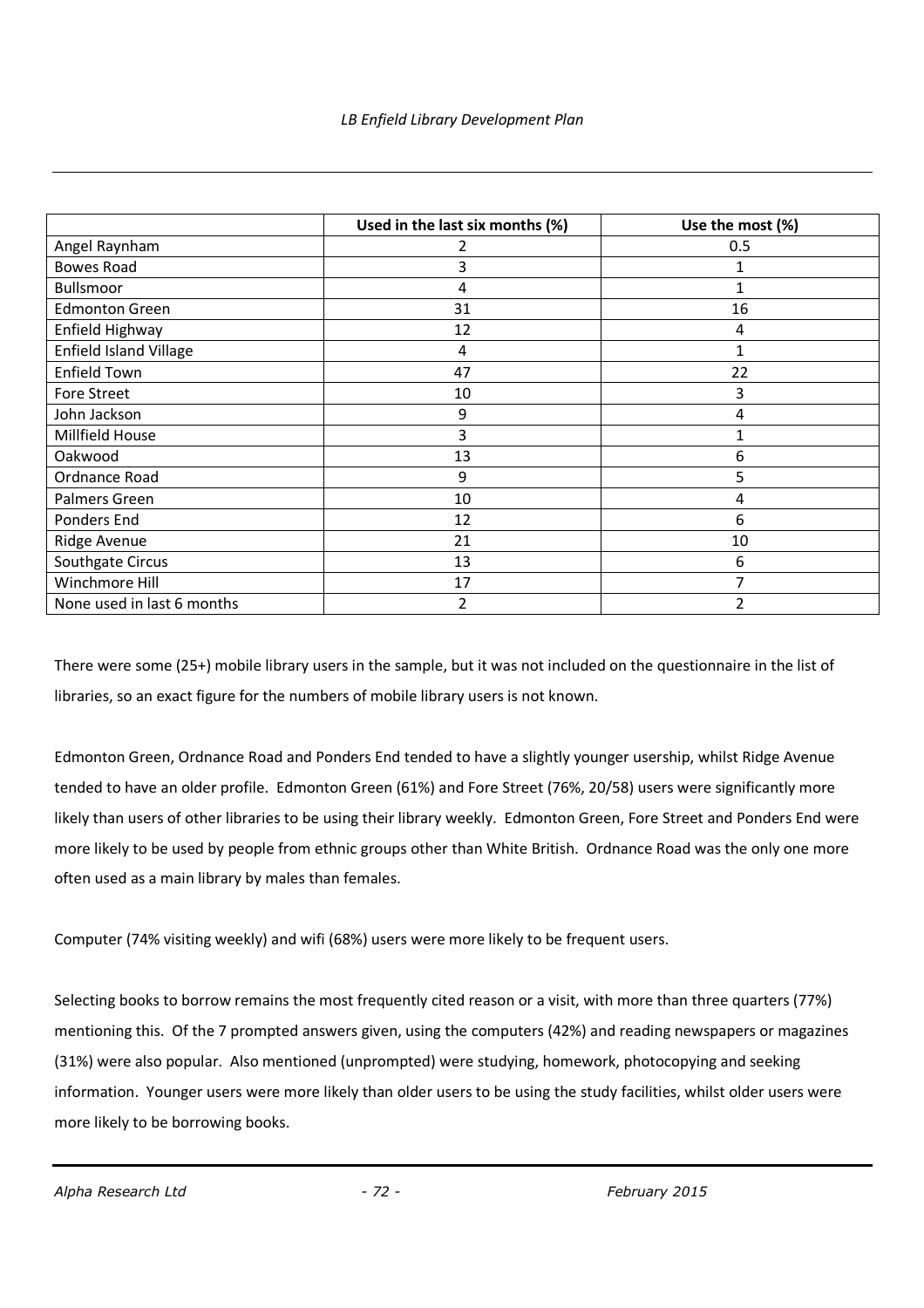Edmonton Green users were more likely than those using other libraries to be using the computers (20%) or wifi (22%)

101 residents had not used an Enfield library in the last two years, most commonly because they did not need any of the services on offer (36%), have had no opportunity to go (23%), are not a keen reader (15%), or would rather buy than borrow books (15%) .

#### **Analysis**

355 of the 2084 respondents were interviewed in major town centres to reflect the general population of the borough. This sample profile did differ a little from the Enfield population estimates currently on the Enfield Council website, in terms of age and ethnic group. (Enfield estimated ethnicity baseline mid-2013, www.enfield.gov.uk/download/.../baseline\_equalities\_population\_data ).

As a result, a weighting matrix was defined to ensure that the age and ethnic profile of the 347 (of the 355 town centre respondents who divulged their age and ethnicity) does reflect the borough profile, as follows:

|                                  | <b>Actual</b> | <b>Actual %</b> | <b>Target</b> | Target % | Weight |
|----------------------------------|---------------|-----------------|---------------|----------|--------|
| White British (WB) 16-24y.       | 23            | 7%              | 17            | 5%       | 0.7563 |
| WB 25-44y.                       | 67            | 19%             | 38            | 11%      | 0.5624 |
| WB 45-64y.                       | 45            | 13%             | 48            | 14%      | 1.0558 |
| <b>WB 65+y.</b>                  | 31            | 9%              | 36            | 10%      | 1.1612 |
| Black/ Black British (B) 16-24y. | 16            | 5%              | 11            | 3%       | 0.7070 |
| B 25-44y.                        | 48            | 14%             | 26            | 7%       | 0.5360 |
| B 45+y.                          | 18            | 5%              | 20            | 6%       | 1.1036 |
| Other (O) 16-24y.                | 21            | 6%              | 24            | 7%       | 1.1592 |
| O 25-44y.                        | 50            | 14%             | 72            | 21%      | 1.4394 |
| $O$ 45+y.                        | 28            | 8%              | 55            | 16%      | 1.9714 |
| Total                            | 347           |                 | 347           |          |        |

The results discussed in the report reflect the weighted data.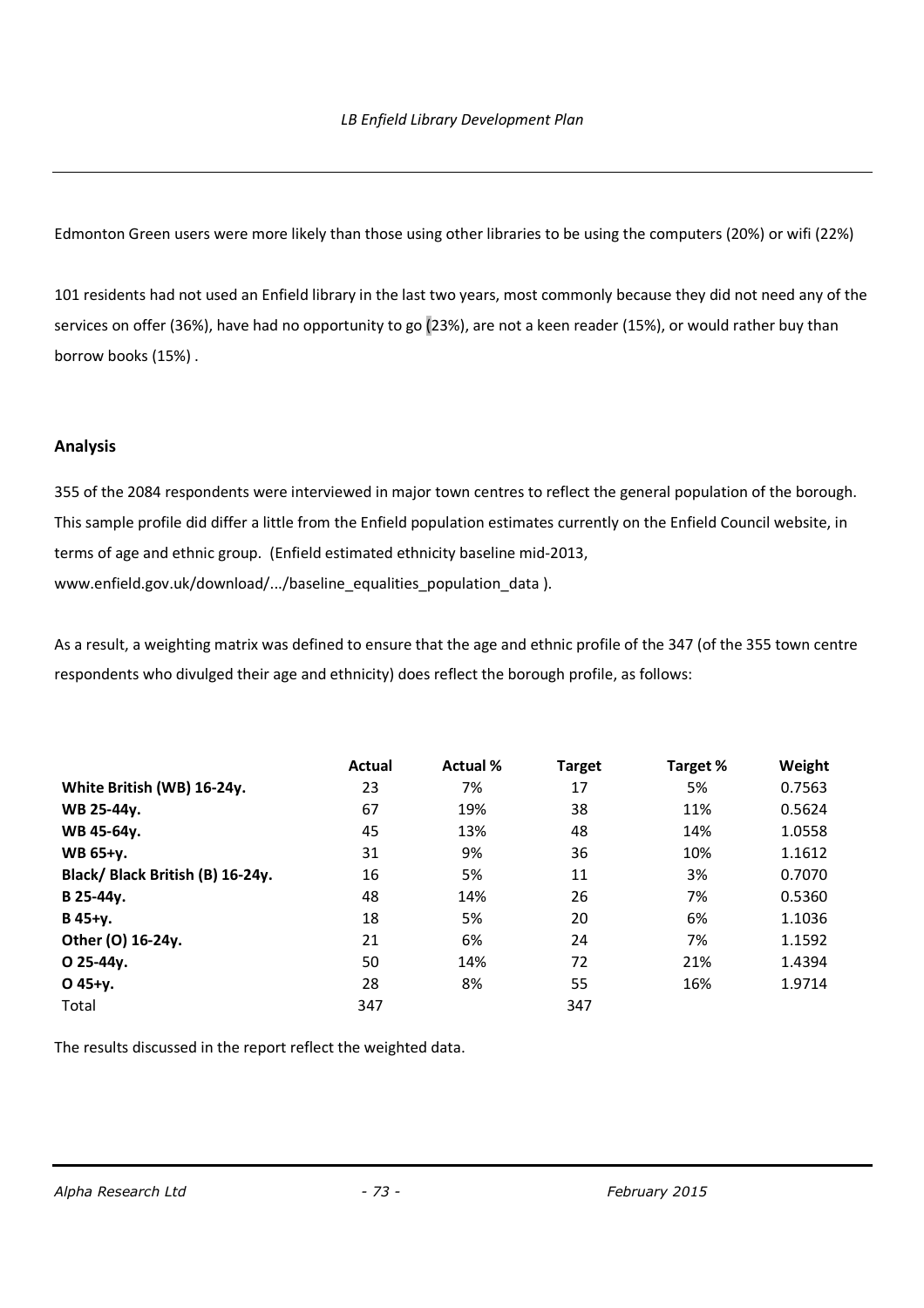*Consultation Document [formatting removed]*

## **Library Development Plan consultation Introduction**

Following the local election in May this year, I became Cabinet Lead Member for Education, Children's Services and Protection and was really pleased to be given Libraries and Museums as part of my remit.

I consider myself fortunate to have been given this opportunity and have spent a lot of time since the election learning about the services and visiting libraries to experience them for myself. We are one of the few Councils in London who have kept all their libraries open in these tough economic times. Ours is a very successful, award winning service and we're continually improving and I am looking forward to working with the local community on a new vision for 21st Century Library Services that will keep and improve the service everywhere.

Enfield Council is committed to a comprehensive library service that meets the needs of the community. We will continue to provide the services that are essential to any public library and as a Council we:

- have no intention to close libraries
- will continue to support our 17 libraries

We know that ensuring a library service fit for the future means that change is needed to reinvigorate our libraries so they are better used within their communities and meet the demands of a new generation of library users.

This consultation proposes an exciting future role for libraries which underlines their importance, the opportunities they create and ensures they remain a valued part of local life.

We want your views on the vision and proposals and how, together, we can ensure libraries are fit for the future and meet the needs of whole community.

Our vision and proposals are set out below with the consultation questionnaire starting on page 6/available online here – Insert hyperlink if online version.

Yours sincerely

**Councillor Ayfer Orhan Cabinet Member for Education, Children's Services and Protection**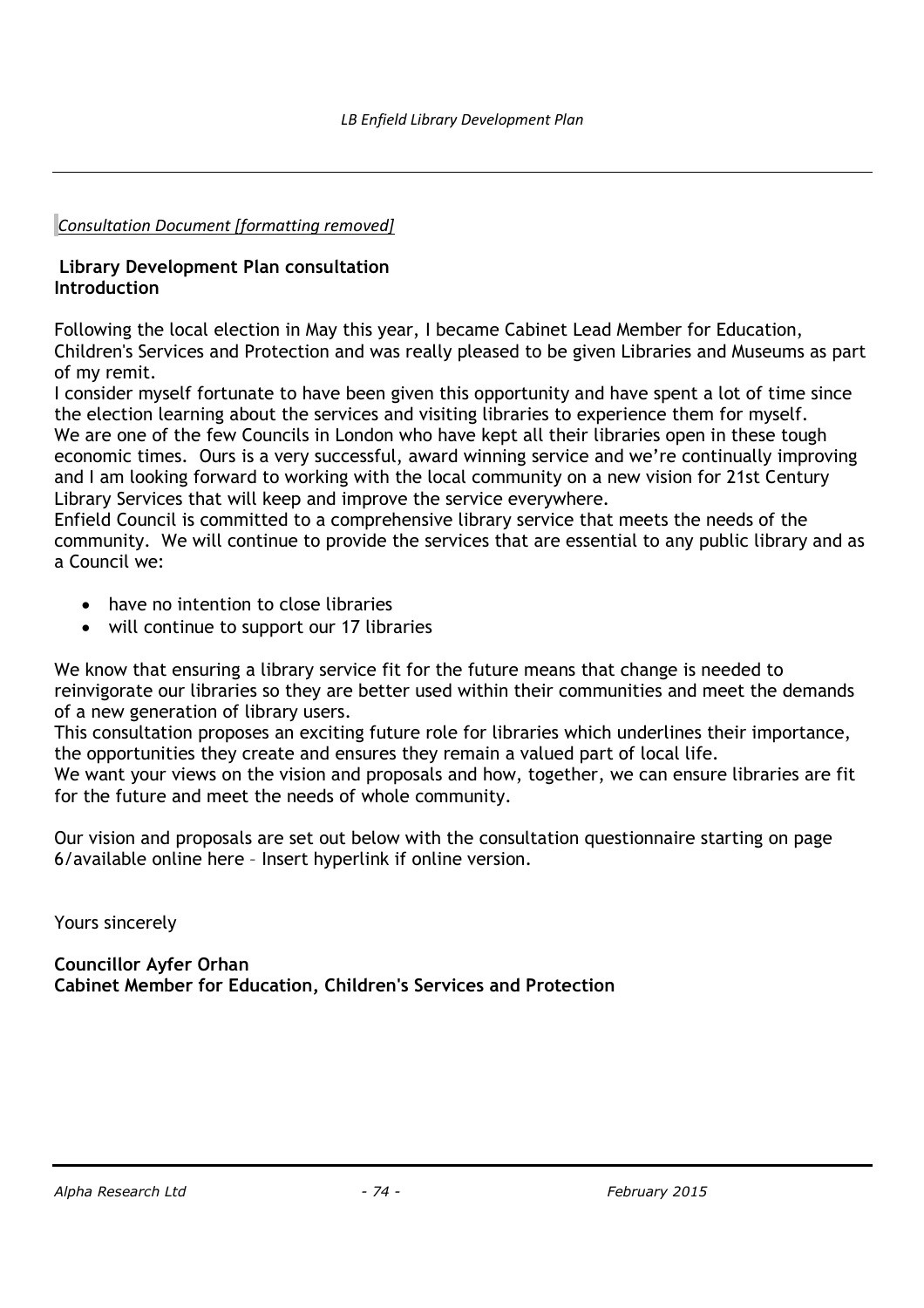# **A vision for Enfield's libraries**

Enfield's libraries have changed significantly in recent years as they have adapted to changes in local needs and expectations.

People of all ages are using libraries as a place for fun and creativity for young children; quiet study; a social centre where they meet other people; finding out about local services and events; accessing the internet; and learning new skills.

In recent times there has been a significant increase in demand for digital services and access to digital facilities (wifi and PCs) with over 1.4million uses of the Council's 24 hour digital library services.

The Council currently has 17 libraries plus a mobile library. This is the highest in London. Many are only open for limited times and are based in older buildings which limits access and flexibility. Many face substantial repair and maintenance costs. In addition, we offer an extensive digital library service which links up resources across London.

Whilst we have seen more people go online, we believe that libraries can continue to play a pivotal role in the success of local communities and have set out below our vision for their role:

- Supporting learning and skills through a range of learning and literacy resources with space for quiet study for teenagers and adults and a fun and creative space for young children to improve their readiness for school
- Addressing digital exclusion so that all people can benefit from going online with improved and expanded IT facilities including assistive technology and support for people who want to learn digital skills
- Outreach to build strong communities and address social exclusion with community use of facilities, reaching out to communities and people in greatest need and increased use of volunteers who will receive a programme of training and support
- A co-ordinating centre for accessing information, advice and services for a range of organisations including the Council, with support for online forms, self-service kiosks, general advice and appointments and shared facilities with other services

In order to deliver this ambitious vision, Enfield's libraries need to be in fit for purpose buildings in the right locations.

# **Option 1**

 Enfield Town, Edmonton Green, Palmers Green and Ordnance Road libraries will become centres of excellence with **extended opening hours seven days a week,** offering the full range of services including:

*Alpha Research Ltd - 75 - February 2015*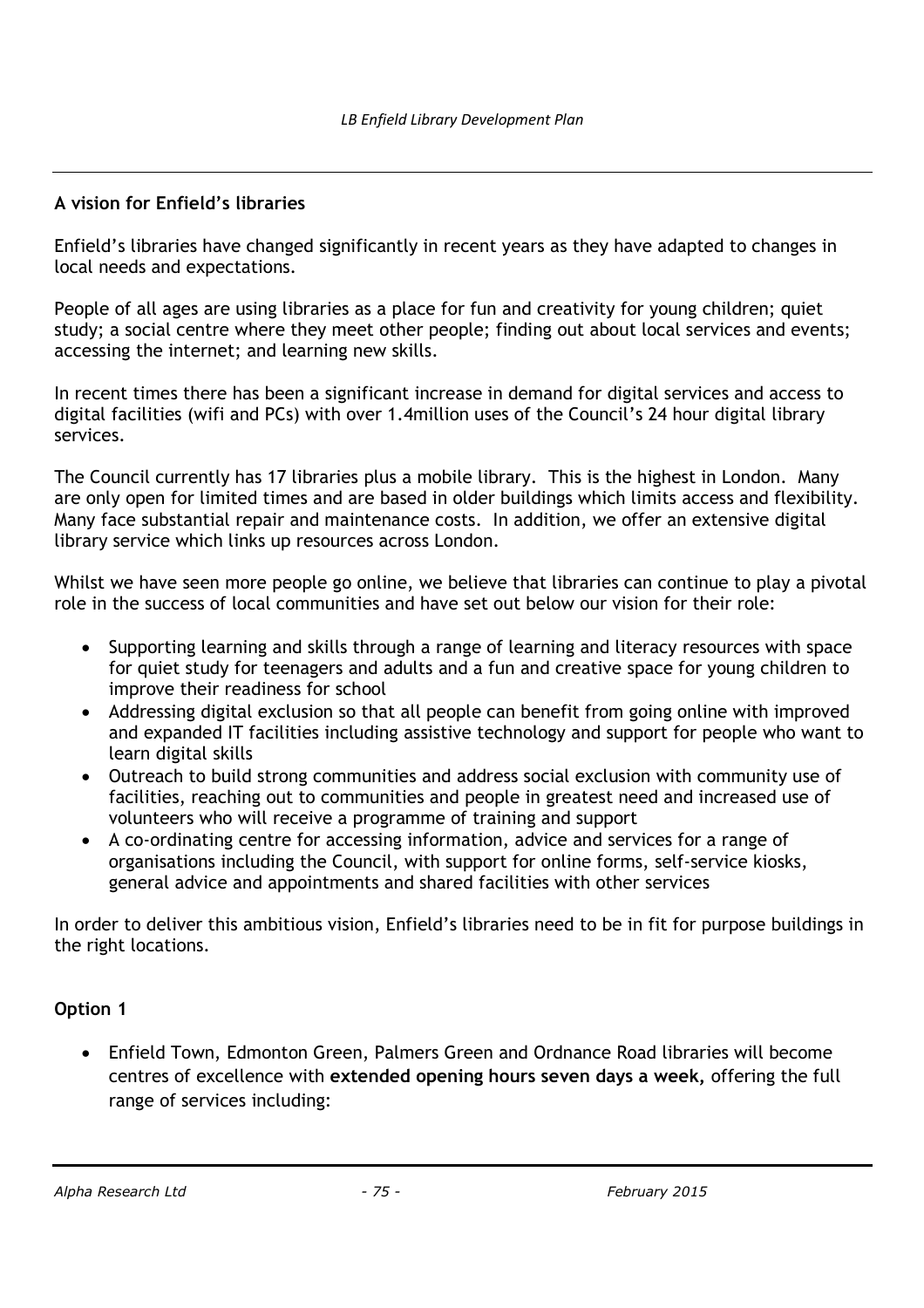- $\circ$  A comprehensive range of standard library resources and activities alongside digital hubs that will offer a far greater number of self-service kiosks and PCs and greater capacity wifi
- o Homework clubs and quiet zones for online and traditional learning activities
- o Trained staff able to provide advice and support including self-scanning of evidence with video and web chat functionality to talk to officers directly and access video interpreting services
- o Joining up with voluntary sector and partner organisations to support employment advice and job clubs and facilities for appointment only advice sessions to provide advice and guidance to vulnerable customers
- $\circ$  Training areas to support those requiring more intensive support around personal budgeting or digital access
- o Business innovation advice to support the self-employed and new starters with access to business online resources
- o Community space
- o Children's library services linked to children's centres to ensure support for families and early years learning
- Significant investment has already been made in Enfield Town, Palmers Green and Ordnance Road libraries.
- Edmonton Green Library will see significant investment and be expanded to two floors with a full community access services and a large digital access suite on the ground floor and quieter space for learning upstairs.
- Each is ideally located for transport links and reflects the four key areas of the borough
- All other libraries will be retained but the Council will seek to share the facility with other services or voluntary groups. These 'community libraries' may offer:
	- o An increase in community space for voluntary and community groups
	- o Address digital exclusion in communities through public access wifi and video/web chat
	- $\circ$  Kiosks for ordering, returning, renewing and downloading library materials plus other council online services and payments
	- o Possibly increased opening hours due to the co-located partner service being able to staff it longer or a lobby service with secure access via a library card
	- o Pick up lockers for ordered items
	- o They would be supported by the host service and/or volunteers
	- o Access to other services through shared facilities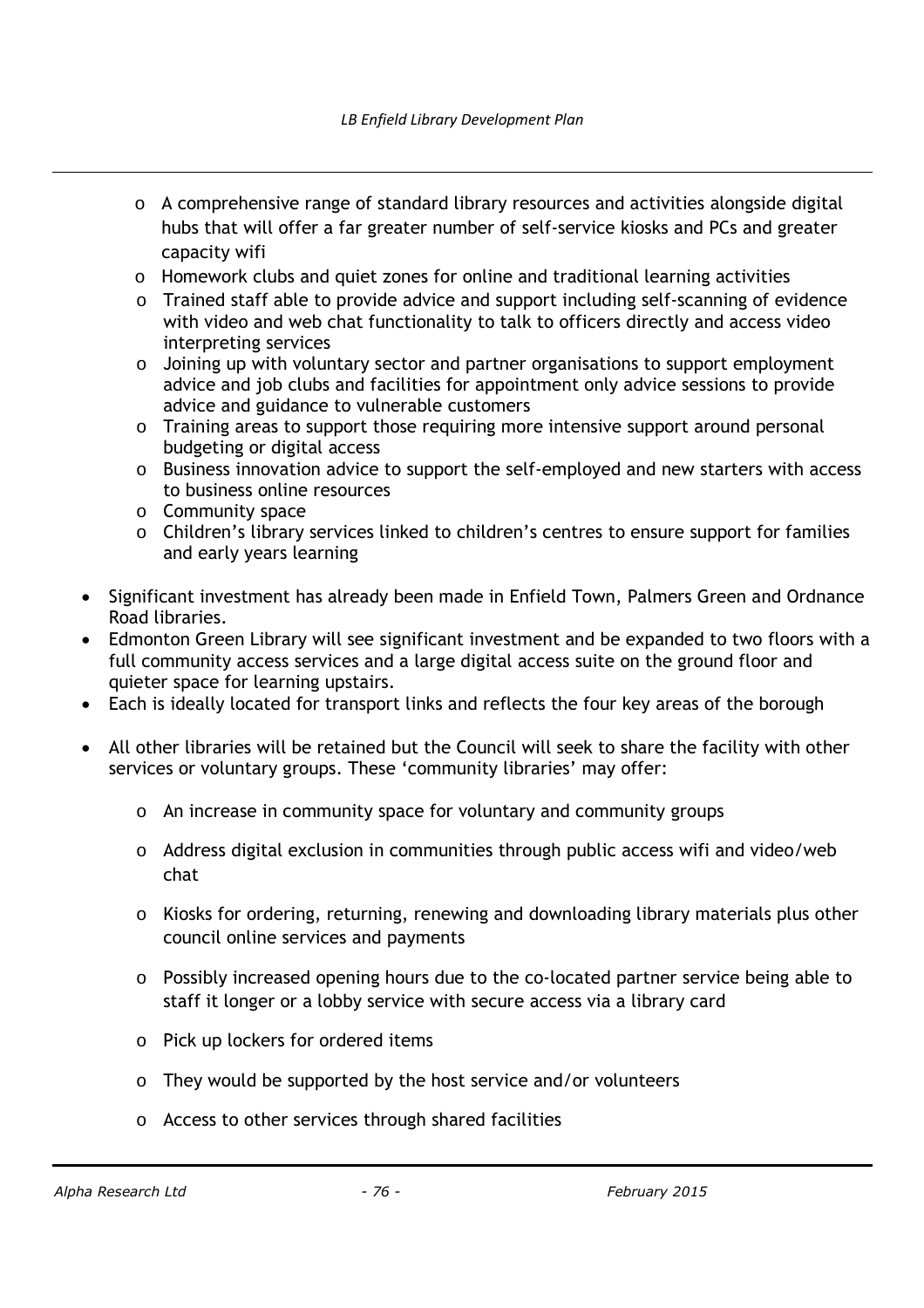- Requests for sharing with community groups or alternative services would need to have a clear business case and a purpose and ethos that is sympathetic to the core library vision.
- There can be significant benefits to the community by co-locating library services with other council services or community based organisations:
	- o Widen and improve the range of services available in any one location
	- o Increase the available opening hours by sharing resources particularly for those who work or who currently live in areas where current opening hours are limited
	- o Reduce costs and increase the use of the building by attracting new users for all colocated services
	- $\circ$  Extend the availability of community and voluntary sector space at no extra cost
	- o Increase the range of volunteering opportunities and the sharing of skills across a wider range of services
- Expand the home delivery service for homebound/care homes but move to volunteer led delivery services with possible links to other community initiatives such as befriending
- Increased recruitment of volunteers from 60 currently to 150 by 2016

By extending the opening hours, the range of facilities and services delivered through the centres of excellence, supported by the retention of 13 digital libraries, this will ensure the Council delivers an exciting and comprehensive library service to the community.

### **Option 2**

- As above plus
- Oakwood and Ponders End Library will be retained
- Enfield Town, Edmonton Green, Palmers Green and Ordnance Road libraries **to be open 6 days a week and will not have the extended opening hours as option 1 –** these six libraries are currently open for 308 hours in total each week. These hours would be redistributed to give each library six day opening and a consistent pattern of hours so that times of access for the public are clear and easy to remember
- Increased use of volunteers from 60 to 200

The four large town centre libraries will provide a comprehensive range of facilities, as set out in Option 1.

Oakwood and Ponders End libraries will offer a more limited range of library facilities but would see an investment in digital access and support facilities to enhance access to council and other local services. (Ponders End library is due to be moved as part of the wider Ponders End regeneration scheme)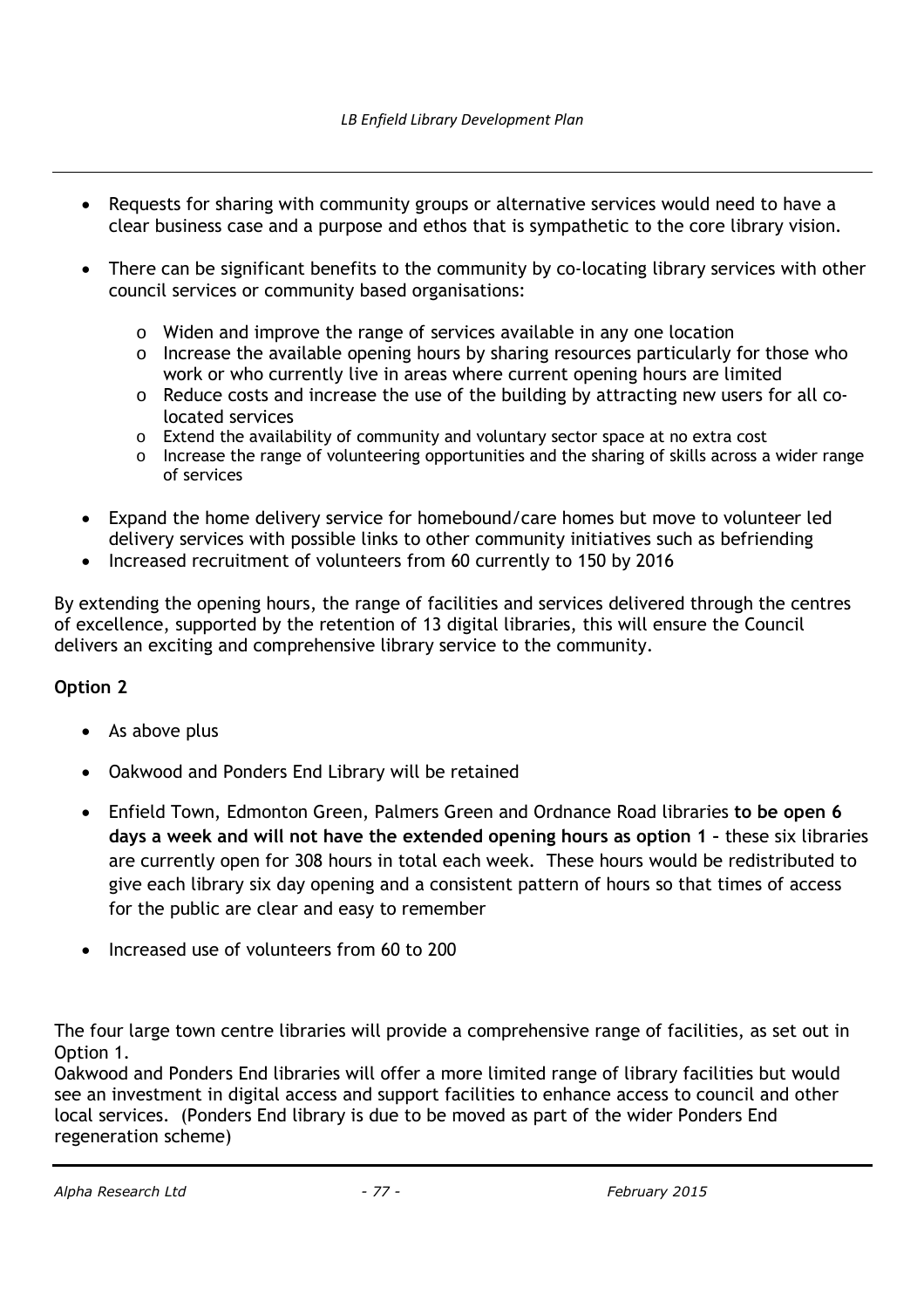There would be an increased need for the use of local volunteers to maintain service levels. Community run libraries are dependent upon the dedication and commitment of local people to volunteer to fully maintain opening hours and service delivery.

### **Outreach Services**

As a Council, we recognise the need to continue to support those who cannot physically access a library. We currently provide a mobile library by a large vehicle that stops at various locations around the borough and a delivery service for homebound/ residential care homes. The mobile library is too big to visit many roads where parking/access restrictions apply and the take up is relatively small with just over 6000 visits last year.

In future we will provide tailored support that best meets their need by:

- Continuing to develop and promote online library services.
- Develop a volunteer led home delivery service for housebound and residential care settings
- Explore the development of Ipad loans for socially excluded people
- Explore premium paid for library services
- Delivering a range of community events and 'pop-up libraries' in communities with high or specific need.

#### **Taking part in the consultation**

The consultation closes on 2 January 2015 and is available online at www.enfield.gov.uk or in paper format through libraries and council reception areas.

Thank you for taking the time to participate and give us your views which will be used as part of our decision making in February/March 2015.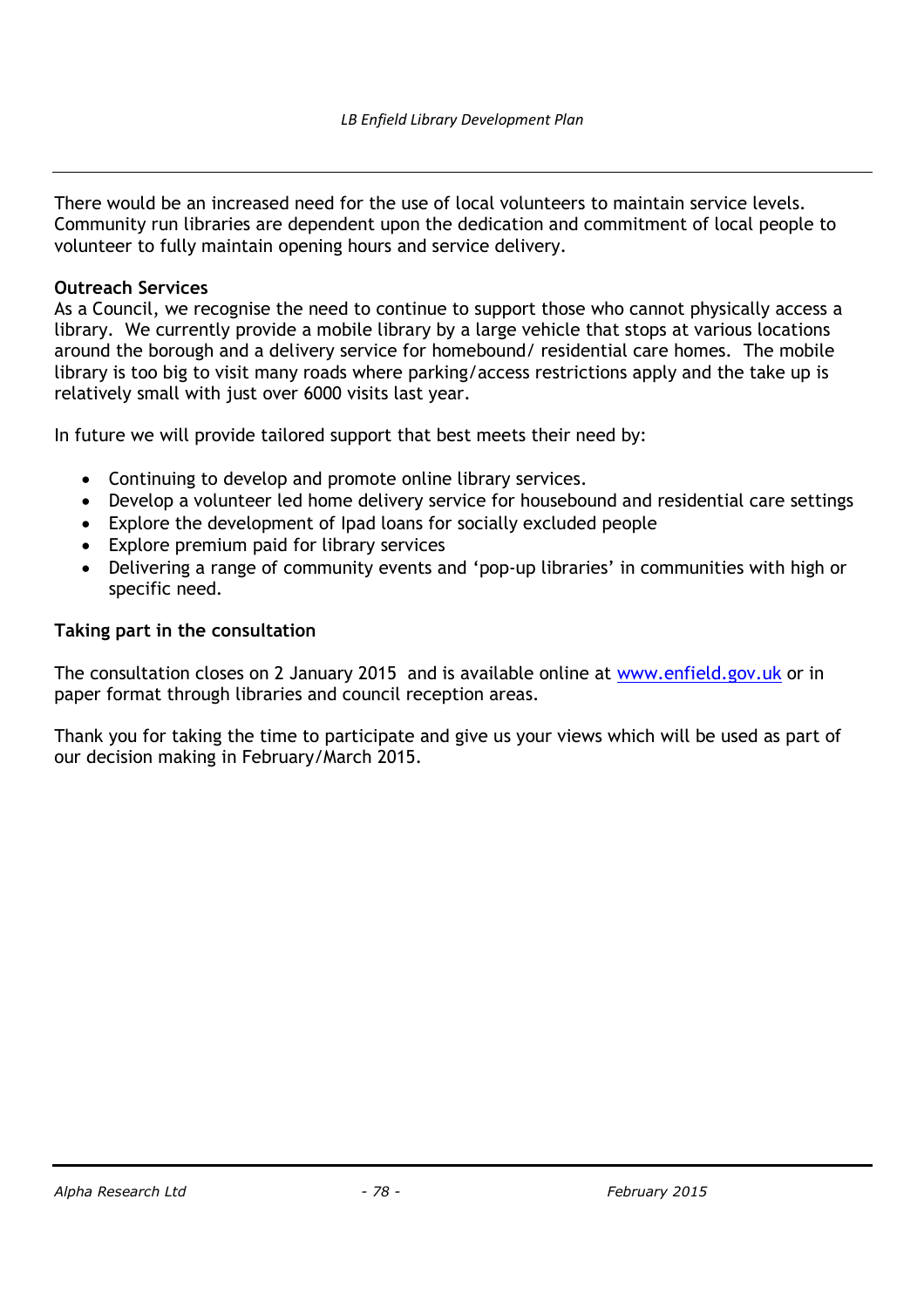# **Library Development Plan Consultation November 2014**

Please respond to all questions in section A. The questions in section B should be answered by those responding as an individual. The questions in section C should be answered by those who are responding on behalf of an organisation.

The closing date for responses is 5pm on 31 December 2014.

## **Section A**

Q1. The Council has committed to continuing to support all its current libraries. Do you agree or disagree that the Council should continue to support the provision of 17 libraries? A. Agree, disagree etc.

Q2. Where possible the Council will seek to share current library buildings with other community services or voluntary groups, with an aim of providing a welcoming and secure community environment. Do you agree or disagree with this approach? A. Agree disagree etc.

Q3. Enfield has stated that their libraries of the future should:

- $\circ$  Support learning and skills through online learning resources, early years literacy and space for quiet study
- o Address digital exclusion so that all people can benefit from going online e.g. to shop, bank, find jobs, communicate
- o Outreach to local communities and address social exclusion
- $\circ$  Co-ordinate access to information, advice and services for the Council and other organisations

Do you agree or disagree with this vision for libraries? A. Agree etc

Can you now give us your views on the two options:

# Option 1

The 17 borough libraries would be split into two types of library:

- **Four libraries** (Enfield Town, Edmonton Green, Palmers Green and Ordnance Road) would be flagship libraries, offering the full range of services, and be improved by:
	- o all opening **seven** days a week
	- o expansion of Edmonton Green onto two floors to provide an enhanced customer access suite with more digital support
- **The other 13 libraries** would stay open, but would change to 'digital libraries', where they would share the facility with another service or a voluntary sector organisation that shared the same principles. This could mean:
	- o longer opening hours
	- o Improved access to digital support and facilities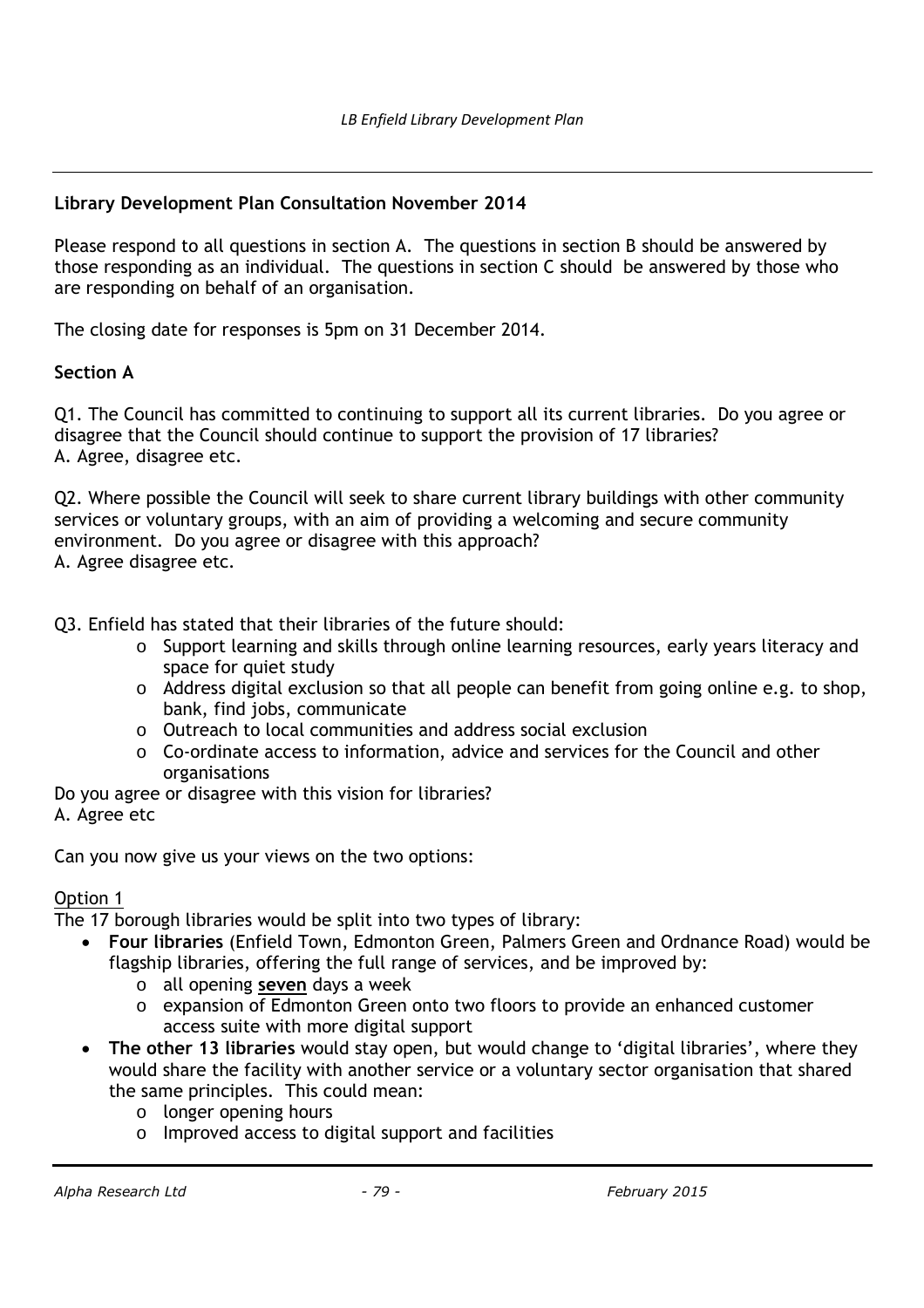- $\circ$  Self service kiosks or lockers to take out and return library books and other items
- o more opportunities to join in community groups and activities
- o access to a wider range of local services

Q4. I'd like to know how you feel about this proposal for Enfield libraries. Please could you give me a score between 1 and 10, where 1 means that you are very much against this proposal and 10 means that you are very much in favour of this proposal.

Q5. What do you like/dislike about this proposal? A. Free text

## Option 2

The second option would be similar to option 1, but there would be three types of library instead of two:

- **Four libraries** (Enfield Town, Edmonton Green, Palmers Green and Ordnance Road) would be flagship libraries, offering the full range of services, and be improved by:
	- o All being open **six** days a week (*not seven days as in option 1*)
	- o expansion of Edmonton Green onto two floors to provide an enhanced customer access suite with more digital support
- **Eleven libraries** would become 'digital libraries' shared with another service or voluntary organisation as set out above
- **Two libraries** (Oakwood and Ponders End) would keep with their current level of service

Q6. Please could you give me a score between 1 and 10 for this option, where 1 means that you are very much against this proposal and 10 means that you are very much in favour of this proposal.

Q7. What do you like/dislike about this proposal? A. Free text

*Q8. [ONLY ASK IF SAME SCORE GIVEN AT Q4 and Q6 Of the two options presented, which would you favour:*

*...Option 1, with four libraries open seven days per week with the full range of services, plus 13 digital libraries*

*...or Option 2, with four libraries open six days per week with the full range of services, plus 11 digital libraries and two libraries with a more limited range of services*

Q9. The Council is looking to extend the reach of the home bound delivery service as far as possible by using volunteers to support vulnerable people who are unable to travel to a library and replace the need for a mobile library. Do you agree or disagree that this is a good idea? A. Agree disagree etc.

If you responding as an individual, complete section B. If you are responding on behalf of an organisation, please complete section C.

*Alpha Research Ltd - 80 - February 2015*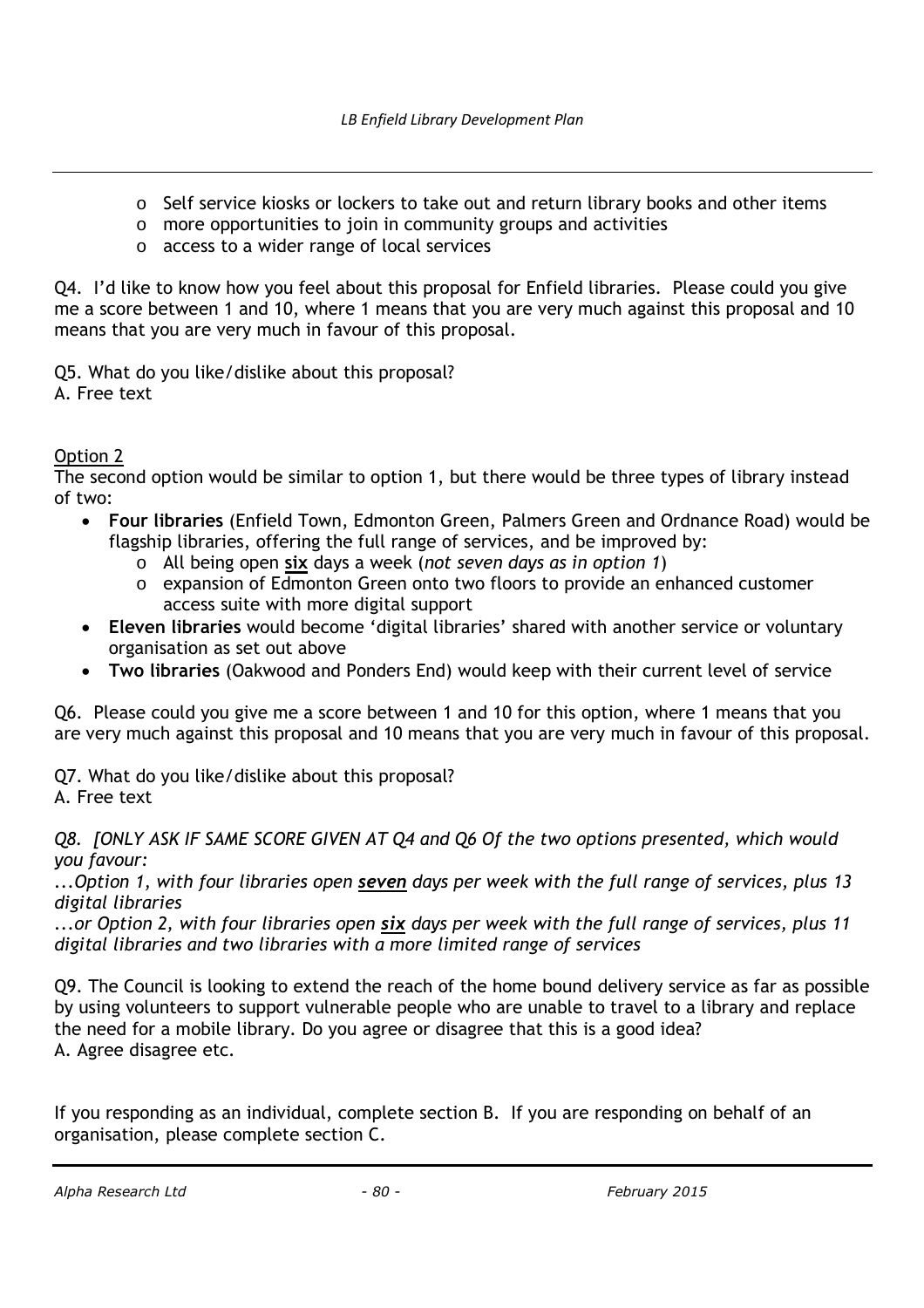## **Section B**

Q10. (a) Which of the following best describes how often you visit a borough library?

Most days Every week or almost every week Every few weeks Every few months Less often Never/ have not used in the last two years

(b) Which of the libraries have you used in the last six months? (*show and tick all that apply*) (c) And which one do you use most often? (*tick one only*)

Angel Raynham Bowes Road Bullsmoor Edmonton Green Enfield Highway Enfield Island Village Enfield Town Fore Street John Jackson Library Millfield House Oakwood Ordnance Road Palmers Green Ponders End Ridge Avenue **Southgate** Winchmore Hill None used in the last 6 months

Q11. If you have used a library in the last 6 months what did you use it for?

Selecting books to borrow Selecting DVDs or CDs to borrow Using the computers Using the free wifi Reading newspapers or magazines Children's events and activities Adult events and activities Other…….please specify.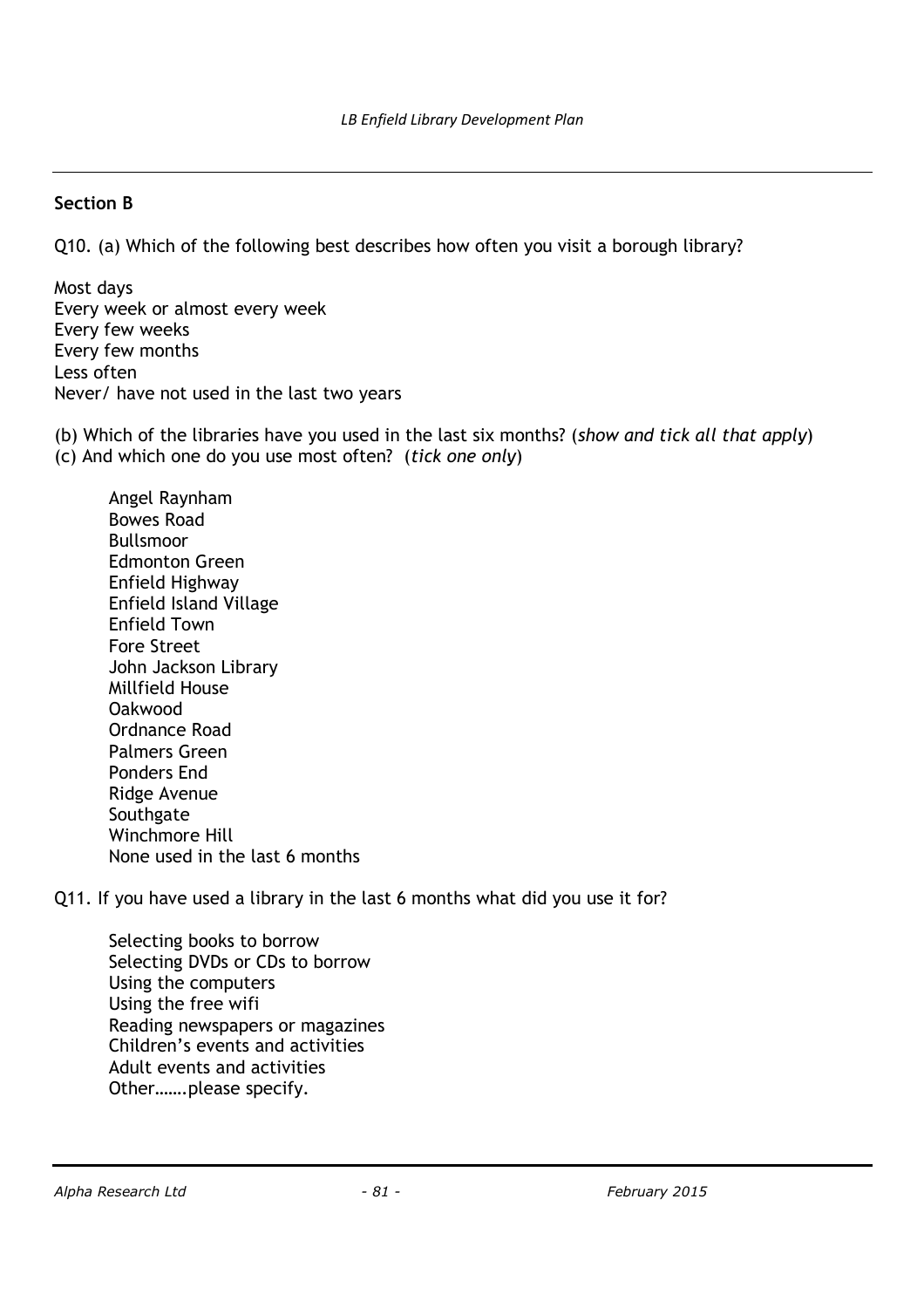Q12. If you have not used a library in the last 2 years please tell us why.

I have no time/ opportunity to go I did not need any of the services on offer I buy rather than borrow books Opening hours are inconvenient for me It's difficult to get to the libraries I am not a keen reader Other (specify)

Q13. Please indicate your gender:

Male Female Prefer not to answer

Q14. Please indicate your age band:

16-24 25-44 45-64 65+ Prefer not to answer

Q15. Which of the following best describes your ethnic group or background?

White Mixed/multiple ethnic groups Asian / Asian British Black / African / Caribbean / black British Other ethnic group Prefer not to answer

Q16. Do you consider yourself to have a disability or long-term health condition?

*The Equality Act 2010 defines disability as a physical or mental impairment which has a substantial and long-term effect (at least 12 months) on a person's ability to carry out normal day-to-day activities.*

Yes No Prefer not to answer

Q17. What is your postcode: